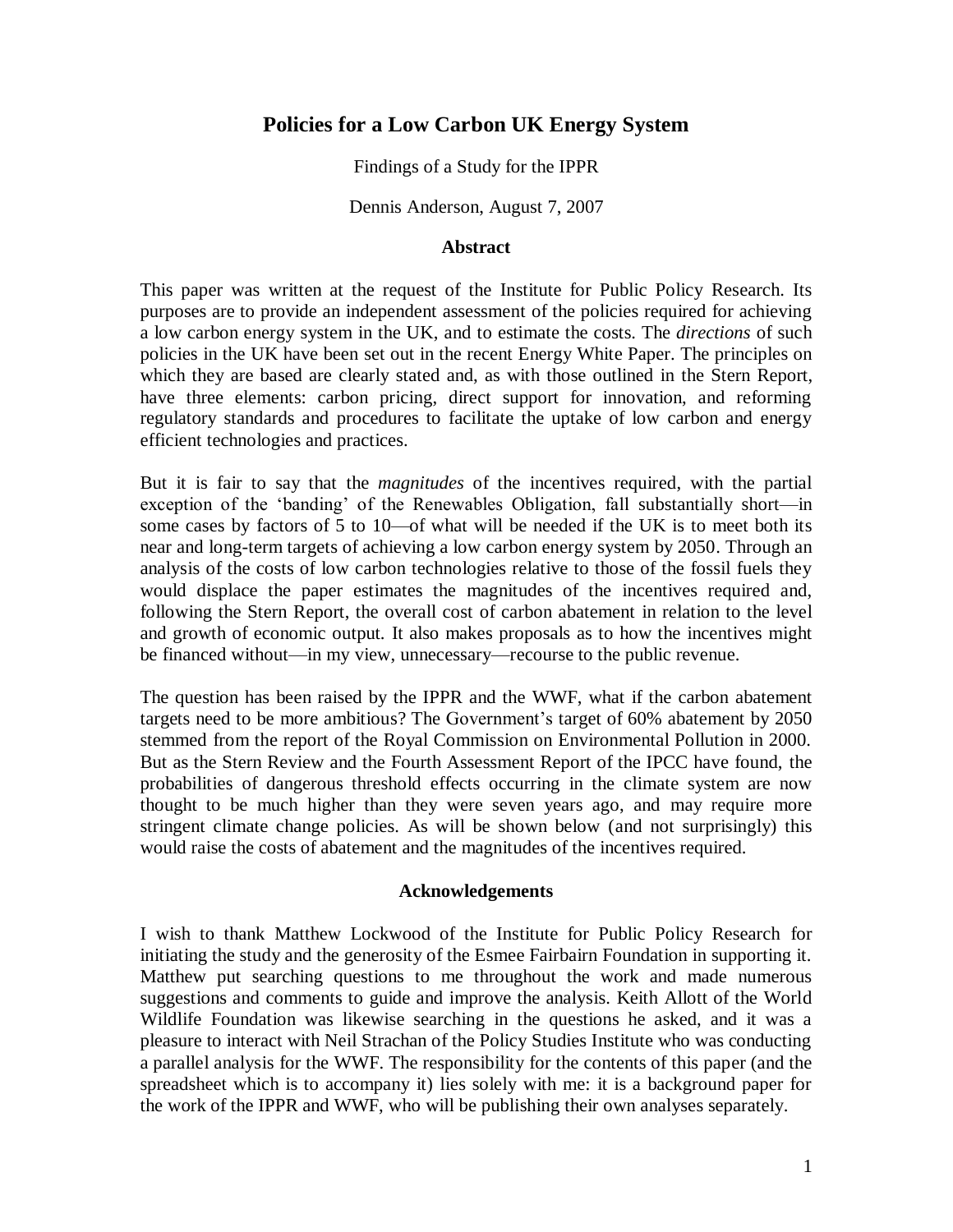### **Contents**

### **1. Introduction and Summary**

- 1.1 Questions
- 1.2 Findings
- 1.3 Limitations
- 1.4 Calculating the Costs of Abatement

### **2. Targets and Technology Choices**

### **3. General Approach to Estimating the Costs**

- **4. Costs of Abatement**
	- 4.1 Costs a % of GDP
	- 4.2 The Costs of Slippage
	- 4.3 Average Costs per tonne of Carbon Abated
	- 4.4 Variations in Average Costs between Sectors
	- 4.5 Marginal Costs
	- 4.6 Marginal Cost Curves and their Limitations
	- 4.7 Effects of Energy Efficiency on Costs
	- 4.8 Cost Minimisation Models and the Dynamic Process of Innovation
	- 4.9 Investment Portfolios

### **5. Implications for UK Policies**

- 5.1 Principles
- 5.2 Carbon Pricing
- 5.3 The Electricity Markets:
	- (a) Electricity from Renewable Energy
	- (b) Ofgem's Objections to the Renewables Obligation
	- (c) RD&D in the Emerging Renewable Energy Technologies, Energy Carriers and Storage
	- (d) Coal with Carbon Capture and Storage
	- (e) Nuclear Power
- 5.4 Gas and Heating Markets
- 5.5 Transport
	- (a) Policies Discussed in the Energy White Paper and the DfT's Low Carbon Transport Innovation Strategy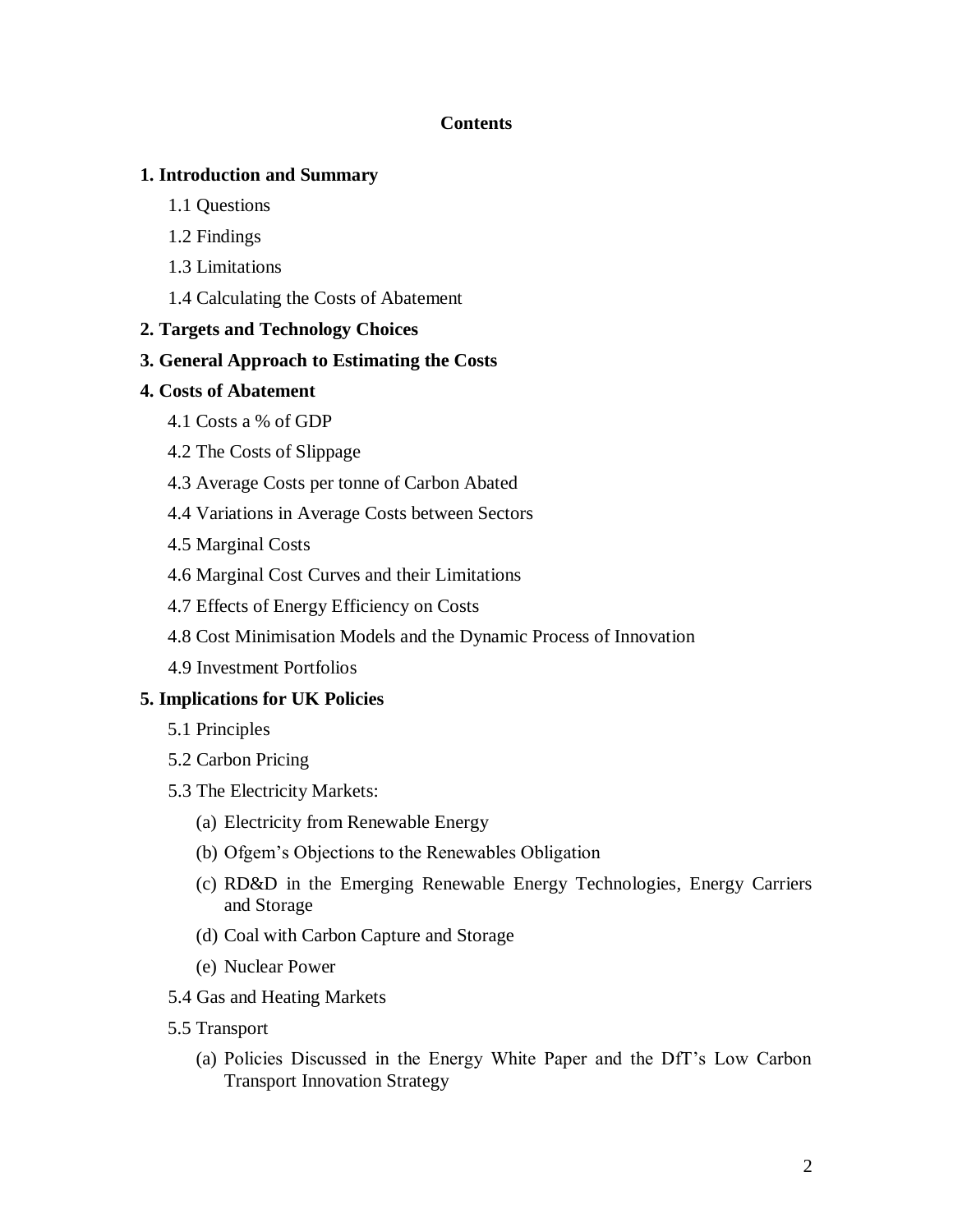- (b) Biofuels for Transport
- (c) Hybrid, Electric and Hydrogen Vehicles
- (d) The Incremental Costs of Policies for Low Carbon Vehicles

#### **6. Conclusions and a List of Recommendations**

#### **References**

- **Annex 1** Cost Adjustments to Allow for Load Variation in Electricity Supply
- **Annex 2** Statistics on Energy Use in the Electricity, Heating and Transport Markets in the UK
- Annex 3 Calculating Emissions in the 'Without' Scenario
- **Annex 4** Estimates Used for Figures 3 and 4 in the Text
- **Annex 5** Probability Distributions of Costs of Selected Low Carbon Technologies Relative to their Marker Technologies
- **Annex 6** Costs of Hydrogen and Hydrogen Vehicles
- **Annex 7** Illustrative Portfolios With Nuclear Power Nuclear Power Phased-Out. IPPR-WWF Scenarios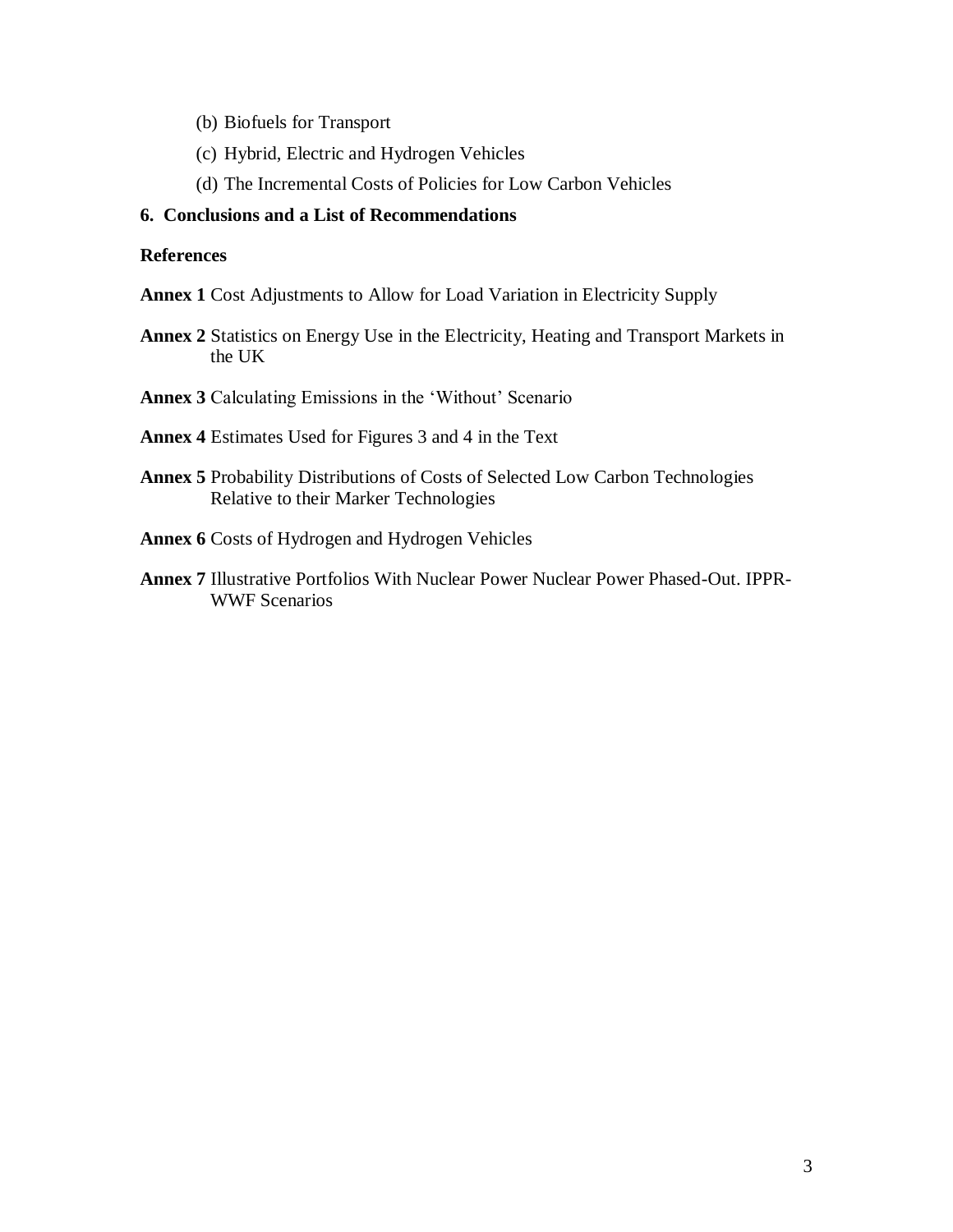### **1. Introduction and Summary**

### **1.1 Questions**

The Government's Energy White Paper announced a set of policies that would put it on the path toward reducing carbon emissions from energy production and use by 60% by 2050. Following the *Stern Review* the policies have three components:

- 1. *Carbon pricing*. The intention is to seek a recovery of the carbon price under the EU's Emission Trading Scheme (ETS), which has recently collapsed nearly to zero, and to extend the ETS to more sectors of economic activity, including road transport and aviation.
- 2. *Direct support for innovation*. This has several aspects: an extension of the Renewables Obligation for electricity generation, with a 'banding' of the Obligation such that technologies in an earlier phase of development would receive a greater incentive; a Renewable Transport Fuels Obligation together with duty allowances on biofuels; and a number of R&D and demonstration programmes.
- 3. *Regulatory reforms and standards*—to facilitate the use of low carbon technologies, and the development and adoption of a large number of practices for improving energy efficiency.

Hence the direction of the policies is clear, and both the EWP and a large number of supporting papers, including the Department for Transport's paper on *Innovation Strategy* in May 2007, provide well-informed reviews of the technological options for carbon abatement. They provide good reasons for thinking that high levels of abatement—up to 100% for electricity generation and close to this for road transport and the heating markets—are technologically feasible in the long-term.

The main issues ahead now relate less to the direction of the policies than to the scale of support required. It is for instance no longer necessary to argue the case for carbon pricing, which has been accepted by the Government for some years. There is still the question of what *form* it would best take, for example a carbon tax or a marketable permit scheme. However, Governments in the EU have decided to follow the marketable permit approach, which in theory is a good option; in the interests of continuity in policies, it will only be necessary to revisit the economist's ideal of a carbon tax if the EU-ETS fails or proves to be administratively too costly and inefficient.

The main question is—what level will the carbon price need to be if it is to encourage investment on a sufficient scale to meet the targets? The carbon price under the EU-ETS peaked at approximately  $\epsilon$ 35/tCO<sub>2</sub> (£85/tC) before its recent collapse, which stemmed from the allocations of the carbon permits or 'caps' being too generous. The following analysis estimates that the caps will need to be set such that the carbon price will (a) move to the upper end of the  $\epsilon$ 40-80/ tCO<sub>2</sub> range (£100-200/tC) in the period 2008-2020, and (b) be extended to all hydrocarbon fuels, if it is to have the desired effect.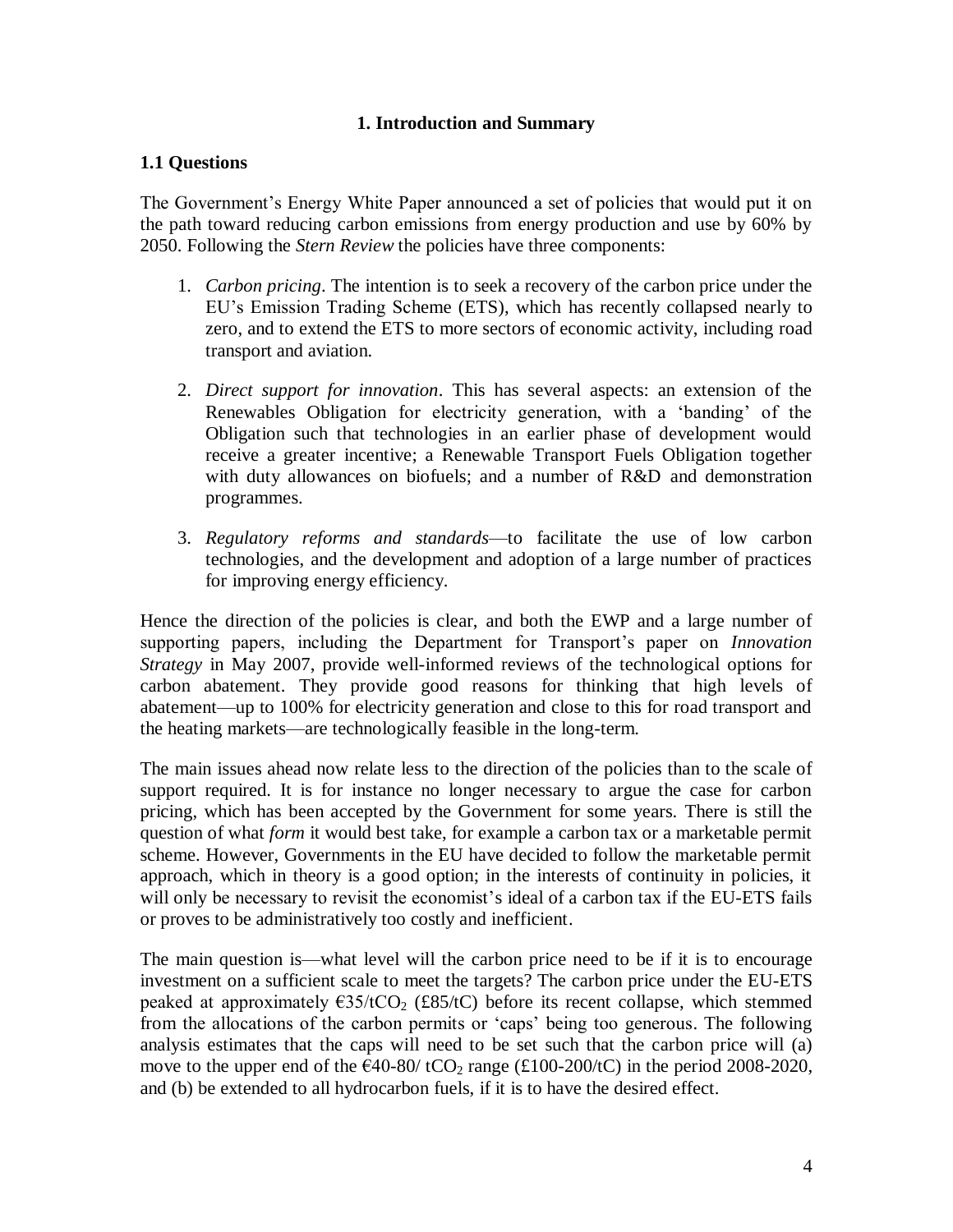Similarly, the case for supporting innovation directly has been accepted by the UK Government for sometime, going back to the non-fossil fuel obligation (NFFO) of the 1990s, notwithstanding the objections of some economists to the levels of intervention such support requires. In fact, the case has long-been accepted by all governments throughout the OECD, not least a large number of State Governments in the US, and it has proved to be by far the most influential instrument for developing the broad range of technologies that are now available for addressing climate change—nuclear power, carbon capture and storage, and the full range of renewable energy technologies. But, in the UK, are the *magnitudes* of the incentives to support innovation directly sufficient? The following analysis suggests that they are in a few cases only. For the majority of situations—in transport in particular—they fall a very long way short of what is required, sometimes by an order of magnitude. The analysis endeavours to provide quantitative estimates of what the incentives for innovation will need to be.

There is a further question of whether the UK target of 60% abatement by 2050, relative to 1990 levels, is sufficient. This target stemmed from the findings of the Royal Commission on Environmental Pollution (2000) and was adopted as an ‗aspiration' in the 2003 Energy White Paper. However, as the Stern Review and the Fourth Assessment Report of the IPCC have shown, the probabilities of irreversible threshold effects are greater than was thought when the RCEP report was published, and rise rapidly for global average temperature increases in and above the range  $2-3$  °C. Such a range is now within that calculated for stabilisation levels of  $450$  ppm of  $CO<sub>2</sub>$ -equivalent, as shown in the following table, which is compiled from the Stern Review:

| <b>Stabilisation Level: PPM of</b><br>$CO2$ -equivalent | Lower 5% limit | <b>Mean</b> | Upper 5%<br>limit |
|---------------------------------------------------------|----------------|-------------|-------------------|
| 450                                                     |                | 2.5         | 3.5               |
| 550                                                     | 1.5            | 3.5         | 4.5               |

**Expected global average increase in temperature at 450 and 550 ppm:**

Source: Stern Review (2006)

With current accumulations already being 430 ppm and rising at 2.5 ppm per year, it is thus not unreasonable to ask, as the IPPR and WWF have done, what would be the implications of yet tighter targets? The IPPR have proposed a long-term target of 90% abatement by 2050.

### **1.2 Findings**

For the 60% targets it is estimated below that the costs of abatement would rise to around 0.8% of GDP over the next 20 years and to  $1.2 \pm 0.5$ % of GDP in the long-term. For the more demanding IPPR-WWF trajectory they are roughly twice these levels; and they would also require more urgency in policies and yet stronger incentives in the near-term.

Most studies have concluded that a broad portfolio of options will need to be developed—the full range of renewable energy technologies, carbon capture and storage,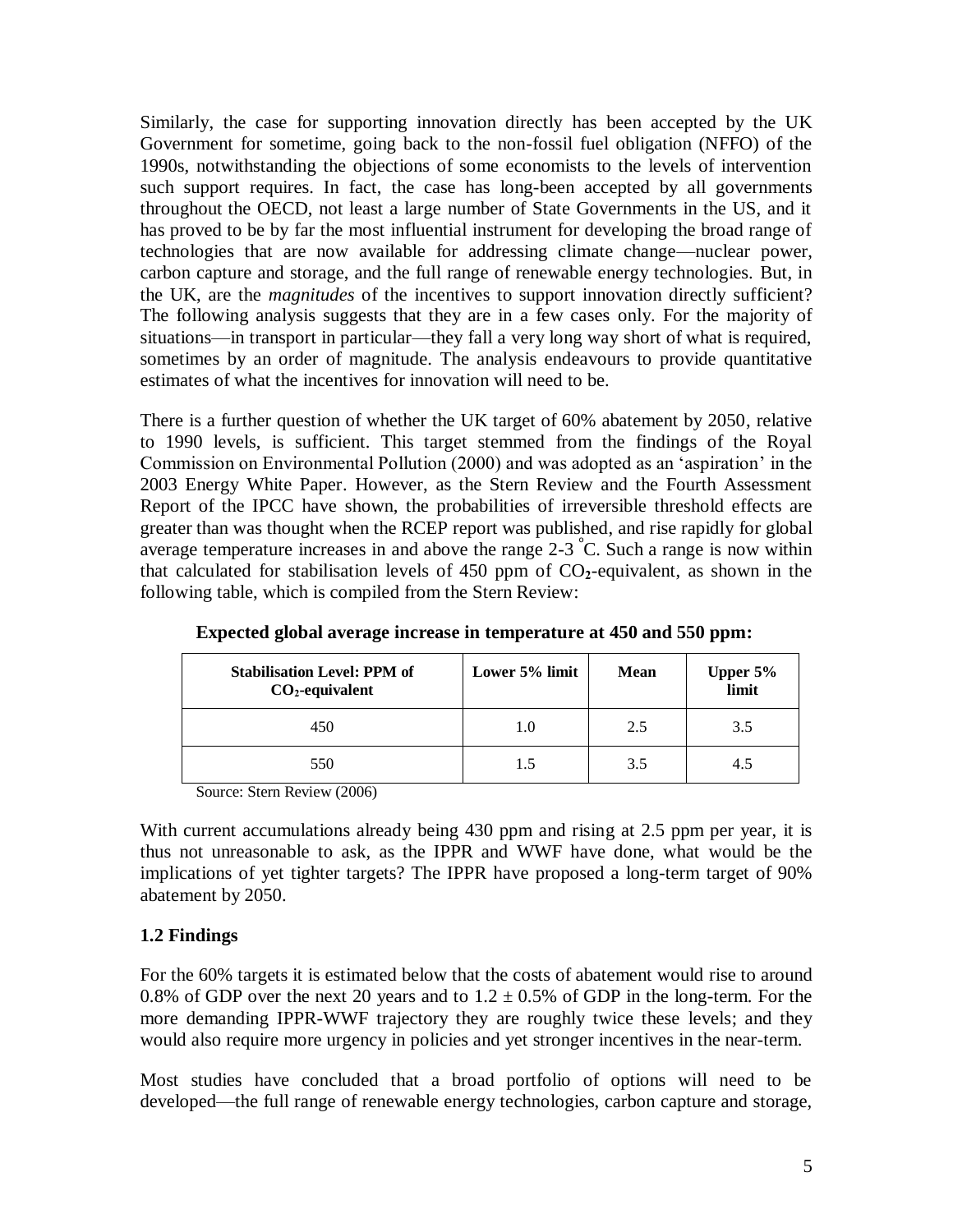nuclear power, low carbon energy carriers such as hydrogen for transport and heat, low carbon vehicles and a broad range of measures to improve energy efficiency in industry, commerce and homes. This study is no exception.

The IPPR and WWF wished in addition to consider the implications of nuclear power being phased out. This would, after allowing for possibilities of cost escalation, probably increase the costs of abatement somewhat, by about 0.2 % of GDP in the medium term, somewhat less in the longer term when the alternatives are more developed. But more importantly, there would need to be a much greater effort to develop the alternatives, principally renewable energy and carbon capture and storage, and to greatly increase the rate of improvement of energy efficiency.

Turning to the incentives required a summary is provided in the conclusions in Part 6. The main points are:

**Carbon pricing**: There is a heavy focus on electricity in current policies. As economists have widely argued, carbon pricing needs to be extended to all sectors, to include transport fuels and the gas markets for heat, with a medium term aim of setting the EU-ETS caps such that the carbon price will be at the upper end of the range £100- 200/tonneC.

**Innovation policies**: For *electricity generation* the proposals to band the ROCs are a step forward, but leave RD&D activities in the UK seriously under-funded. The government have either the option of calling on the public revenue to fund the gap, which is bound to conflict with the many other demands on this resource, or to look for alternative funding mechanisms. For *renewable energy* technologies still in the RD&D stage a logical step would be to create a 'pre-ROC' band of grant finance to be funded by a portion of the revenues from buy-outs to RD&D, with the balance, as at present, being recycled to the suppliers of renewable energy. For *carbon capture and storage*, for which the proposed demonstration programme is distinctly un-ambitious, relying on a £65m grant for a single project, a better option would be to introduce a feed-in tariff premium of  $\sim 3$  p/kWh, to be phased out once the demonstration phase is over and as the EU-ETS takes root; this would have the advantages of engaging industry more widely in the task of CCS development, of raising substantially more finance, and of avoiding over-dependence on the public revenue.

For *transport* the incentives for change are lamentably weak and short-termist. The current RFTO and the fuel duty allowance will only be in effect for the next 3-4 years, and there is no structure or 'banding' in the incentives to favour second generation biofuels, which are much the more promising of the biofuel options from both an economic and an environmental perspective.

A larger issue concerns the dangers of biofuel production and imports raising world food prices and accelerating deforestation and land degradation in developing countries. This is an especially important issue for the UK given its long-standing commitment to international development, and that it will almost certainly become an importer of biofuels. Yet there is an opportunity for producing biofuels in ways that would have the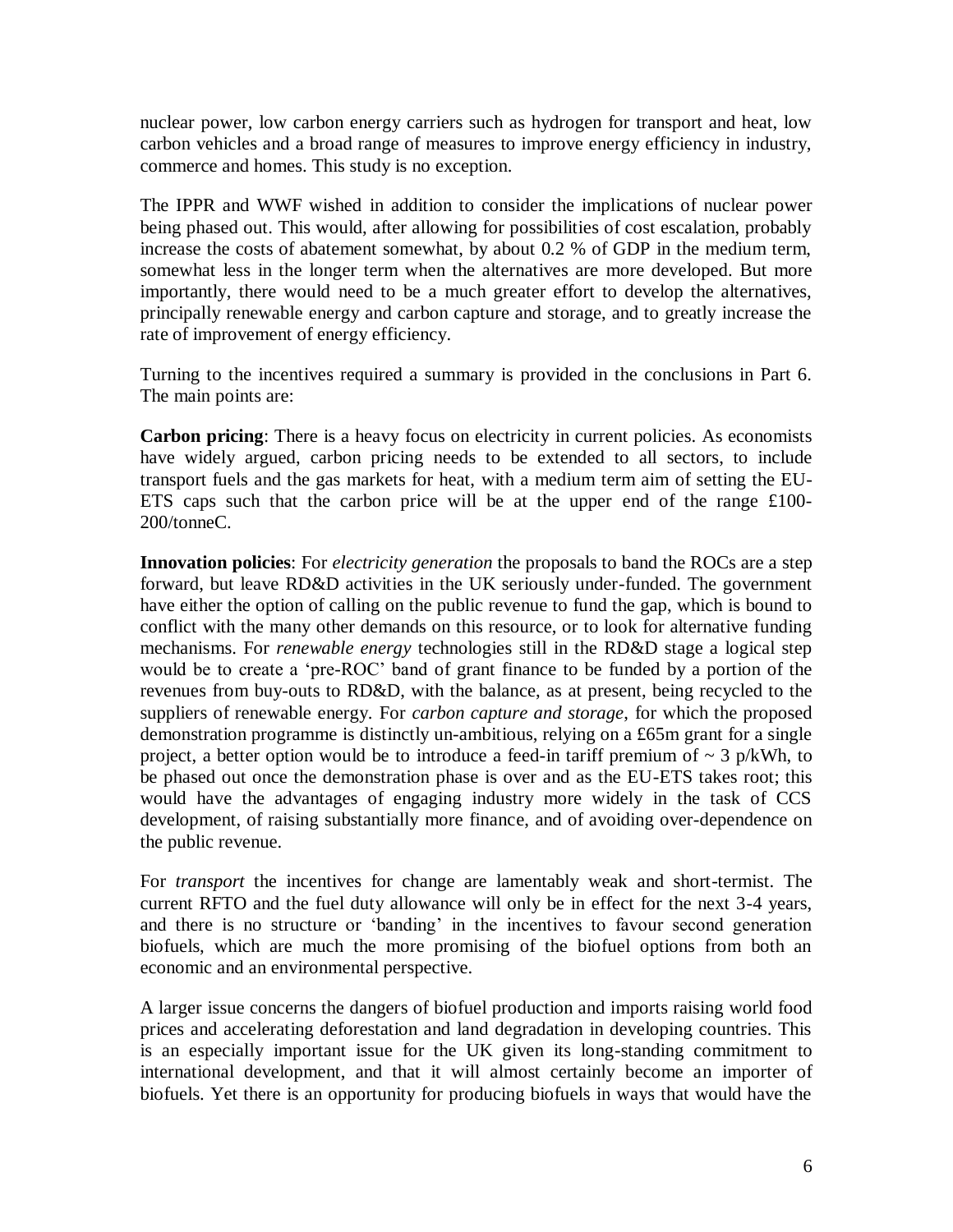opposite and highly beneficial effects. This is through the production of lingo-cellulosic (second generation) biofuels via the restoration of degraded lands, forests and watersheds in developing regions. As discussed in Part 5, the potential is appreciable. The practices are well-known to foresters and agronomists and people knowledgeable about rural development. As a first step in the UK, indeed in the OECD countries more generally, there needs to be a 'meeting of minds' between those responsible for transport and biofuel policies, and the development community, on an approach to be followed.

In addition to the development of low carbon fuels, there is a need to develop a set of incentives to support the development and emergence of low carbon/high-fuel-efficiency vehicles. Private RD&D in these options, which include hybrid and hydrogen vehicles, the former using more advanced battery technologies, is already considerable, and the options are emerging. The UK vehicle duty incentive of £400 for the "most polluting vehicles" is too small. It would be far more effective if it were increased substantially with the revenues being recycled to support lower duties or tax credits on lowcarbon/high-fuel-efficiency efficiency vehicles. The *net incentive* for the latter needs to be 5-10 times greater than it now is. An alternative though less cost-efficient approach might be to set increasingly tight carbon emission standards on vehicles; the imputed price of such incentives, however, would be similar.

In the *heating markets*, as in the transport markets, innovation policies are in a much earlier phase of development than for electricity. The Energy White Paper expresses the intention to extend carbon pricing to these markets, but conveys no sense of urgency on this matter. The RD&D programmes on low carbon buildings, for example, decentralised combined heat and power (dCHP) and the use of hydrogen from low carbon energy sources as an energy carrier are all small in relation to the size of the market, whilst there are no other incentives in place, such as the Obligations' policies for electricity and transport fuels, for the commercialisation and uptake of low carbon heat forms once they have passed through the demonstration phase. The 'virtual utility' is another option for introducing low carbon energy forms into the heating markets; this would draw on developments in metering and information technologies for the management of demands and distributed energy forms in the distribution networks for gas and electricity.

Part 2 of the paper provides a summary of the carbon abatement trajectories considered in the paper, Part 3 a brief assessment of technologies and costs, Part 4 an estimate of the impact of turning to the low carbon technologies on economic output, Part 5 a review of policies and Part 6 a summary of policy recommendations. In Part 5 there are estimates of what the scales of the policies will need to be if the Government's targets are to be met. As noted, a move to a more demanding trajectory, of the sort put forward by the IPPR and WWF, would argue for a further intensification of the incentives, toward both carbon pricing and direct support for innovation.

### **1.3 Limitations**

The task of including aviation and heavy duty vehicles in the analysis proved to be too daunting for the present study. Its recommendations for these cases are thus confined to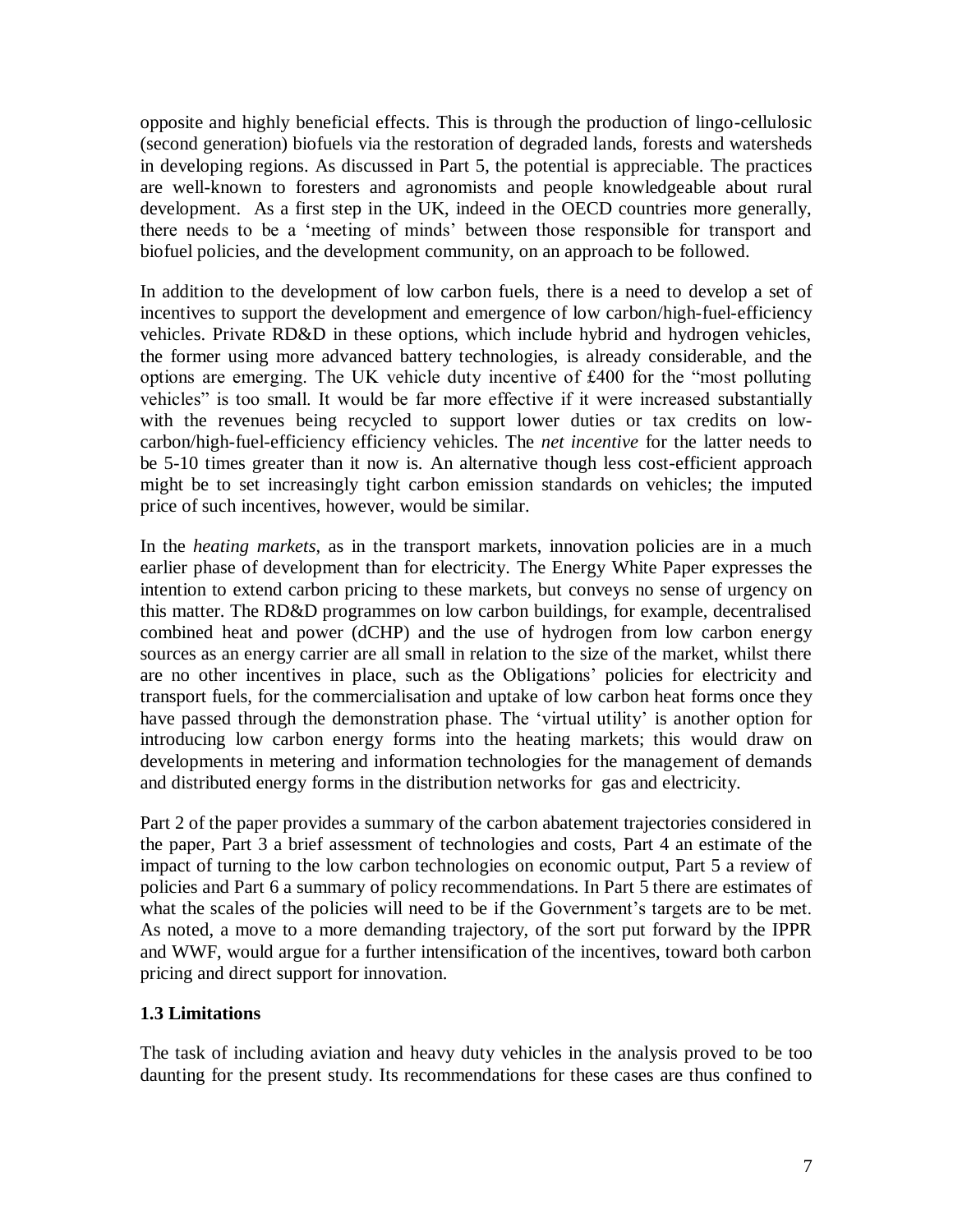the blindingly obvious point as to the importance of including their fuels in the EU-ETS (or in whatever carbon pricing arrangement eventually is used).

Another area requiring far more attention than has been given to it below is that of energy efficiency. The income elasticities of demand are declining for electricity, road transport and heat, partly as a consequence of energy markets maturing and partly with energy efficiency, though the elasticity remains high for road transport fuels. For aviation, the elasticity is very high (about 1.7) and over the past 25 years shows no obvious signs of declining with market maturity or with the benefits of well-documented gains in the fuel efficiency in aeroplanes. But, overall, we are in need of empirical studies on the effects on the demands for energy of (a) technical progress in energy efficiency, (b) incomes, (c) the prices of energy, and (d) the prices of energy using devices. Engineering studies, for example those that underpinned the reports of the RCEP (2000), the Energy White Papers (2003 and 2006), the IEA (2006) and a study by the Vattenfall Corporation (2006) suggest that the scope for reducing energy demands and emissions through energy efficiency is greater than the present analysis assumes. If so, this would lead to a 'trend break' in the elasticity assumptions. I have no reason to doubt that this is possible, though did not have the empirical evidence to go beyond making an exploratory calculation, which is reported in Part 4.

### **1.4 Calculating the Costs of Abatement**

The method used is the same as that reported in Chapter 9 of the Stern Review.<sup>1</sup> The idea is to calculate probability distributions of the costs of abatement using statistical (Monte Carlo) methods to combine the probability distributions of (a) the costs of the various technologies and fuels, and (b) the possible portfolios of technologies. For each portfolio the first step is to estimate the cost differences between

- The costs of using the low carbon alternatives and
- The costs of the fossil fuels they displace

A broad range of portfolios is considered, while respecting the constraints faced by each technology: the land that might be practically available for biomass, for example, the amount of intermittent generation that a grid can absorb in the absence of storage technologies (such as the ‗hydrogen option'), the low initial market base of several technologies, the rate of build of nuclear power and coal plant with CCS, and so forth. It is also necessary to allow for the supporting infrastructure requirements, as with electricity and gas grids, and for the turnover of capital stock.

The cost assumptions are set out in Parts 3 and  $4<sup>2</sup>$ . The capital and fixed annual maintenance costs are expressed as probability distributions with a 5-95% probability range of  $\pm$  25% on average. The assumed rates of decline of costs with innovation vary with technology, but on average correspond to a 12% decline with each doubling of the

 $\overline{a}$ <sup>1</sup> See also my background paper which is on the Treasury website: Anderson, D 'Costs and finance of carbon abatement in the energy sector.' Available from [www.sternreview.org.uk.](http://www.sternreview.org.uk/)

<sup>&</sup>lt;sup>2</sup> The spreadsheet used for the calculations is also to be made available on the IPCC website.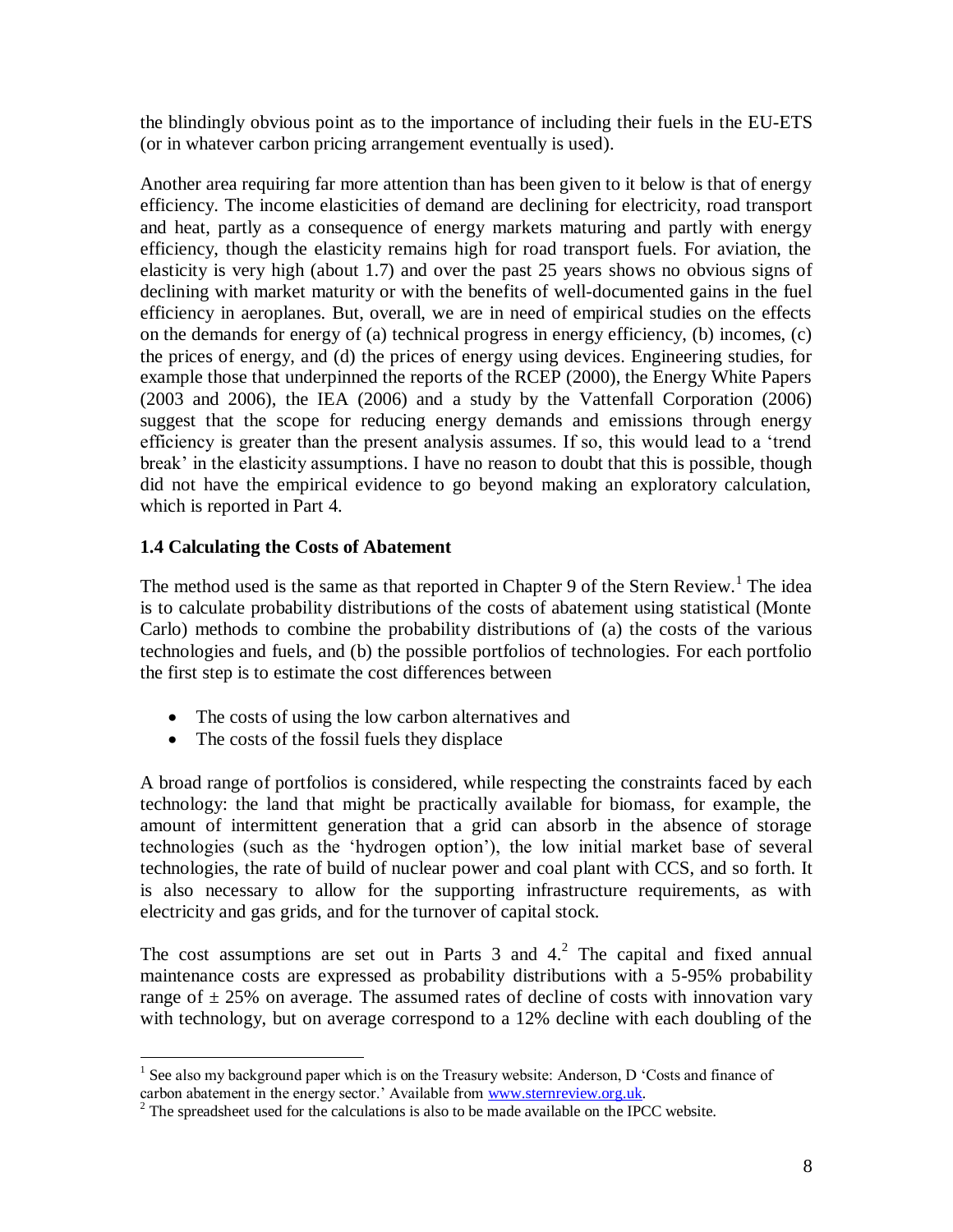cumulative volume of investment. The costs of energy conversion and use from fossil fuels are likewise projected to decline with technical progress. Oil and gas prices are taken to vary over a wide range, from \$20-80 per barrel for oil, with the upper end of the range widening to over \$100 per barrel in later years, and £2-6/Gigajoule for gas.

Although the approach is not without its limitations, it does have two merits. *First*, it is a statistically more satisfactory way of handling the appreciable uncertainties as to the future costs and portfolios of the technologies that might emerge. *Second*, equally important, the method is simple and transparent, and the assumptions and results can easily be easily checked by the reader. For the technologies listed in Table 6 (Part 4) below for example, it is easy for the reader to question the assumptions on unit costs and whether the error margins reported in the text are reasonable. Nor is it difficult to consider alternative unit costs and portfolios of options that might emerge, such that the reader may form his or her own assessment of the overall costs of a transition to a low carbon system.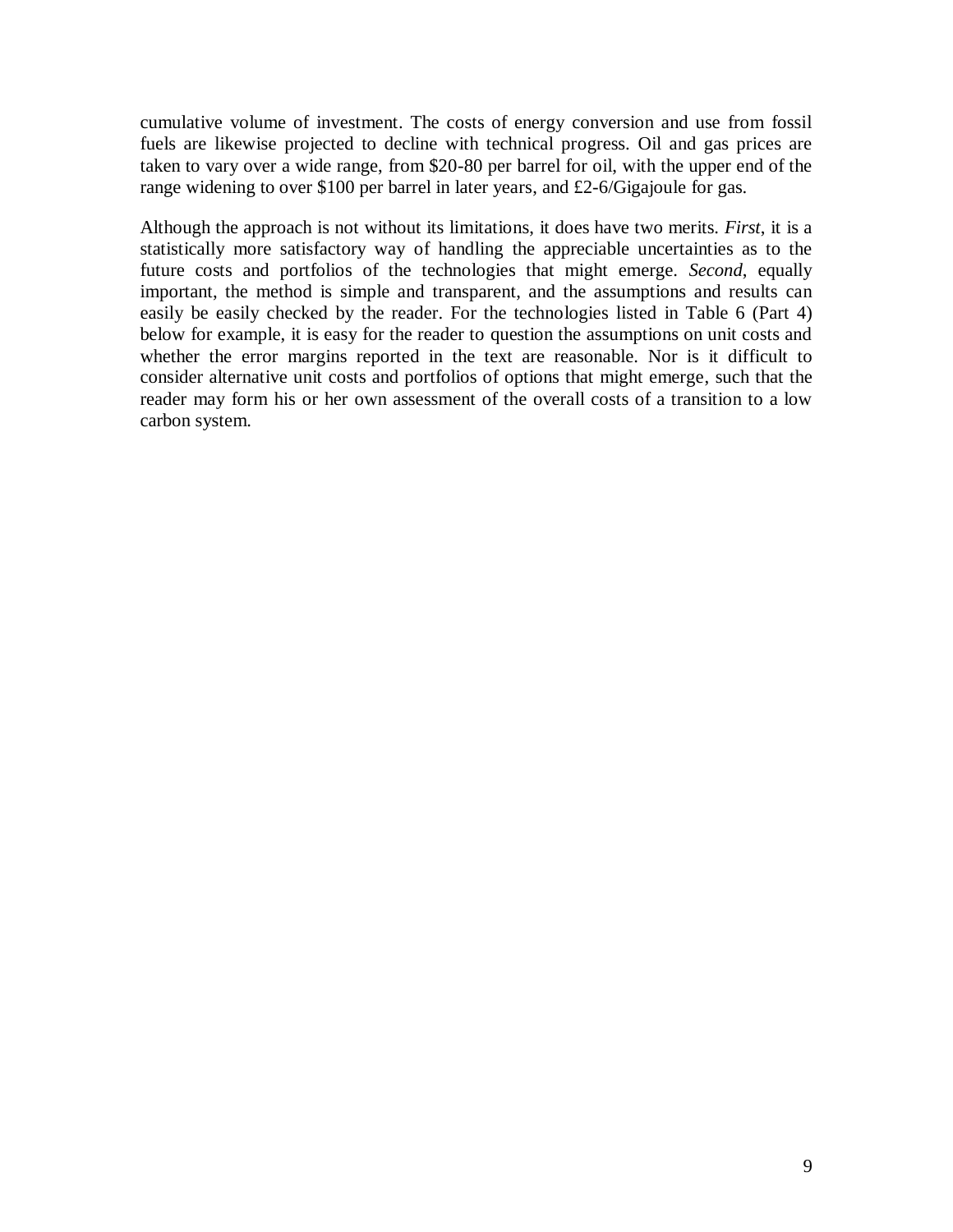### **2. Targets and Technology Choices**

The emissions trajectory without carbon abatement assumes that the shares in energy output of technologies for supplying electricity, heat and transport fuels will be the same as those existing in 2005. Call this the base case. The following are cases are then considered when alternatives to fossil fuels are introduced:

1. The costs of carbon abatement corresponding to a long-term reduction of emissions of approximately 60% relative to the emissions that would otherwise arise (in the base case). This turns out to be very close to the Government's target set out in the Energy White Paper. Without carbon abatement, the emissions rise with the growth of incomes and energy consumption from a level of 152 MtC/year in 2005 to over 200 MtC/year. With abatement they remain stable next 10 years, decline to 135 MtC/year and then decline by half again to 65 MtC/yr by 2050.

This case is a good point of departure since it has been well-researched by the Royal Commission on Environmental Pollution (in 2000), and for the Government's White Papers in 2003 and 2007. It is also close to—but slightly less ambitious than—the case considered for the world economy in the Stern Report. The calculations are made:

- (a) with nuclear power included
- (b) with nuclear power gradually being phased out.

The intention is to assess the cost and technological implications of the UK not resuscitating its nuclear power programme.

- 2. The costs of carbon abatement corresponding to a more demanding trajectory put forward by the IPPR and WWF. This is considered to be more consistent with a UK contribution to a global stabilisation goal 450 ppm (as opposed to being within the range 450-550 ppm in the Stern Report). Again, the calculations are made:
	- (c) with nuclear power included and
	- (d) with nuclear power gradually being phased out.

The emissions trajectories and the differences between them are summarised in Table 1:

| per vear |                                   |                                                     |                                        |                            |
|----------|-----------------------------------|-----------------------------------------------------|----------------------------------------|----------------------------|
| Year     | Emissions<br>without<br>abatement | Emissions<br>with $\sim 60\%$<br>abatement<br>$=$ A | <b>IPPR-WWF</b><br>trajectory<br>$= R$ | Difference: $D =$<br>$A-R$ |
| 2005     | 152                               | 152                                                 | 152                                    |                            |
| 2015     | 177                               | 150                                                 | 141                                    |                            |
| 2025     | 192                               | 135                                                 | 93                                     |                            |
| 2050     | 207                               |                                                     |                                        |                            |

**Table 1:** Carbon Emission Assumptions With and Without Abatement. Million tonnes C per year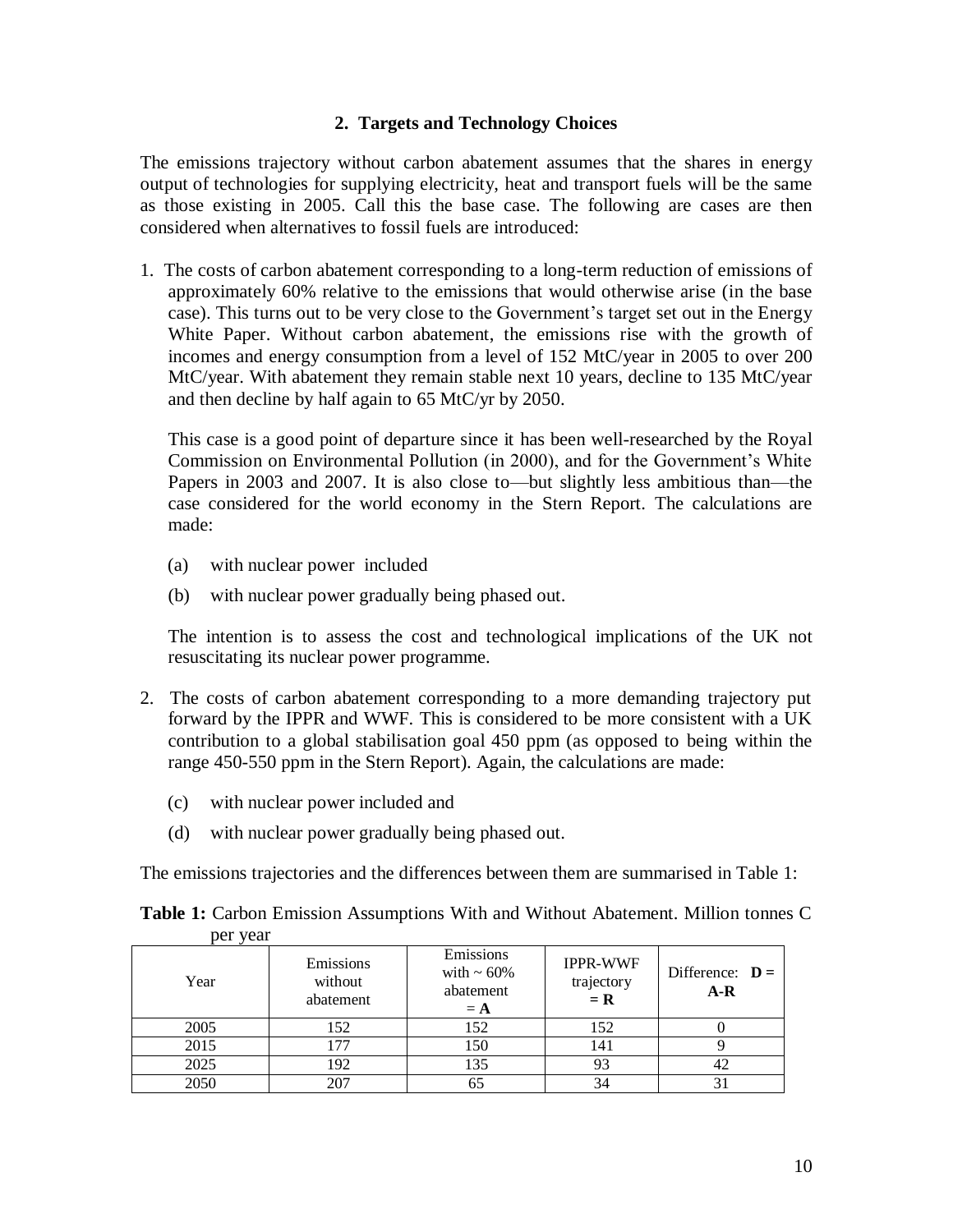The IPPR and WWF are also concerned about the UK's contribution to water vapour emissions from aircraft. Aviation currently accounts for roughly 7-8 % of primary energy consumption and a similar percentage of carbon emissions, a figure that will probably rise over the next 40-50 years. However, the effects of water vapour may raise the  $CO<sub>2</sub>$ equivalent rate of emissions by a factor of 2.5 (though there is a wide error margin to estimates of this effect), raising their effective contribution to around 20%. The difficulty they pose is that, in contrast to carbon emissions, there is no technology available for abating the greenhouse effects of water vapour emissions, such that, even if a carbonneutral fuel such as bio-kerosene were to totally displace kerosene, the contribution to greenhouse gas emissions would still be around 15%. To look into this, further runs were as follows:

3. The 60% and IPPR-WWF emission trajectories with water vapour from aircraft included. The assumptions are summarised in Table 2:

| Year | Emissions<br>without<br>abatement,<br>including water<br>vapour | Emissions<br>with $\sim 60\%$<br>abatement<br>$=$ A | <b>IPPR-WWF</b><br>trajectory<br>$= R$ | Difference:<br>$D = A - R$ |
|------|-----------------------------------------------------------------|-----------------------------------------------------|----------------------------------------|----------------------------|
| 2005 | 171                                                             | 71                                                  | 171                                    |                            |
| 2015 | 200                                                             | 150                                                 | 141                                    | 50                         |
| 2025 | 216                                                             | 135                                                 | 93                                     | 81                         |
| 2050 | 235                                                             | 165                                                 | 34                                     | 89                         |

**Table 2:** Carbon Emission Assumptions plus Emissions from Water Vapour from Aircraft With and Without Abatement. Million tonnes C per year

The IPPR policy assumption is that the stabilisation trajectories are the same as those calculated when water vapour is ignored, but of course the required level of abatement is greater. As will be seen this requires greater abatement in other sectors such as the heat markets to make up the 'headroom' lost to aviation, which raises costs. It will also require considerable improvements in energy efficiency. As the 60% government target applies to carbon emissions only, it is not adjusted here for water vapour emissions such that the incremental effects, first of moving to a more demanding carbon abatement trajectory, and then of including water vapour emissions from aircraft can be assessed.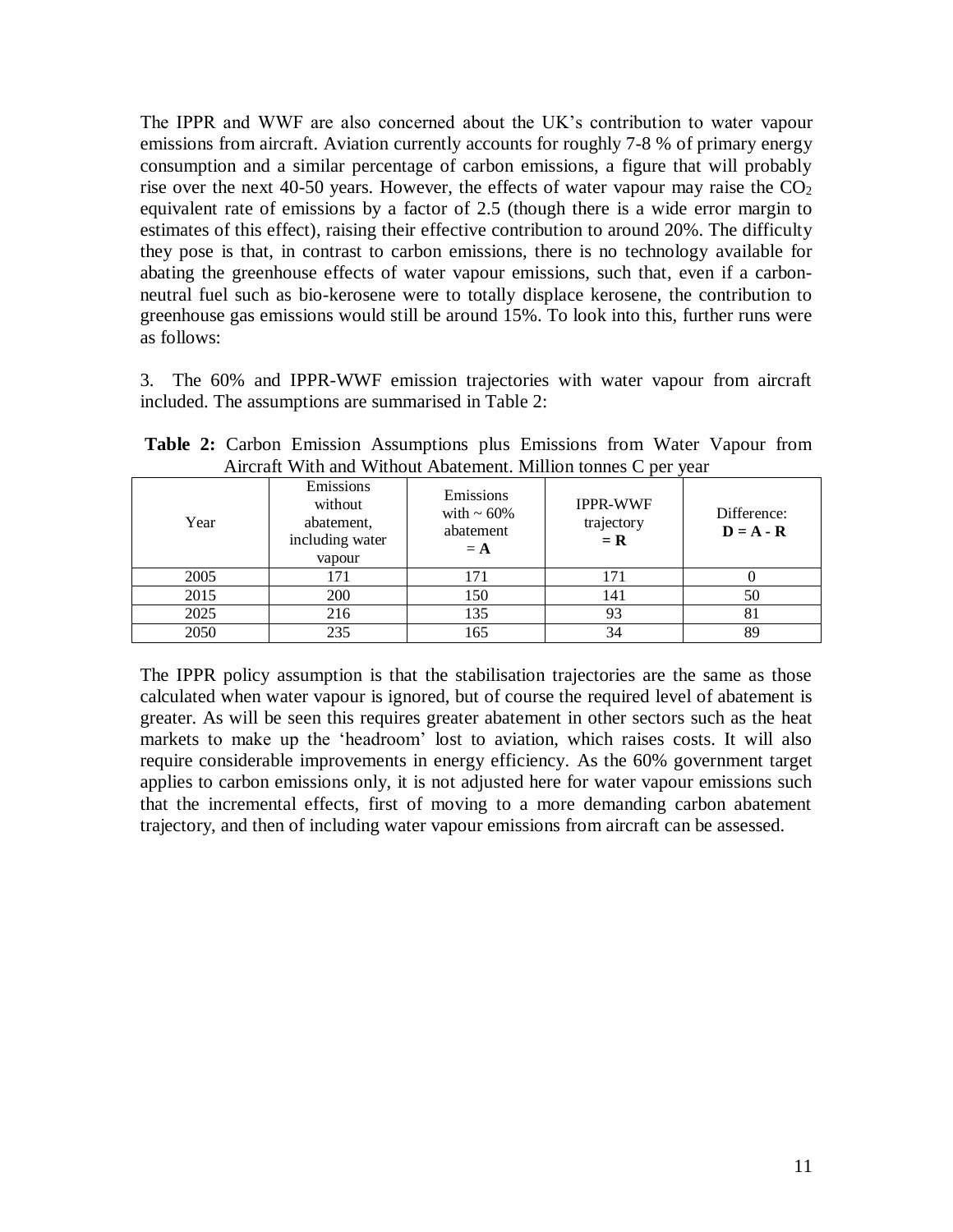### **3. General Approach to Estimating the Costs**

The approach is similar to that used for the Stern Review, but adapted to UK conditions. In brief it is as follows.

*Energy markets*: These are divided into three main sectors: electricity, heat (mainly those now supplied by gas), and transport. The growth of these markets is determined by the growth of incomes times the income elasticity of demand. Econometric studies (Dargay and Gately, 1995 and Judson et al. 1990) have found that income elasticities are declining over time with the growth of incomes. With the important exception of aviation, historical data on the UK fit this pattern (see Annex 3). The most likely explanation is a combination of improvements in energy efficiency, the decline of heavy industry and market maturation. The following are the assumptions:

### **Table 3: Income Elasticities of Energy Demand**

|                    | Up to $2025$ | 2025-50 | Range factors <sup>a/</sup> |
|--------------------|--------------|---------|-----------------------------|
| Electricity        | 0.40         | 0.20    | $-0.2$ to $+0.1$            |
| Gas/heat           | 0.20         | 0.10    | $-0.2$ to $+0.1$            |
| Transport--surface | 0.60         | 0.30    | $-0.4$ to $+0.2$            |
| Transport--air     | 17           | 0.7     | $-0.4$ to $+0.2$            |

a/ These are added to the estimates shown in the two columns. E.g. the elasticities for electricity range from 0.2 to 0.5 up to 2025 and 0.0 to 0.3 for the period 2025-50. Any changes in the elasticities in the first period are assumed to apply in the second period.

It is conceivable, with improvements in energy efficiency, that the elasticities may become lower than this, for example with the development of the hybrid and plug-in hybrid vehicles.<sup>3</sup> The Monte Carlo calculations make some allowance for this by applying asymmetric ranges to the above, as indicated in the last column. In Part 4 some exploratory calculations are also made with yet lower elasticities.

Moving to a low carbon economy will very likely entail an increase in energy prices, which would reduce demands somewhat. In the absence of reliable estimates of price elasticities this effect is ignored on the grounds that, first, it is likely to be small, and second that this will act to understate the costs of abatement.

*Technological Options and Unit Costs*: A range of low-carbon technological options is identified for each market along with estimates of unit costs for three points in time: 2015, 2025 and 2050. The list of options is familiar:

- Coal for the generation of electricity and hydrogen with carbon capture and storage;
- Nuclear power. At the request of IPPR and WWF, the case where nuclear is phased out is also included to assess what the costs and implications for the UK would be;

<sup>&</sup>lt;sup>3</sup> Indeed it is not inconceivable that, with improvements in energy efficiency, the income elasticities of demand as usually estimated may become negative in the long-term. See Annex 3 for a further discussion.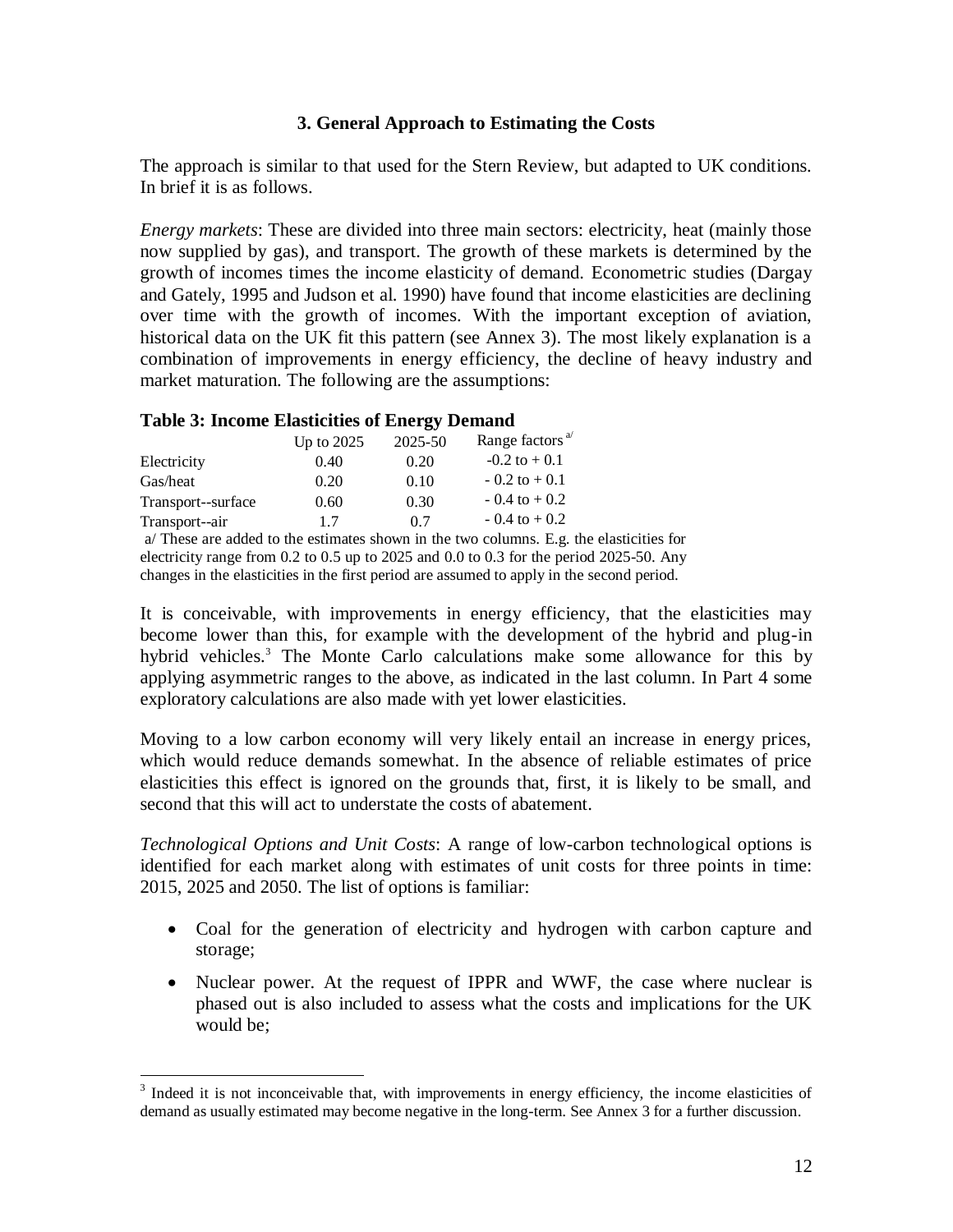- A full range of renewable energy options;
- Decentralised forms of electricity and combined heat and power, the latter using fuel cells or micro-generators fuelled by hydrogen from carbon neutral sources (coal with CCS and electrolytic hydrogen);
- First and second generation biofuels for road transport.<sup>4</sup> Bio-kerosene is also considered a possibility for reducing carbon emissions from aviation.
- Hydrogen fuelled vehicles using the internal combustion engine in the medium term and fuel cell vehicles in the longer term (2025 onwards). The estimated incremental costs of hydrogen vehicles are averaged out over the vehicles' lifetimes and divided by fuel consumption to provide an estimate of the costs per unit of energy consumed. Allowances are made for the higher fuel efficiency of these vehicles based on the report by CONCAWE on the subject and data provided to the Stern Review.

The list of options is in fact much longer. The above selection follows Pacala and Socolow (2004) by concentrating on technologies that are already available, have been shown to 'work' and are capable of being developed further. However, the possibilities of new technologies emerging should not be overlooked, even if there is not sufficient experience available on which to estimate of costs. Developments in organic photovoltaic technologies, new and lower cost methods of storing electricity or hydrogen, photoelectrolysis, the harnessing the energy in wave and tidal streams, plug-in hybrid vehicles with the electricity coming from carbon-neutral resources—these are just a few of many possibilities that may be sources of technological surprises. There are already substantial research programmes in these areas in laboratories around the world, in industry, national research centres and the universities. In addition, there is the ongoing research in energy efficiency which could reduce demands by more than expected. If, as is to be hoped, such possibilities do emerge and are taken up, they will not only widen the options available but will lower costs. Improved storage technologies in particular would do much to open the markets for intermittent renewable energy. In this sense, I believe, the approach followed here biases the cost estimates upwards.

*Costs of the 'Marker' Technologies and Fuels*: These are the technologies and fuels that would be replaced by the low carbon technologies:

- coal and gas for electricity generation, including the costs of transmission and distribution in the case of decentralised sources of electricity and combined heat and power;
- gas for heat, including the costs of transmission and distribution; and
- oil fuels for transport, including refining and distribution.

 4 ―First generation biofuels are manufactured from agricultural commodities that are also used for food and animal feed such as the use of starch from corn or sugar from cane to produce ethanol … and vegetable oils to produce biodiesel. … Second generation biofuels are those that utilise lignocellulose feedstocks such as from forestry, energy crops, residues and wastes, as well as improved oil crops and marine resources." Royal Society Report on biofuels (forthcoming).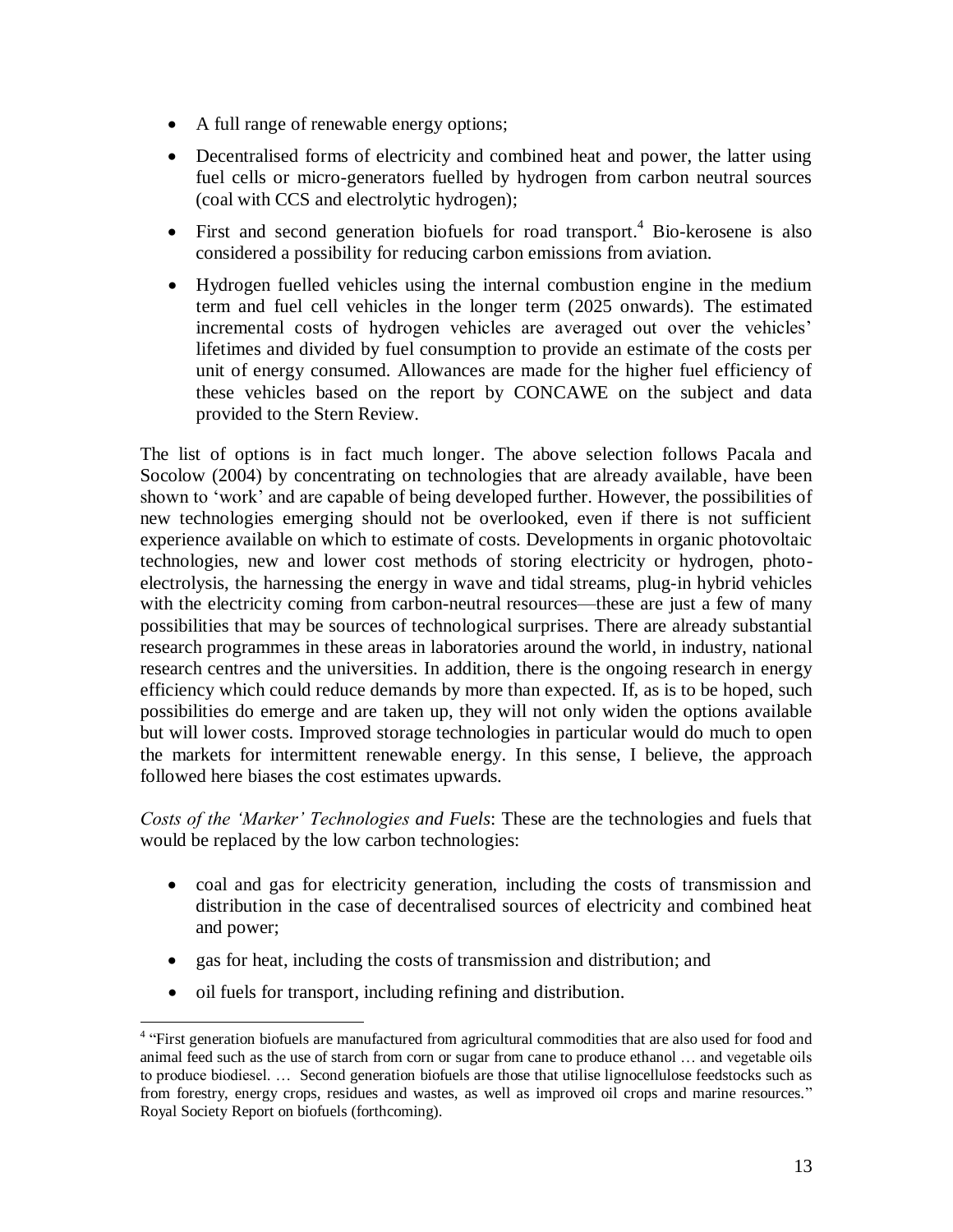The estimates of unit costs per unit of energy supplied are summarised in Part 4 (see Table 6). Adjustments for the costs of intermittency in the case of renewable energy are included. In the case of electricity, the analysis also includes the costs of providing capacity sufficient to meet the requirement of peak demand and the extra fuel costs of meeting loads above base load, that is to say, of coping with load variation (Annex 2).

*Uncertainties in Unit Costs*: The key components of costs are provided as probability distributions (only the means are shown in Table  $6$ ).<sup>5</sup> For fossil fuels the main uncertainties are in the prices: the price of oil has fluctuated between \$25 and \$80 per barrel in recent years, and of central gas supplies between £2 and £6 per gigajoule. The possibilities ahead are represented by a truncated normal distribution, fanning out in the case of oil from a range of \$25/barrel to over \$100/per barrel.

Capital costs for all technologies, including the marker technologies, are also highly uncertain. For power generation from coal and gas, they are given a range of  $\pm$  15% ( $\pm$ two standard deviations); and for the low carbon options a range of  $\pm$  25-30% depending on the case. The same ranges are applied to the fixed annual maintenance costs of plant and equipment. For transport, the incremental costs include an estimate of the extra costs of manufacturing vehicles capable of using hydrogen as a fuel.

*Average Costs of Carbon Abatement*: The total costs are the differences, for each technology, between the unit costs of the technology and the unit costs of its marker, times the amount of energy it supplies. The differences are then added up over all technologies to obtain the total costs of abatement. The average costs are the resulting estimates divided by the amounts of carbon abatement. These are also represented by probability distributions derived from the probability distributions of costs.

It is necessary to make allowances for the longevity and the turnover of the capital stock. For 2015, the estimates are based on the investments represented by the period 2005-15; and for 2025, on the sum of investments in the periods 2005-15 and 2015-25, since most of the investments in the former period will still be in operation in 2025. For 2050, most of the capital stock will be renewed and the estimates are based on the incremental costs of investments in 2050.

*Portfolios of Options*: Aside from uncertainties in energy demands and the unit costs of the low carbon technologies relative to their markers, there are appreciable uncertainties as to what the future 'mix' or portfolio of technologies will be. Aside from the effects of (highly uncertain) relative prices on technology choice, it is hard to be precise over the constraints facing each technology—the acceptability and rate of build of nuclear power for example, the land available for biofuels, the availability of onshore sites for wind farms, the rate of development of carbon capture and storage, the limits that the absence of storage technologies would impose on renewable energy at high levels of market penetration, and so forth.

 $\overline{a}$  $<sup>5</sup>$  The spreadsheet will be made available on the IPPR website.</sup>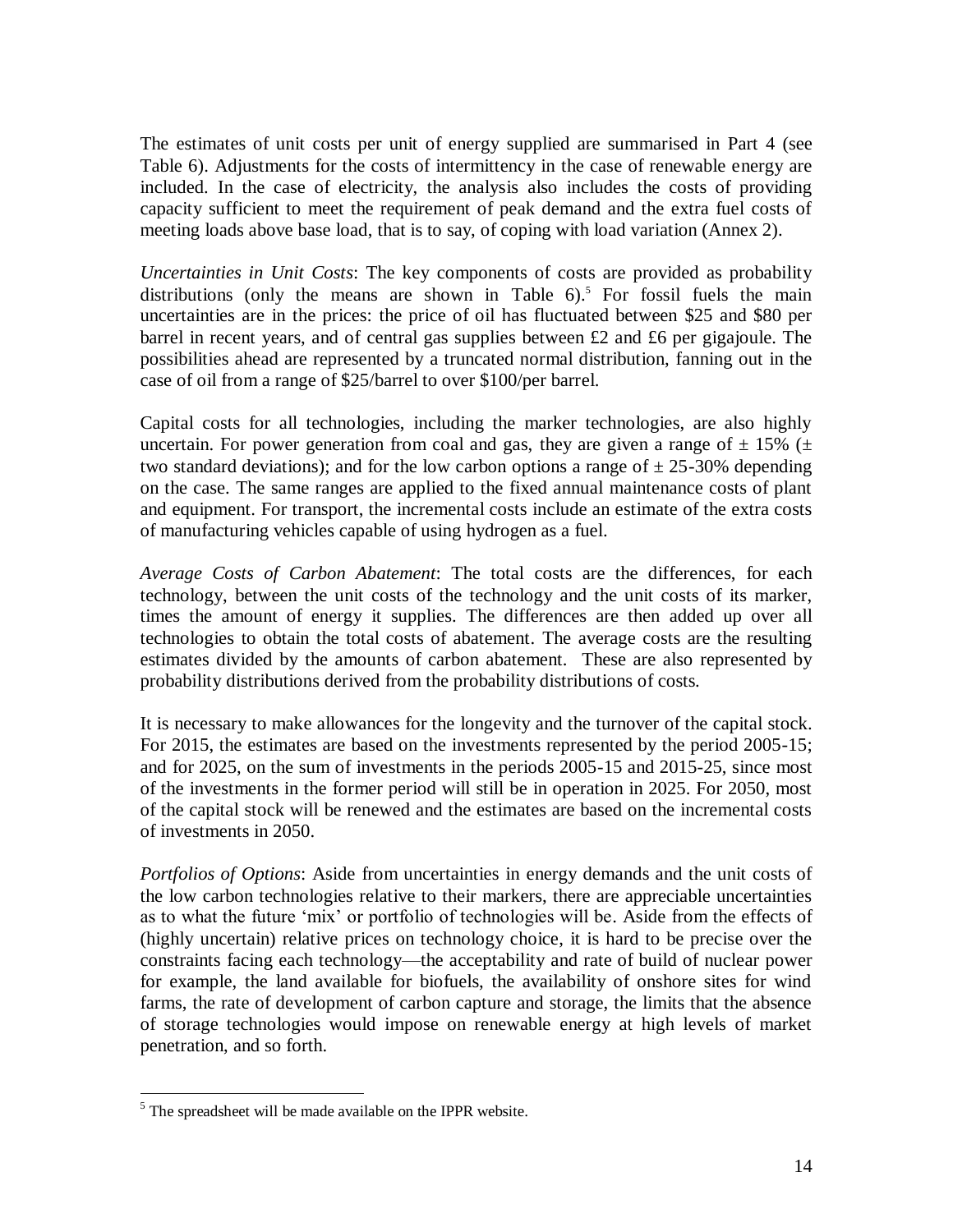The IEA's MARKAL model estimates portfolios using an optimisation (LP) routine. Energy demands, fuel prices, technologies, costs and constraints are specified in impressive detail and the energy system is optimised to minimise costs for any particular set of assumptions. The results are checked for technological feasibility and alternative assumptions are explored. Since the optimal mix so calculated often changes kaleidoscopically with assumptions on costs and constraints it is necessary to make a large number of runs to estimate the distribution of possibilities. Some MARKAL runs have been undertaken by Neil Strachan and colleagues at the Policy Studies Institute for the present study.

The approach followed below is based on the statistical method of Monte Carlo analysis, and is the same as the approach used for the Stern Report. First, the input assumptions on costs and prices are specified as probability distributions, as discussed above. Estimates of future demand elasticities, and of the rate of uptake and use of each technology are similarly specified as probability distributions (in the present case, rectangular distributions were used to define the ranges of these quantities), bearing in mind the likely constraints on the rates of uptake and use. The Monte Carlo method then considers a random set or 'trial' of the possible values of the input variables and estimates the costs; the calculation is then repeated for a large number of such sets or ‗trials', with the frequency of any input value used for the trials being determined by its probability of occurrence. 6 The outputs are probability distributions of the variables of interest, such as the total and incremental costs of abatement, and the costs of the low carbon technologies relative to their markers.

Figures 1 and 2 show one of the  $20,000$  portfolios so examined.<sup>7</sup> They show the contributions to carbon abatement of each key technology. The contribution of nuclear power is shown in absolute terms (rather than relative to its contribution in the base year, as with the other technologies) in order to highlight the ground that would need to be made up by the other technologies if it were phased out. The contribution of energy efficiency is an illustrative calculation to show the effects of a downward shift in the income elasticities of energy demand (roughly a 0.2 shift in the average value); it is probably an understatement since the main effects of energy efficiency improvements are embodied in the declining elasticity estimates discussed above (Table 3).

There is no formal optimisation in the model, though the portfolios and their ranges are chosen in light of their relative costs. Thus solar is given a very low but rising market share, carbon capture and storage, biofuels and onshore then offshore wind higher shares. The 60% abatement case is not dissimilar to those of several other studies, including those of the Royal Commission on Environmental Pollution (2000) and the background studies for the Energy White Paper (2003), except that the hydrogen option is added and there is more emphasis on CCS and micro CHP. Pollution abatement in electricity is given most weight in the initial years since there are more options for carbon abatement in this sector and the incremental costs of abatement are less; transport and heating markets assume higher weights in later years.

<sup>&</sup>lt;sup>6</sup> For this study, there were 20,000 trials.

 $<sup>7</sup>$  The spreadsheet can be made available on request.</sup>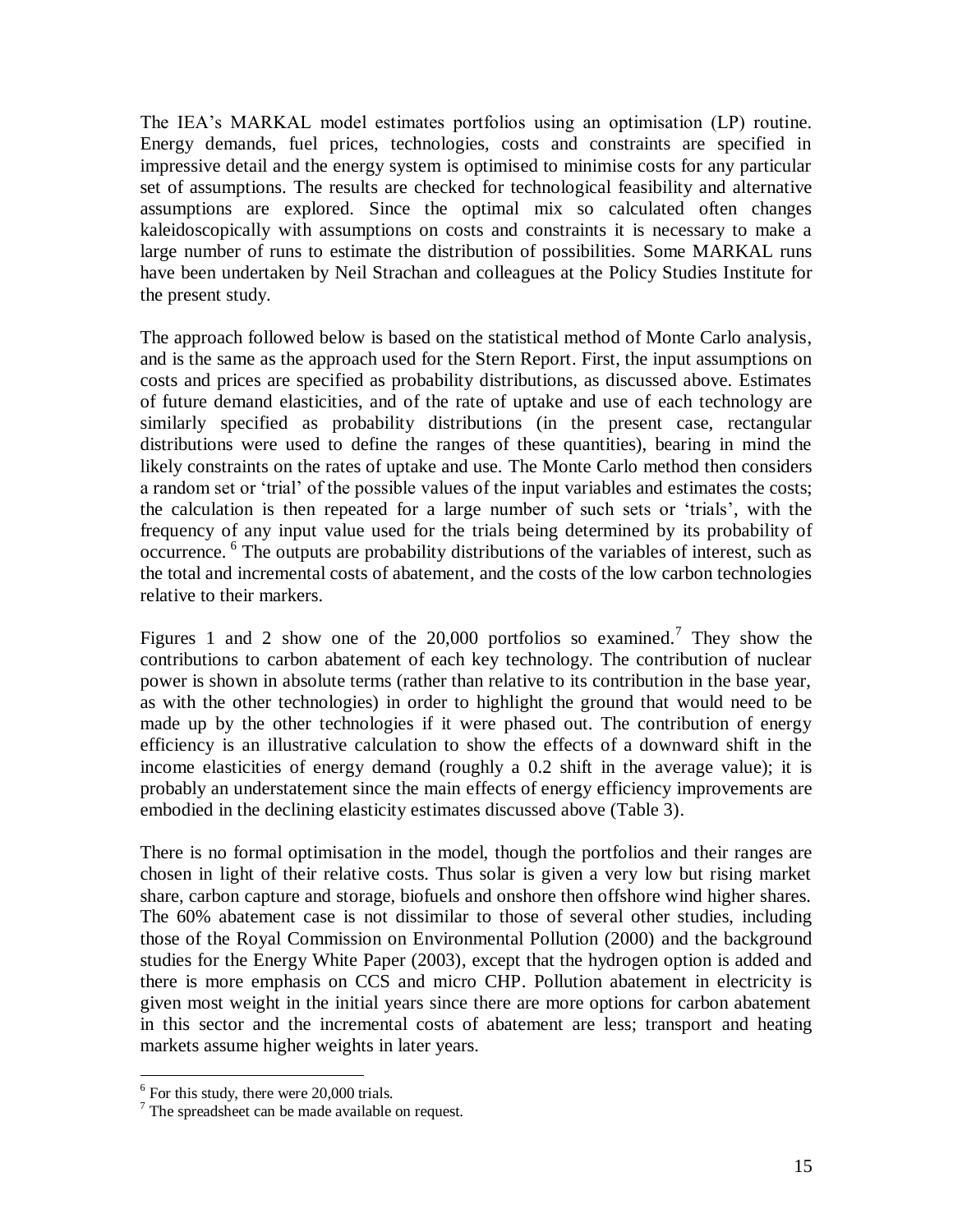### **Figures 1 and 2**: **Contributions to Carbon Abatement of a Particular Portfolio (corresponding to 85% abatement as in IPPR proposal)**



A further breakdown of the portfolios with nuclear power phased out is provided in Annex 7.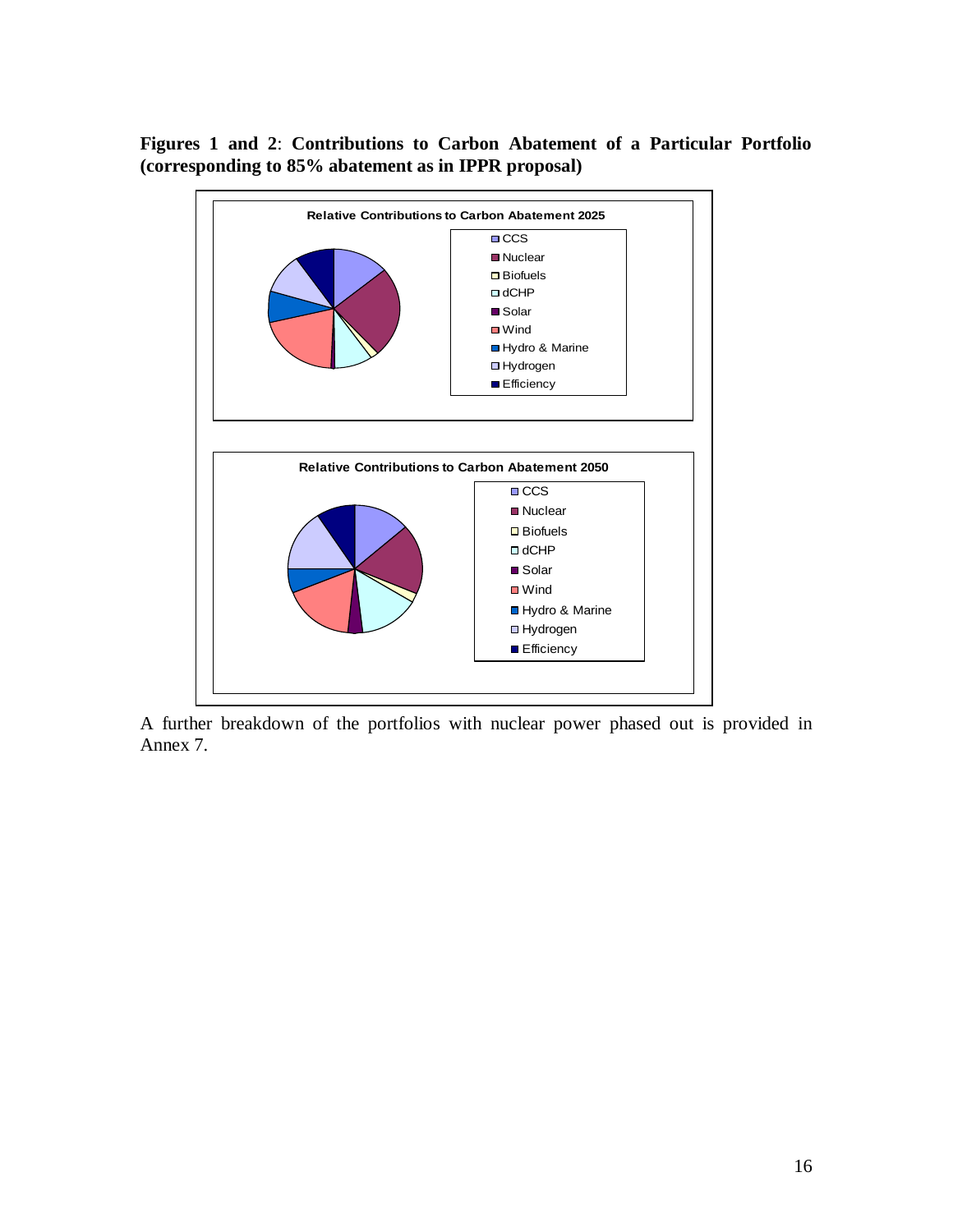### **4. Costs of Abatement**

### **4.1 Costs a % of GDP**

The costs of abatement as a percentage of GDP are shown in Figure 3 (Annex 5 tabulates the results). The estimates of cost corresponding to the government's targets are shown in the lower left hand corner: nuclear power is included, and water vapour emissions from aircraft are excluded. The figure then shows the costs of moving to the more demanding abatement trajectory proposed by the IPPC and WWF, first including then excluding nuclear power and water vapour emissions from aviation. The results only show the calculations based on the mean values of the cost and other parameters; probability distributions will be considered shortly.

### **Figure 3:**



See table 2 for details

*The effects of a more demanding abatement target*. Moving to a more demanding abatement target will raise costs appreciably over the next 20 years. For the 60% target costs rise from around 0.35 % of GDP in 2015 to 0.8 % in 2025 to 1.3 % by 2050, similar to the estimates made for the Stern Report, and within the range of previous studies for the UK. The costs are slightly higher if nuclear power is phased out.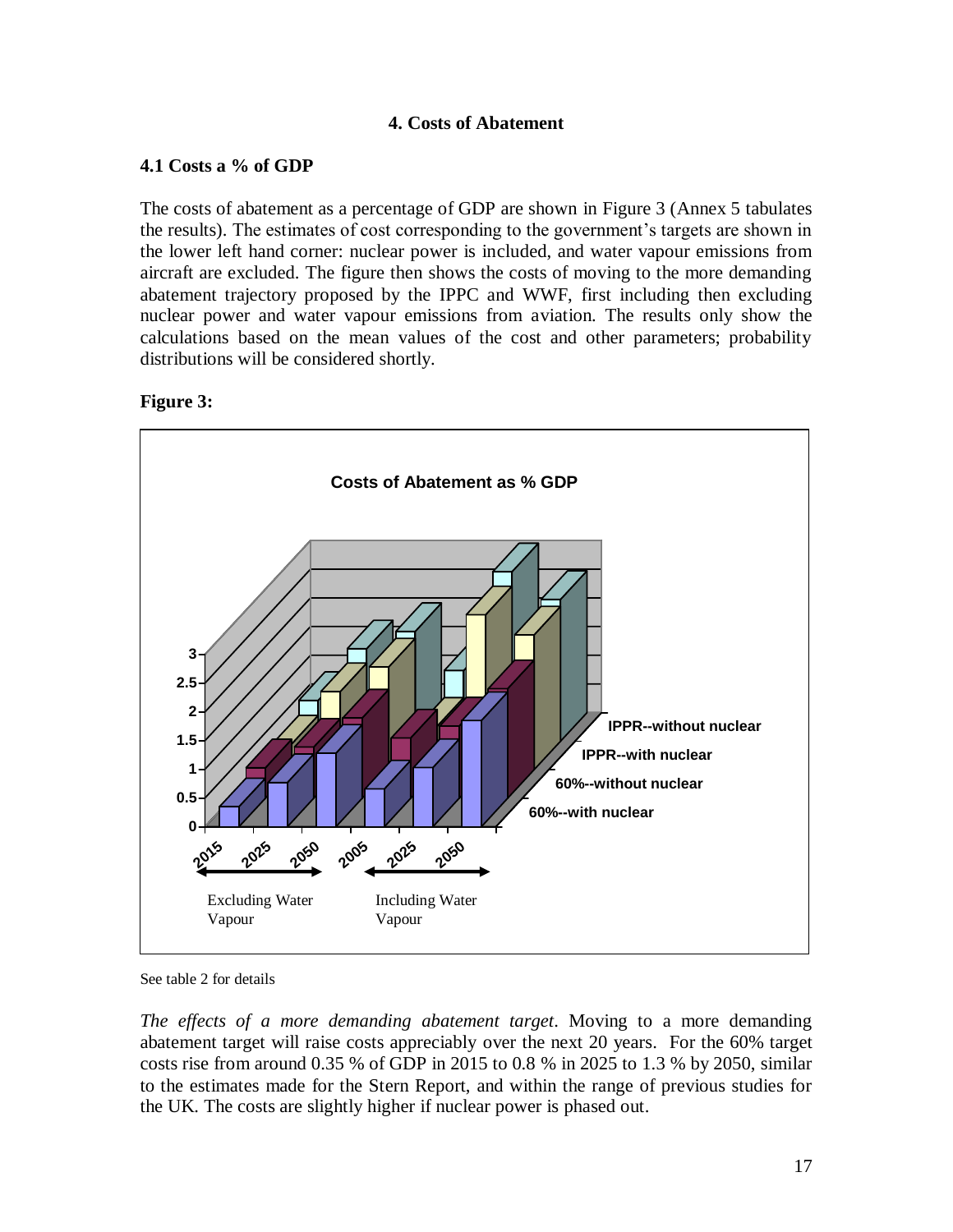The more demanding trajectories of the IPCC-WWF point to a doubling of costs over the next 20 years. They rise to roughly 0.7-1.2 % of GDP by 2015, to 1.6-3.0 % by 2025 and 1.9-2.5 % by 2050 depending whether water vapour emissions from aircraft are included. The reason is that with a more demanding abatement target there is a reduction of what Pacala and Socolow (2007) call 'headroom', the quantity of greenhouse gas emissions that is still permitted by the end of the target period, such that the abatement efforts have to be far more ambitious early on when the costs of many technologies are still high.

The policy implications are clear, which is that the policy signals in the form of price incentives for the low carbon options will have to be strengthened greatly relative to those that would be required for the 60% aspiration, which by comparison looks almost benign.

*Nuclear Power*: The phase-out of nuclear power reduces would probably raise costs somewhat in all cases, particularly over the next 20 years or so, since it is a mature technology. However, the frequency distribution of its costs overlaps that of the other technologies. The other technologies, by contrast, are still high on their learning curves, and have not been developed to the extent where scale economies in manufacture and use have become significant; this is the case for instance with carbon capture and storage, dCHP, the offshore wind and marine resource, and second generation biofuels. As they mature the incremental cost of phasing-out nuclear power declines and becomes statistically insignificant.

Against this, nuclear power diversifies supplies, and its phasing out, as shown in section 2 (see Figures 1 and 2) would leave a large—roughly a 25%—gap to be filled by the other technologies, principally by coal with CCS and a growing share of renewable energy, mainly the offshore resource of wind and marine energy. There is no reason from an engineering perspective why such a gap could not be filled in this way, but the strains and risks this will place on the alternatives need to be recognised.

*Probability distributions of costs as a % GDP*: These are shown in Figures 3 and 4 for the cases of 60% abatement and the IPPR target respectively. For the Government's targets the estimated range is from around 0.7 to 1.6 % of GDP by 2050, with a mean of approximately 1.2 % of  $GDP<sup>8</sup>$ . For several reasons this range is somewhat narrower than we calculated for the Stern Report when looking at the global economy:

• The income elasticity of demand for energy is lower for a mature economy such as the UK than for developing regions, and is declining over time with market saturation and the effects of energy efficiency. The only exception is air transport. Hence incomes are growing relative to energy which reduces the costs as a percentage of GDP.

 $\overline{a}$ 

<sup>&</sup>lt;sup>8</sup> The means of the probability distributions turn out to be lower than the estimates based on the mean values of the input parameters. This is because of asymmetries in some distributions and non-linearites in some terms (e.g. the effects of price elasticities on growth rates). The mean of a term like  $exp(x)$  for example, where *x* is a random variable with a mean  $\bar{x}$  , is different to  $\exp(\bar{x})$ .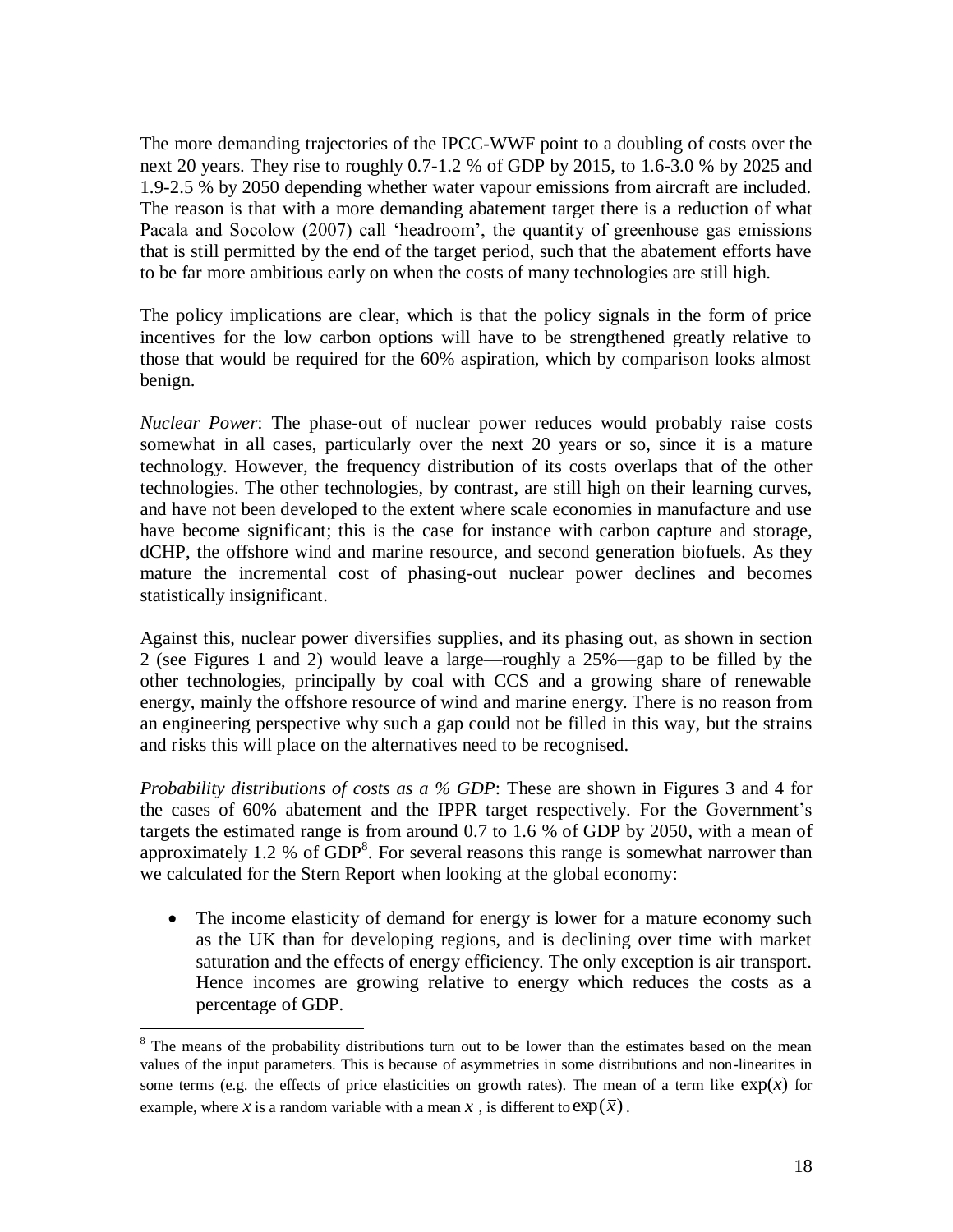• The portfolio of options is wider for most other regions, particularly for the US and developing countries. The incident solar energy per unit area is 2 to 2.5 times greater and is highest when it is most in demand; the land available for biomass and onshore wind is also more plentiful. The UK, in contrast, is already having to develop its more costly (though also more plentiful) offshore resource.

For the IPPR-WWF proposals, the costs are about  $2.3 \pm 1\%$  of GDP.

**Figure 3:** Costs of Abatement as a % GDP by 2050: UK Government Targets and IPPR-WWF Proposals\*



\* The UK Targets exclude but the IPPR-WWF proposals include water vapour emissions from aircraft

### **4.2 The Costs of Slippage**

As the Stern Review argued, the longer policies are delayed, the greater will be the costs of mitigating climate change. Headroom will be lost as emissions accumulate, and policies will need to become more and more stringent. The Government's long term target is to reduce carbon emissions from 150 MtC/year today to 65 MtC/year by 2050, leading to cumulative emissions of around 5.4 GtC over the period. A simple arithmetic calculation shows that a decade's delay would require the Government's target to be reset to 45 MtC/year by 2050, or to 75% of 1990 levels, if the cumulative emissions by then were to be the same, raising the long term costs by a third, to  $1.5 \pm 0.7$  %.

### **4.3 Average Costs per tonne of Carbon Abated**

These are shown in Figure 4, first for meeting the Government's targets (in the lower lefthand set of results) and then for the IPPR-WWF proposals. Again the incremental effects of phasing out nuclear power and of including water vapour emissions from aircraft are also shown. The estimates underlying the Figure are provided in Annex 5.

The disparities in costs per tonne of carbon abated are much less than those of the disparities in total costs discussed above. Whilst the IPPR-WWF proposals imply much higher costs, they are also associated with much higher levels of carbon abatement, such that the effects per tonne of carbon abatement are much less pronounced. In other words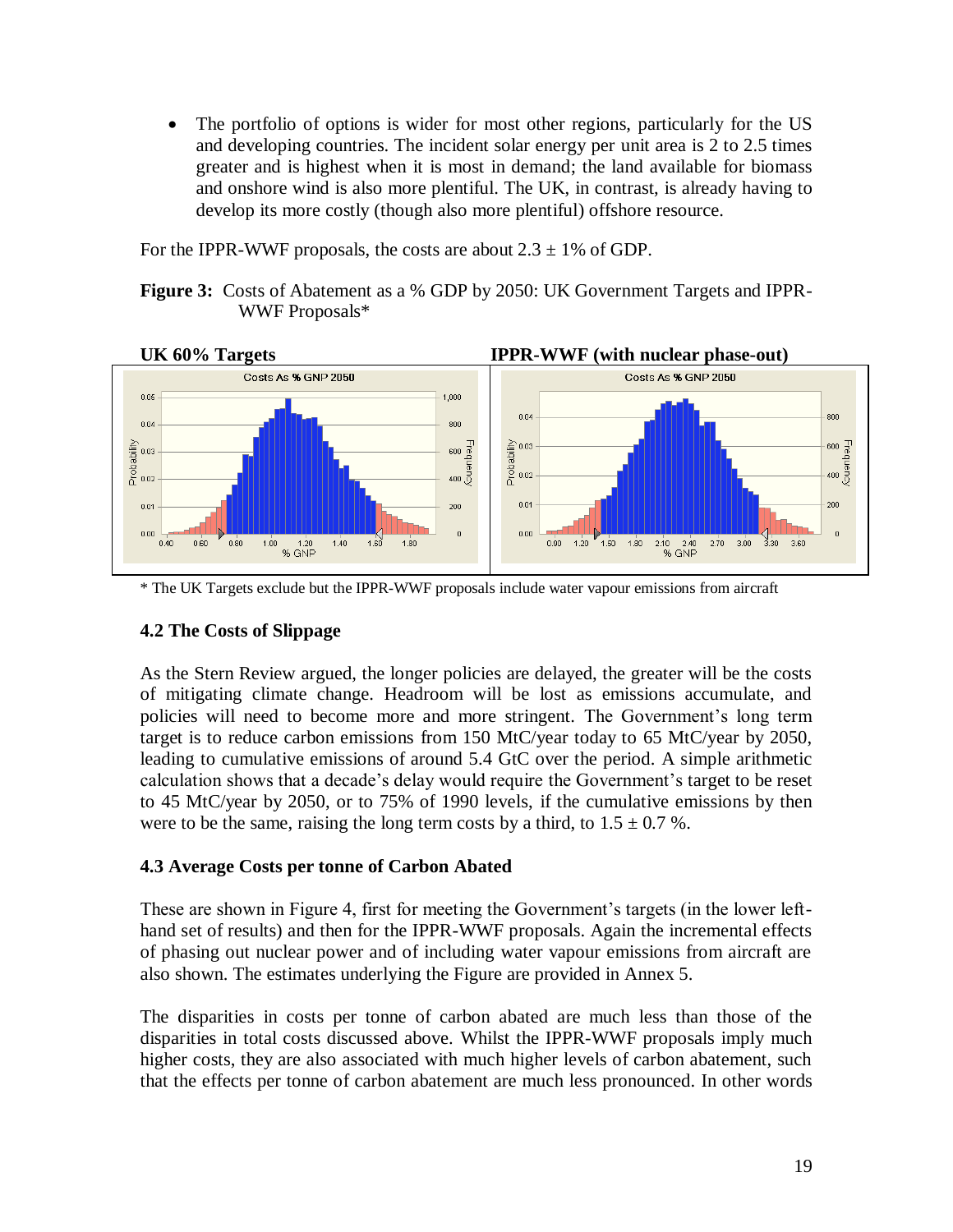the higher costs are rewarded by higher levels of abatement. In fact, within the error margins of the analysis, the differences in average costs are quite small.





The costs in the early years of the policy are similar to those estimated for the Stern Review, about £200-300/tonC if nuclear power is included, but \$250-450/tonC if it is phased out. But in contrast to the Stern Review, the costs do not decline over time. There are two reasons for this. The *first* is that the range of options for the UK is more limited as compared with other countries and the constraints on the lower cost options begin to bite sooner. As noted earlier, the incident solar energy in the UK is a factor of 2-2.5 times less than in most developing regions and much of the US, and it is also least available when heat and electricity are most in demand, such that its 'capacity credit' is low; hence the UK is relatively disadvantaged in using the technology that perhaps promises the best prospects for technical progress and cost reductions. The main exception may be microgeneration and micro CHP, which is a modular technology with significant prospects for further progress and for cost reductions through batch production. The availability of land for onshore wind and biomass is also less in the UK than in other countries. *Second*, whilst a closer look at the costs of abatement does indicate that there will be reductions in the costs of abatement in electricity generation—the costs of the offshore resource and of CCS for example should decline—in mature economies it will soon become necessary to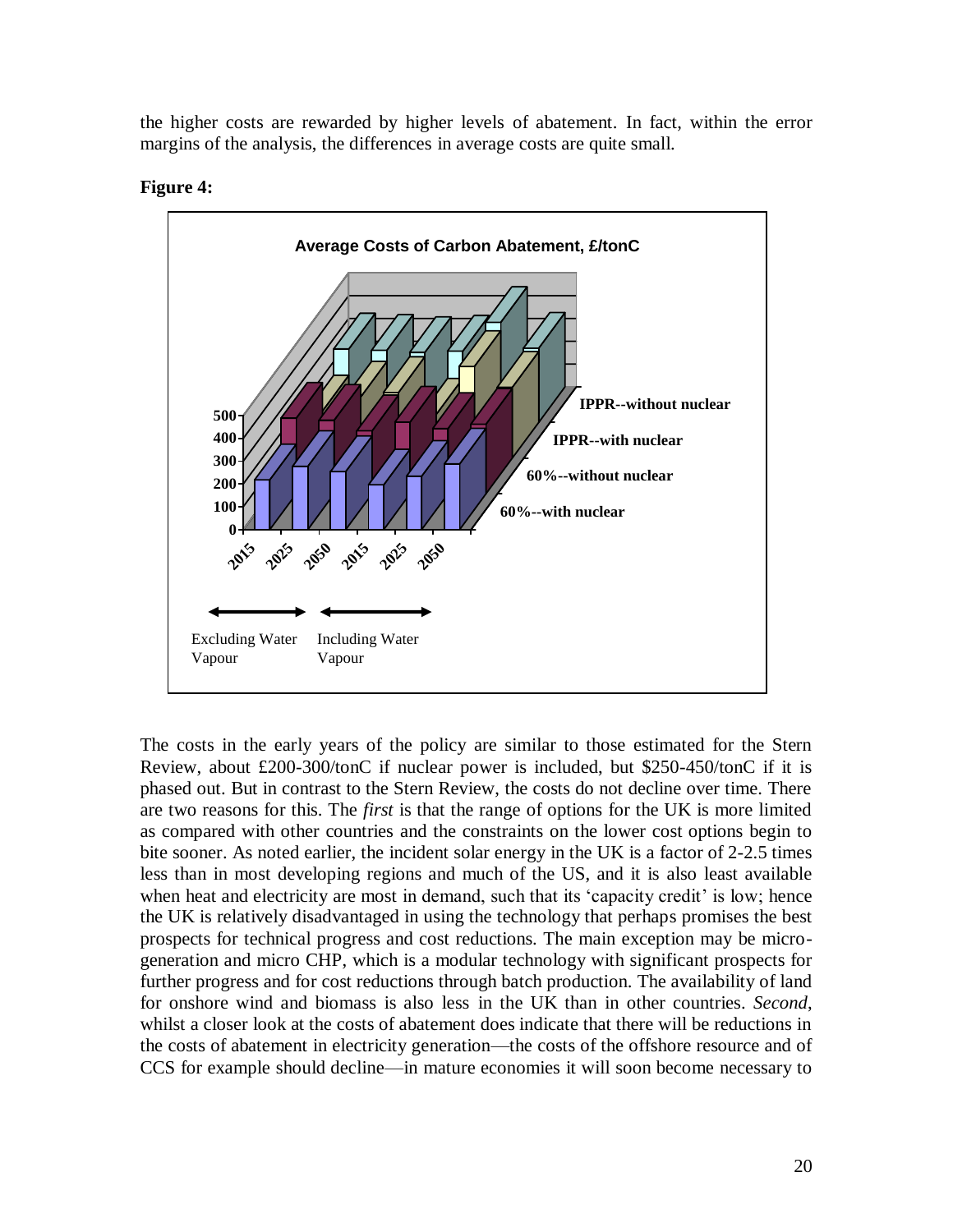begin abatement in sectors where it will be more costly, namely in the transport and heat markets.

By 2050 the differentials in average costs between the four cases narrow to the point of insignificance. The main reason is that the less mature options today—offshore wind and marine energy, dCHP, coal for power generation and hydrogen production—all have time to 'catch up' with the more mature option of nuclear power.

The probability distributions of the average incremental costs are shown in Figure 5 for two cases, for the year 2025, one relating to the Government's targets, the other the targets proposed by the IPPR/WWF.





### **4.4 Variations in Average Costs between Sectors**

The average costs per ton of abatement vary unevenly between sectors and over time. In *electricity*, there is a general tendency for the costs to decline over time with innovation, whether or not nuclear power is phased out (though they are lower when nuclear is kept in). The average initial costs are in the range £175 to £300 per ton of carbon, falling to the £140-180/tC in the long term. In the *heating markets* the costs are initially much higher, around £900/tC, reflecting the considerable difficulties of finding a low carbon alternative for natural gas in homes and industry; however these too decline by about half over the long term, for example with the assumed wider adoption of micro-CHP. In *transport*, the costs are initially comparable to those of abatement in the electricity sector, about £350/tC, on account of the availability of biofuels. But as the land constraint on the supply of biofuels begins to bite it becomes necessary to turn to higher cost options such as the hydrogen car using an internal combustion engine or a fuel cell. (Electric vehicles are another possibility, but have not been included in the present analysis.) Further details are provided in Table 4.

It is emphasised that these calculations do not explicitly include the cost advantages of energy efficiency. For reasons explained in Section 2, these advantages are reflected in the income elasticity of demand assumptions; and they are appreciable, especially in the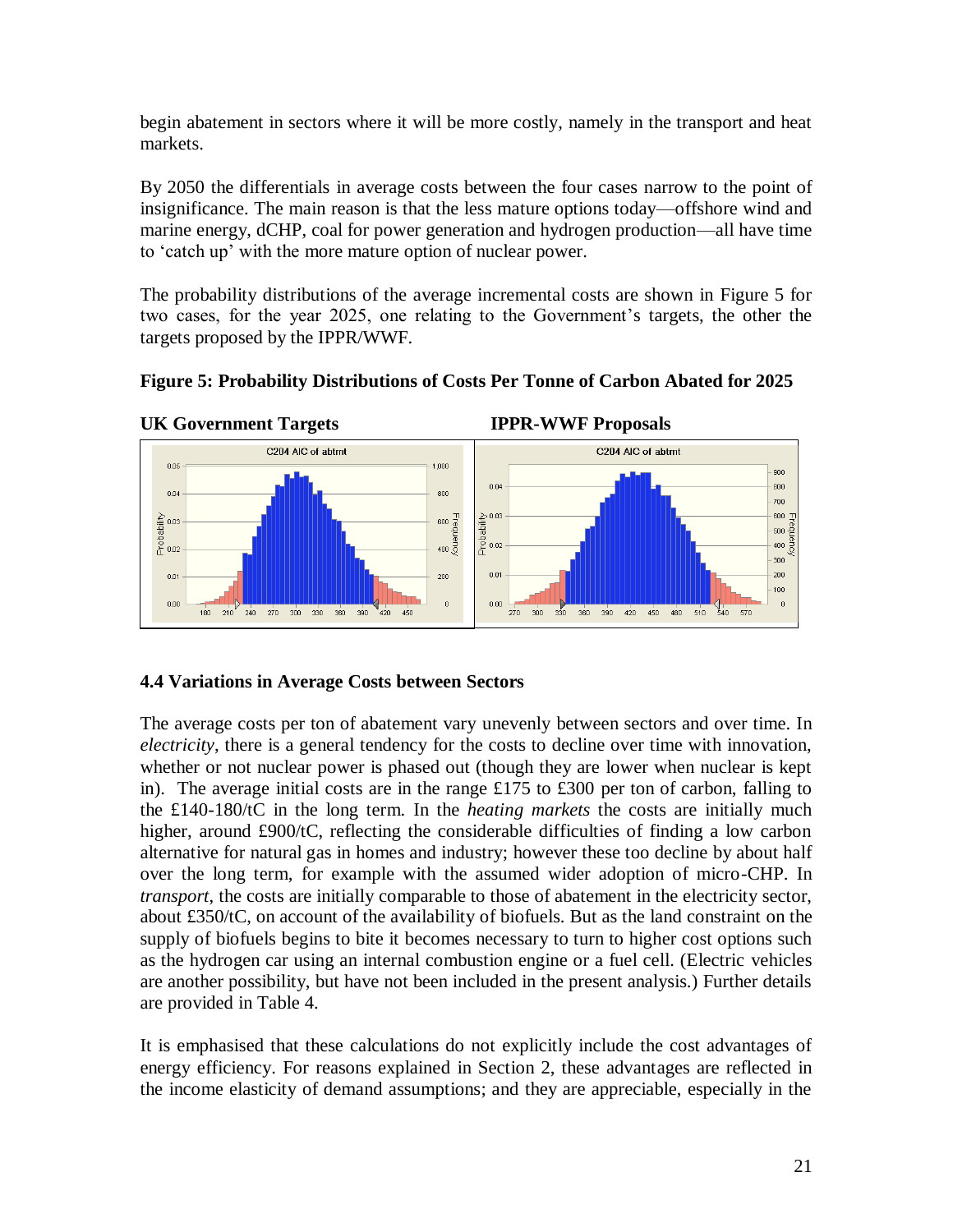heating and transport markets, for example with economies in use, innovations such as the plug-in hybrid vehicle, heat pumps, home insulation and so forth.

|      |                 | Electricity                |                |                      |                 | <b>Overall</b>             |
|------|-----------------|----------------------------|----------------|----------------------|-----------------|----------------------------|
| Year | With<br>nuclear | With nuclear<br>phased-out | <b>Heating</b> | <b>Trans</b><br>port | With<br>nuclear | With nuclear<br>phased-out |
| 2015 | 175             | 300                        | 910            | 340                  | 210             | 325                        |
| 2025 | 160             | 225                        | 510            | 810                  | 270             | 320                        |
| 2050 | 140             | 180                        | 440            | 410                  | 290             | 310                        |

**Table 4: Variations in Average Costs (£/tC) over Time and Between Sectors\***

\*IPPR-WWF Scenarios without water vapour. Estimates rounded.

Such calculations perhaps help to explain why current policies so far are mainly focussed on the ‗easier' options of abatement in electricity supply (and base-load supply at that), biofuels in the transport markets, and of course energy efficiency. But for high levels of abatement to be achieved, it will be necessary to go beyond these policies and face the difficulties of higher levels of abatement in the transport and heating markets. This is evident if we compare the carbon emissions of the three sectors today (numbers rounded); electricity currently accounts for 40% of emissions, which would leave the UK with a 20% shortfall in its long-term targets even if electricity supply were 100% carbon neutral:

|                      | Million tonnes $C/\text{year}$ (2005) |
|----------------------|---------------------------------------|
| Electricity          | 60                                    |
| Heating (mainly gas) | 40                                    |
| <b>Transport</b>     | 50                                    |

Average costs may decline over time with innovation as the easier options are taken up, rise significantly when it becomes necessary to address constraints, for example on the availability of land for biofuels and onshore wind, and fall again, though from a higher level as these constraints are addressed.

### **4.5 Marginal Costs**

The corresponding marginal costs are shown in table 5 for the abatement trajectories put forward by the IPPR and WWF. They were estimated by expanding the portfolios to reduce emissions by a unit amounts at each point in time.

| Table 5: Overall Marginal and Average Costs of Abatement Compared, £/tonC |  |  |  |  |  |
|---------------------------------------------------------------------------|--|--|--|--|--|
|---------------------------------------------------------------------------|--|--|--|--|--|

|      |                      | <b>With Nuclear Power</b> | <b>With Nuclear Power Phased-Out</b> |                       |  |
|------|----------------------|---------------------------|--------------------------------------|-----------------------|--|
|      | <b>Average Costs</b> | <b>Marginal Costs</b>     | <b>Average Costs</b>                 | <b>Marginal Costs</b> |  |
| 2015 | 210                  |                           | 325                                  | 300                   |  |
| 2025 | 270                  | 260                       | 320                                  |                       |  |
| 2050 | 290                  |                           |                                      |                       |  |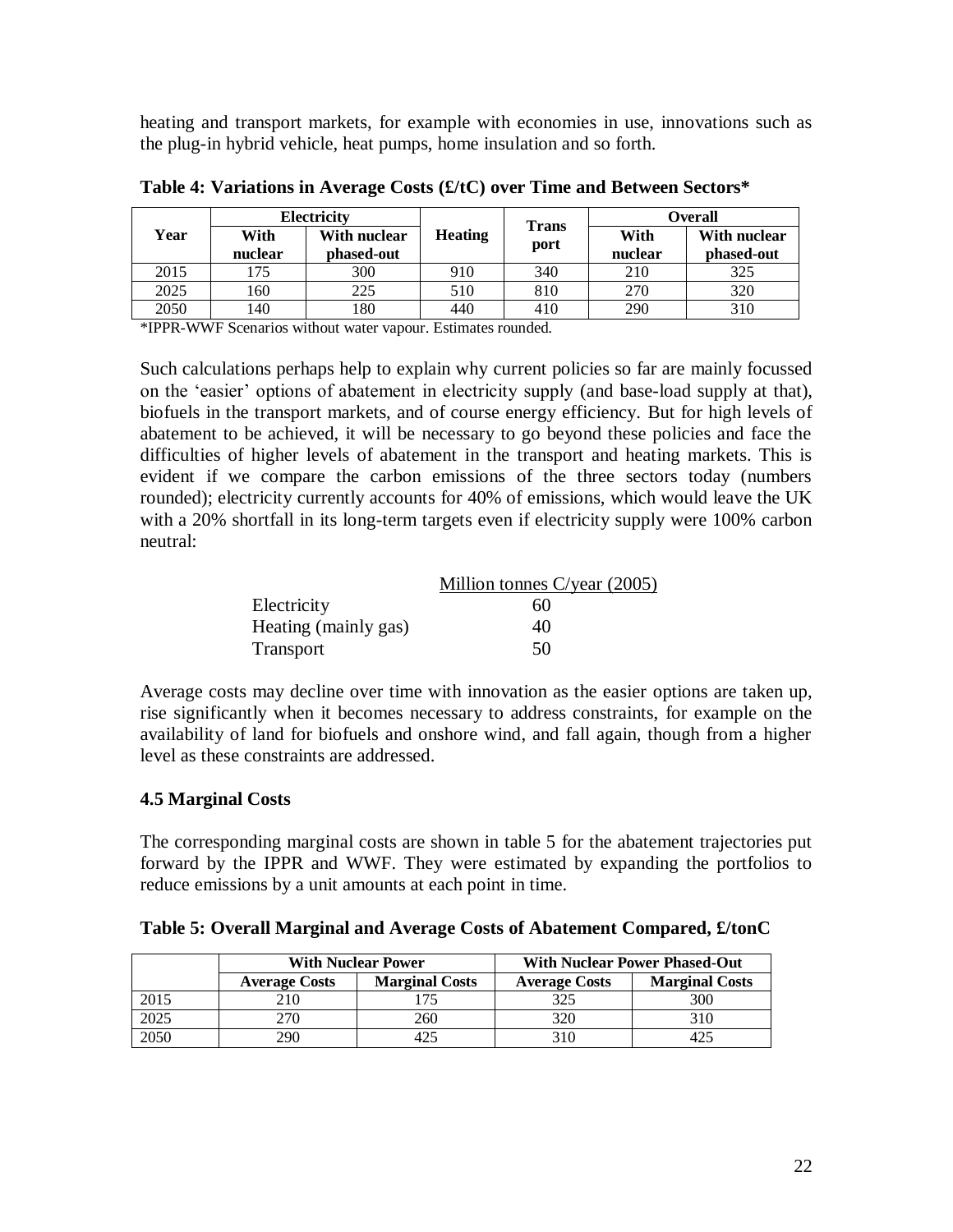There is a general tendency for marginal costs to rise over time, as other studies have found. This again is linked to the need to move to the higher cost abatement options in transport and heating markets as the abatement requirements increase.

It should be added that the estimates of average and marginal costs relate to the expansion of a *portfolio* of options--*not* to the expansion of a single technology--on the grounds that uncertainties and risks require governments and industry to develop portfolios as opposed to one or just a few options. For this reason the marginal costs estimated here tend to be lower than those of studies based on deterministic analysis, which focus on the marginal technology in the energy system. The marginal costs of the portfolio decline at first, and pull down average costs, with scale economies and learning by doing (which is reminiscent of the electricity industry up to around the 1960s, when economists were concerned about declining marginal costs being below average costs and leading to losses). However, as the 'easier' options are taken up, marginal costs tend to rise--particularly when it becomes necessary to seek higher levels of carbon abatement in the transport and heating markets, and pull up average costs with them. Needless to say, the estimates have wide probability distributions owing to uncertainties as to the costs of the technologies, the prices of the fossil fuels they are displacing, and the portfolio of options considered.

### **4.6 Marginal Cost Curves and their Limitations**

The costs of the low carbon technologies relative to their marker vary appreciably between technologies, as shown in Table 6. Many studies assign to each technology an estimate of its abatement potential, and then rank the technologies in ascending order of costs to derive a marginal-cost-of-abatement curve for each point in time.<sup>9</sup> Such curves are a good way of synthesising information, but they can be misleading if used as a basis for policy:

- Firstly, they are biased towards the *status quo*. The mature technologies with large sunk costs (such as nuclear power) by definition are first in the ranking, while innovative technologies still in their early phases of development use, such as carbon capture and storage, low carbon vehicles, decentralised CHP, and renewable energy, are low in the ranking. Technologies of considerable longterm promise are often unwittingly excluded by policies on these grounds.
- Second, marginal cost curves present a static picture, and exclude the possibility that costs change endogenously with investment. Once again, this leads to a bias against technologies in their early phases of development, when the influence of investment on innovation and costs is greatest. Allowing for the positive externalities of innovation—the reductions in unit costs times the prospective levels of use—may completely alter the rankings and perceptions of costs, as discussed shortly.

<sup>&</sup>lt;sup>9</sup> In contrast to the estimates given at particular points in time such as those in Table 5, marginal cost curves are written as a function of the level of abatement.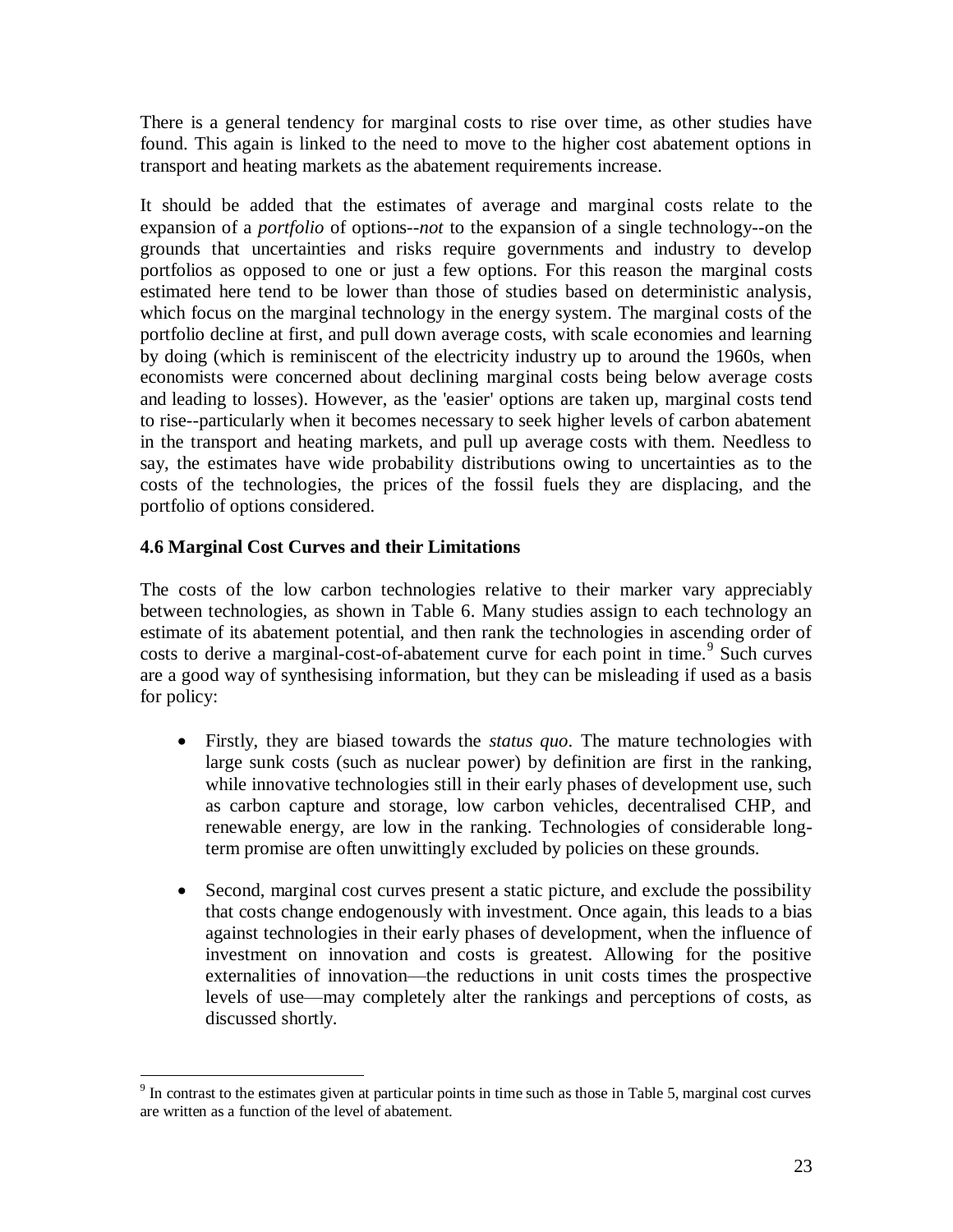Third, there is the different point that available evidence on current and prospective costs shows appreciable error margins, such that the rankings associated with such curves are much hazier than they may seem. As discussed in the Stern Review, the need to minimise risks and increase the chances of policies succeeding requires a portfolio of initially low and higher costs options to be developed.

Marginal costs may also vary in more complex ways than the traditional analysis assumes. They initially rise with the level of abatement, decline with 'learning-by-doing' and scale economies as the level of abatement is increased (the more we abate pollution, the better we become at it), rise again as constraints and difficulties are encountered (such as the land constraint on biofuels), decline again as these are resolved (for example with the shift to substitutes for biofuels), and rise yet again at very high levels of abatement as further difficulties are encountered.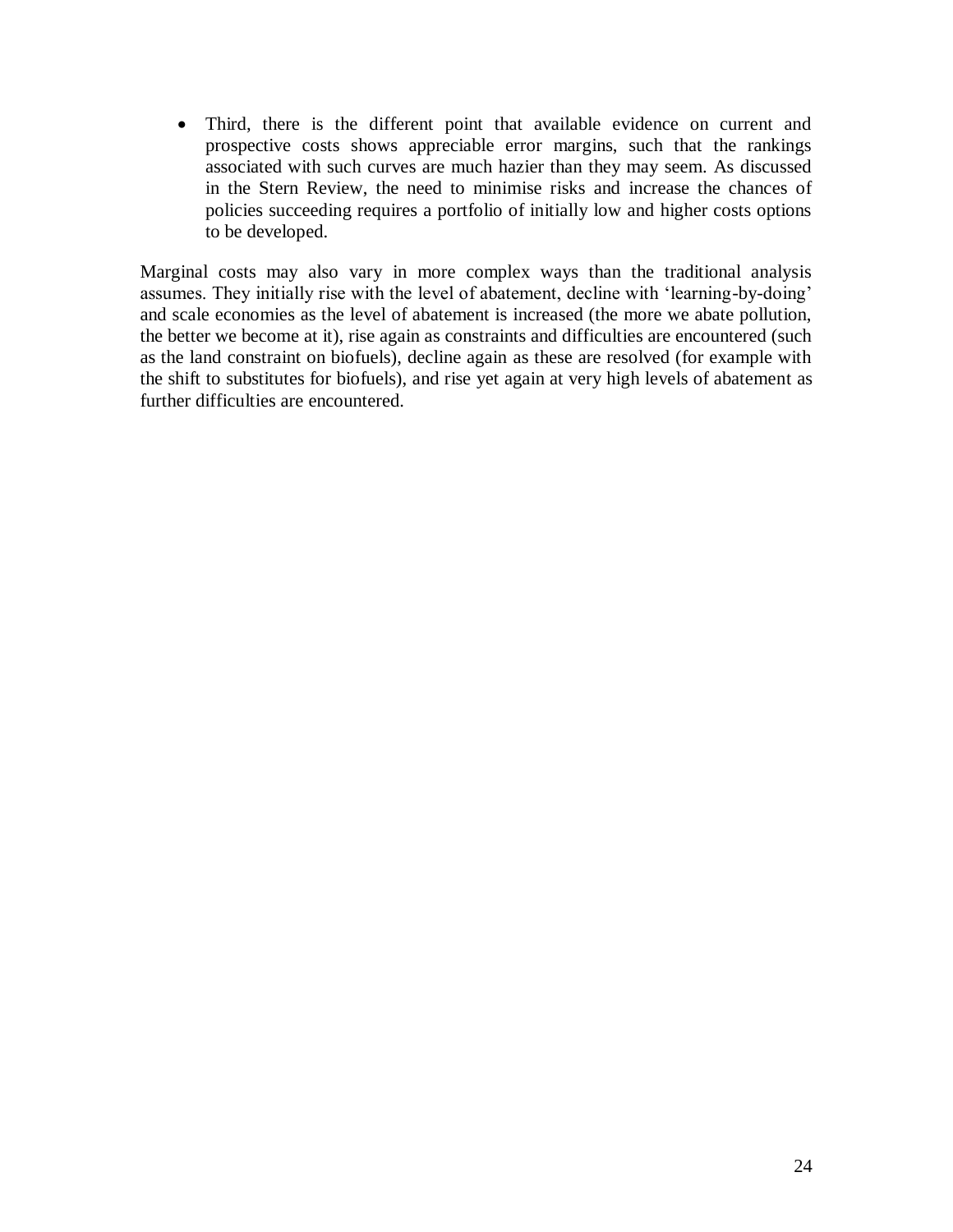| <b>Low Carbon Technology</b>                | <b>Marker</b><br><b>Technology</b> | Cost unit    | Cost of<br><b>Marker</b> | <b>Crbn</b><br><b>Technigy</b> | Net cost, %<br><b>Marker</b> |
|---------------------------------------------|------------------------------------|--------------|--------------------------|--------------------------------|------------------------------|
| <b>Medium term estimates</b>                |                                    |              |                          |                                |                              |
|                                             |                                    |              |                          |                                |                              |
| Electricity from gas with CCS               | NGCC or coal                       | p/kWh        | 3.2                      | 5.2                            | 62                           |
| Electricity from coal with CCS              | NGCC or coal                       | p/kWh        | 3.2                      | 5.2                            | 63                           |
| Nuclear power                               | NGCC or coal                       | p/kWh        | 3.2                      | 3.9                            | 20                           |
| Electricity from energy crops               | NGCC or coal                       | p/kWh        | 3.2                      | 6.3                            | 97                           |
| Electricity from organic wastes             | NGCC or coal                       | p/kWh        | 3.2                      | 6.9                            | 115                          |
| Onshore wind                                | NGCC or coal                       | $p/kWh$      | 3.2                      | 4.4                            | 38                           |
| Offshore wind                               | NGCC or coal                       | p/kWh        | 3.2                      | 8.2                            | 156                          |
| PV for distributed generation               | Grid electrity                     | p/kWh        | 8.0                      | 42.1                           | 426                          |
| dCHP using H from NG or coal with CCS       | Grid electrcty                     | p/kWh        | 8.0                      | 24.2                           | 202                          |
|                                             |                                    |              | .                        |                                |                              |
| Hydrogen from NG or coal (CCS)--industry    | NG                                 | $\pounds/GJ$ | 4.0                      | 7.7                            | 93                           |
| Hydrogen from NG or coal (CCS)--distributed | NG                                 | E/GJ         | 6.0                      | 15.5                           | 158                          |
| Electrolytic hydrogen--industry             | NG                                 | $\pounds/GJ$ | 4.0                      | 19.7                           | 392                          |
| Electrolytic hydrogen--distributed          | NG                                 | $\pounds/GJ$ | 6.0                      | 27.1                           | 352                          |
| Biomass for heat--distributed               | NG                                 | $\pounds/GJ$ | 6.0                      | 9.5                            | 58                           |
| Low-C Electricity for heat                  | NG                                 | $\pounds/GJ$ | 5.0                      | 21.5                           | 330                          |
|                                             |                                    |              |                          |                                |                              |
| Bioethanol                                  | Petrol                             | p/litre      | 29.5                     | 45.0                           | 53                           |
| <b>Biodiesel</b>                            | Diesel                             | $p/l$ itre   | 29.5                     | 50.0                           | 70                           |
| Hydrogen ICE vehicle--fossil $H (+ CCS)$    | Petrol                             | $p/l$ itre   | 29.5                     | 141.0                          | 378                          |
| Long term estimates (over 20 years):        |                                    |              |                          |                                |                              |
|                                             |                                    |              |                          |                                |                              |
| Electricity from gas with CCS               | NGCC or coal                       | p/kWh        | 2.6                      | 4.8                            | 81                           |
| Electricity from coal with CCS              | NGCC or coal                       | p/kWh        | 2.6                      | 4.8                            | 82                           |
| Nuclear power                               | NGCC or coal                       | p/kWh        | 2.6                      | 3.5                            | 32                           |
| Electricity from energy crops               | NGCC or coal                       | p/kWh        | 2.6                      | 4.8                            | 82                           |
| Electricity from organic wastes             | NGCC or coal                       | p/kWh        | 2.6                      | 4.1                            | 57                           |
| Onshore wind                                | NGCC or coal                       | p/kWh        | 2.6                      | 3.9                            | 46                           |
| Offshore wind                               | NGCC or coal                       | p/kWh        | 2.6                      | 6.0                            | 126                          |
| PV for distributed generation               | Grid electrcty                     | p/kWh        | 8.0                      | 24.0                           | 200                          |
| dCHP--H from NG or coal with CCS            | Grid electrcty                     | p/kWh        | 8.0                      | 8.8                            | 10                           |
|                                             |                                    |              |                          |                                |                              |
| Hydrogen from NG or coal (CCS)--industry    | NG                                 | $\pounds/GJ$ | 4.00                     | 6.3                            | 58                           |
| Hydrogen from NG or coal (CCS)--distributed | NG                                 | $\pounds/GJ$ | 6.00                     | 13.1                           | 119                          |
| Electrolytic hydrogen--industry             | NG                                 | £/GJ         | 4.00                     | 14.1                           | 253                          |
| Electrolytic hydrogen--distributed          | NG                                 | £/GJ         | 6.00                     | 20.5                           | 242                          |
| Biomass for heat--distributed               | NG                                 | £/GJ         | 6.00                     | 7.0                            | 16                           |
| Low-C Electricity for heat                  | NG                                 | £/GJ         | 5.00                     | 19.8                           | 297                          |
|                                             | Transport Markets                  |              | .                        |                                |                              |
| Bioethanol                                  | Petrol                             | p/litre      | 29.5                     | 60.0                           | 104                          |
| Biodiesel                                   | Diesel                             | p/litre      | 29.5                     | 50.0                           | 70                           |
| FC Hydrogen vehicle--fossil $H (+ CCS)$     | Petrol                             | p/litre      | 29.5                     | 132.8                          | 350                          |
| FC Hydrogen vehicle--electrolytic H         | Petrol                             | p/litre      | 29.5                     | 155.8                          | 428                          |
|                                             |                                    |              |                          |                                |                              |

# **Table 6: Relative Costs of Low Carbon and Fossil Fuel Technologies**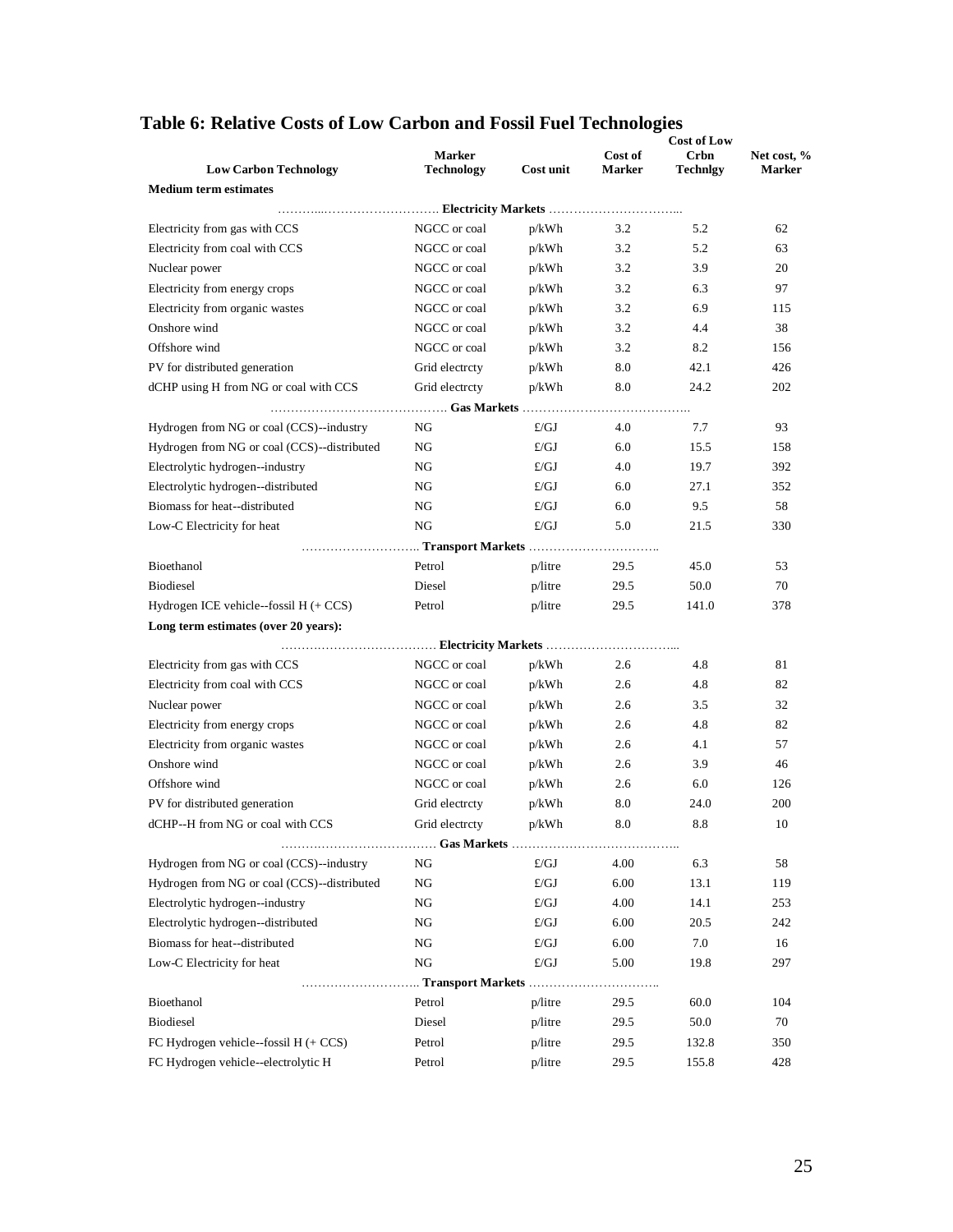### **4.7 Effects of Energy Efficiency on Costs**

The uncertainties as to the effects of energy efficiency on future levels of energy demand are appreciable. Estimates range from a 20% or more decline in demand from present levels, to a continued increase, albeit at a declining rate. The first column of the following table summarises the expected demands under the average elasticity assumptions in this study (see Table 3 above), the second the demands associated with the lower elasticity assumptions of the study (also shown in Table 3), and the third the demands implied by a number of engineering studies. $10<sup>10</sup>$ 

|      | ີ<br>Average elasticity<br>assumptions | Lower elasticity<br>assumptions <sup>a</sup> | Elasticities implied by<br><b>Engineering Studies</b> |
|------|----------------------------------------|----------------------------------------------|-------------------------------------------------------|
| 2005 | 9.6                                    | 9.6                                          |                                                       |
| 2015 | 0.8                                    | 0.1                                          |                                                       |
| 2025 | 1.3                                    | 10.2                                         |                                                       |
| 2005 | $2^{\circ}$                            | 9 Q                                          |                                                       |

#### **Table 7: Primary Energy Demands, EJ/year**

a/ Corresponding to the lower end of the ranges shown in the last column of Table 3a.

Table 8 summarises the effects of these lower elasticity assumptions on emissions and costs. The carbon equivalent of water vapour emissions is included, and the carbon abatement trajectory is that proposed by the IPPR and WWF:

|                            | Average elasticity                                                     | Lower elasticity | Elasticities implied by    |
|----------------------------|------------------------------------------------------------------------|------------------|----------------------------|
|                            | assumptions                                                            | assumptions      | <b>Engineering Studies</b> |
|                            | Emissions without abatement (from supply side technologies), MtC/year: |                  |                            |
| 2005                       | 171                                                                    | 171              | 171                        |
| 2015                       | <b>200</b>                                                             | 185              | 174                        |
| 2025                       | 216                                                                    | 189              | 172                        |
| 2050                       | 235                                                                    | 184              | 158                        |
| Cost of abatement as % GDP |                                                                        |                  |                            |
| 2015                       | 1.2                                                                    | 0.9              | 0.7                        |
| 2025                       | 2.9                                                                    | 1.9              | 1.3                        |
| 2050                       | 2.5                                                                    | 1.8              | l.4                        |

#### **Table 8: Effects of Energy Efficiency on Emissions and Costs**

Improvements in energy efficiency would greatly reduce the onus placed on low carbon energy supply technologies to abate emissions, as many other studies have found (see the upper rows). The effects on costs, however, are less clear, and the estimates in the above table come with the health warning that I have not been able to estimate the costs of improving energy efficiency in this study, only the costs of supplying energy.

### **4.8 Cost Minimisation Models and the Dynamic Process of Innovation**

 $\overline{a}$ 

The use of cost-minimisation models such as MARKAL presents similar problems. These models have the merit of representing the energy system in considerable detail, and also

<sup>&</sup>lt;sup>10</sup>Some studies point to yet lower demands than indicated here For example the Royal Commission on Environmental Pollution (2000), the IEA (2006) and the background papers for the Energy White Paper in 2003 (DTI Economics Paper no 4, June 2003).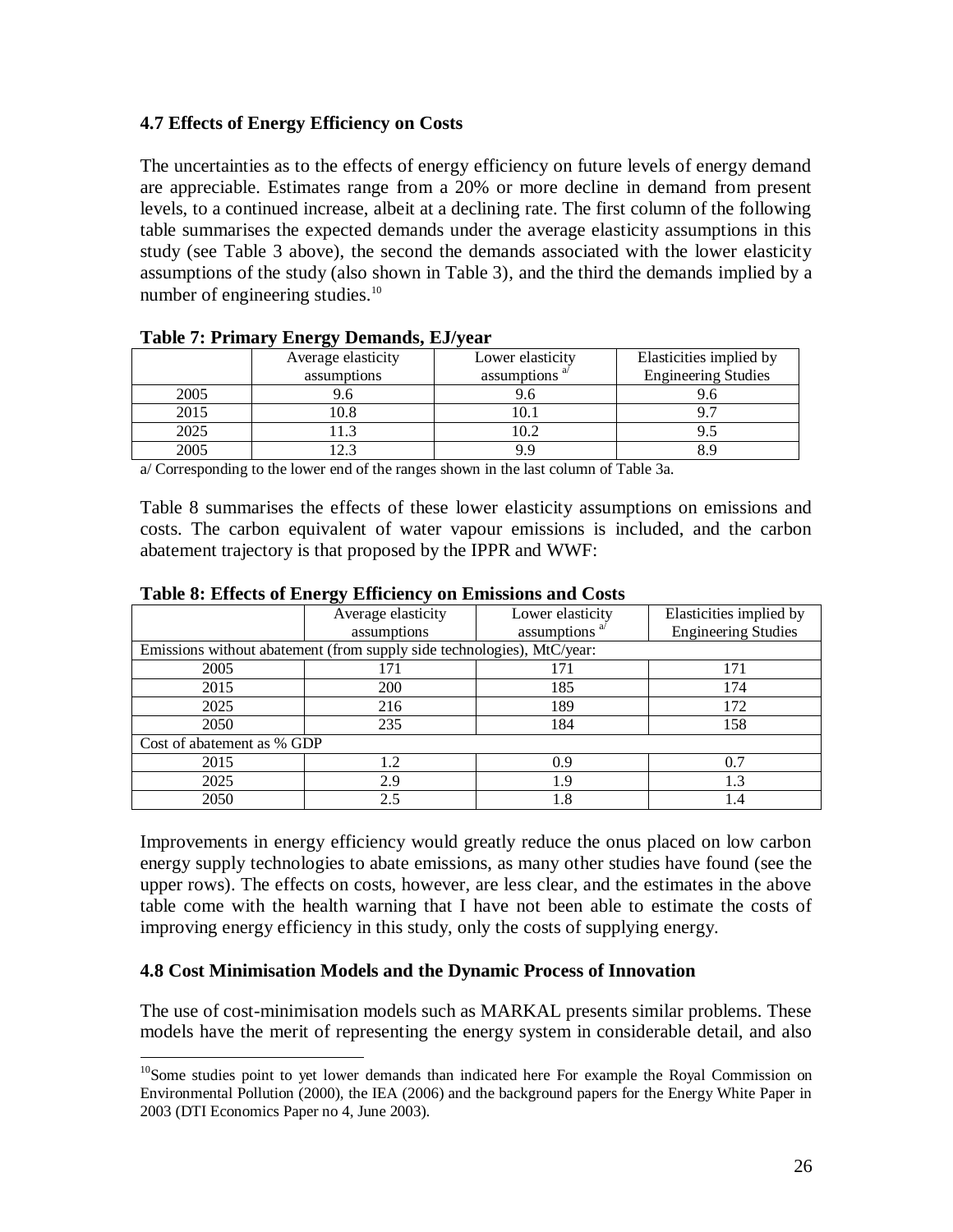extend to the analysis of options for reducing energy demand. The transactions costs and the costs of developing the infrastructure associated with the development of new technologies can also be factored in. Lastly, sensitivity studies and Monte Carlo methods may also be used to explore the effects of uncertainties as to the costs of and constraints facing each technology. The key problem, however, is how to allow for endogenous technical change. Consider, for instance, a time-stream of investments in a particular technology. The total costs  $C$  is the present value of the costs of investments in periods 1, 2, 3, etc, say  $X_1, X_2, \ldots$  times their unit discounted unit costs, say  $c_1, c_2, \ldots$ , such that:

$$
C = c_1 \cdot X_1 + c_2 \cdot X_2 + \dots
$$

If there is extra investment in period 1, the assumption (in MC curves, as well as in MARKAL) is that the change in costs is:

$$
\Delta C = c_1 \cdot \Delta X_1
$$

 $\overline{a}$ 

But if future costs are influenced by what we do in the present period, say through R&D, demonstration and 'learning-by-doing', the actual change in costs is equal to the change in costs in the present periods, less the reduction in costs in future periods times the prospective levels of use:

$$
\Delta C = c_1 \cdot \Delta X_1 - \Delta c_2 \cdot X_2 - c_2 \cdot \Delta X_2 + \dots
$$

In words: the change in costs equals the change in costs in the first period, minus the reduction in costs of future investments  $(-\Delta c_2)$  times the volume of projected use, allowing for the extra volume of use  $(+ \Delta X_2)$  brought about by the reduction in future  $costs.<sup>11</sup>$ 

The second term on the right hand side (the direct benefits of reducing future costs) is obvious enough, but the third term merits more comment. It says that when the costs of a technology are reduced relative to those of others, this will lead to an increase in its level of use, depending on the change in the relative costs and the price elasticity of substitution. When the relative costs (and thus prices) are far apart, the substitution effect may be trivially small; but when they are close, it can be very large. In turn, an increase in the level of use will lead to further R&D and opportunities for further innovations, scale economies, further reductions in costs and further substitution.

Depending on the rate of innovation and substitution elasticities, the upshot may be a threshold effect, which in the present case is a cumulative dynamic process beginning

<sup>11</sup> More formally, 
$$
-\Delta c_2 = \frac{\partial c_2}{\partial X_1} \cdot \Delta X_1
$$
 and  $-\Delta X_2 = \frac{\partial X_2}{\partial c_2} \cdot \frac{\partial c_2}{\partial X_1} \cdot \Delta X_1$  such that the sum of the two  
terms is  $\frac{\partial c_2}{\partial X_1} \left\{ X_2 + c_2 \cdot \frac{\partial X_2}{\partial c_2} \right\} \Delta X_1$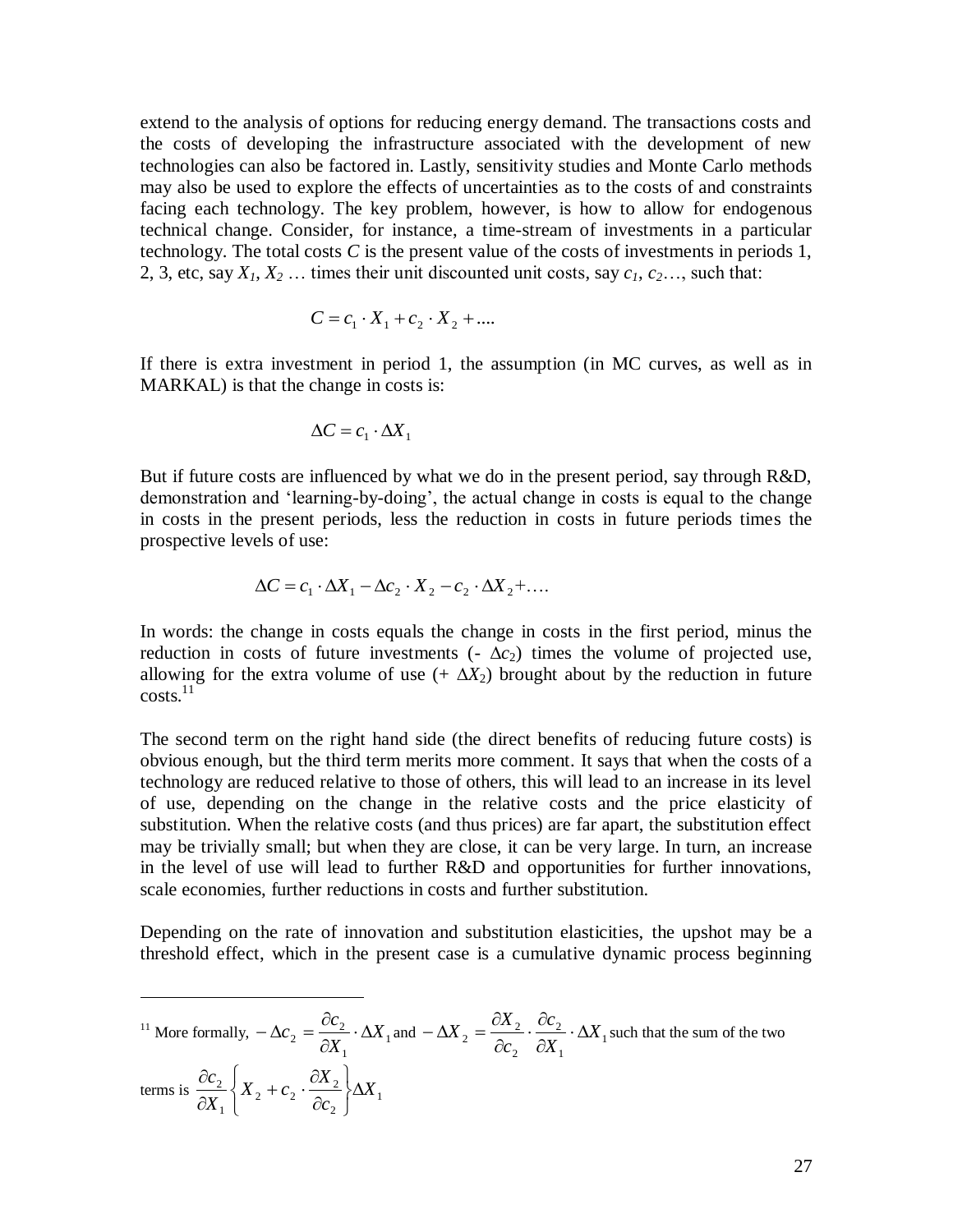with discovery and innovation, investment in demonstration activities, cost reductions, investment in applications induced by cost reductions, and further discoveries, innovations and cost reductions as experience accumulates, and so on, leading to patterns of supply and use that are fundamentally different to those of the initial situation (Anderson and Winne, 2007). The examples of technologies failing are too numerous and familiar to labour the point that such threshold effects often never take place; incumbent technologies may reduce costs through innovation and scale economies too, and ward off the challenge from the 'upstarts', as arguably happened to nuclear power with coal and gas for power generation in the period 1960-present. But the history of the energy industry is also replete with positive examples: the emergence of coal as a fuel for homes, industry, electricity generation and transport in the industrial revolution, its replacement by oil as a fuel for transport in the twentieth century, and its continuing replacement by gas as a fuel for homes, industry and electricity generation. Numerous further examples are to be found in the uses of energy for light, heat, refrigeration, and motive power. Responses to past environmental problems from energy use, by bringing about orders-ofmagnitude reductions in the levels of local pollution, provide yet further examples.

Such possibilities are too important to be neglected in the analysis of technological options, costs and policies. Methods of modelling them are still in the research phase. 12 As an interim device the users of cost minimisation models such as MARKAL often ‗constrain in' certain technologies thought to be of long term promise, and make exogenous adjustments to the input cost data to allow for the effects of innovation on costs. The same approach is also used to ensure that a portfolio of options is considered in the analysis.

### **4.9 Investment Portfolios**

The approach followed in the present study of specifying a range of portfolios and estimating probability distributions of outcomes and costs does not overcome the limitations of using marginal cost curves or cost-minimisation models discussed above, but it does have the merits of spanning a wide range of possibilities. Uncertainties with respect to the rates of innovation and other factors on costs are included in the probability distributions fed into the analysis, and the contribution of each technology is limited to a technologically feasible range. The estimated range of costs of the approach is similar to that found in many other studies. $13$ 

 $\overline{a}$ 

<sup>&</sup>lt;sup>12</sup> See the meta analysis of Terry Barker and Jonathan Koehler for Chapter 10 of the Stern Review. IIASA and the research group at Cambridge are undertaking research in this area.

<sup>&</sup>lt;sup>13</sup> See Stern Report, chapters 9 and 10.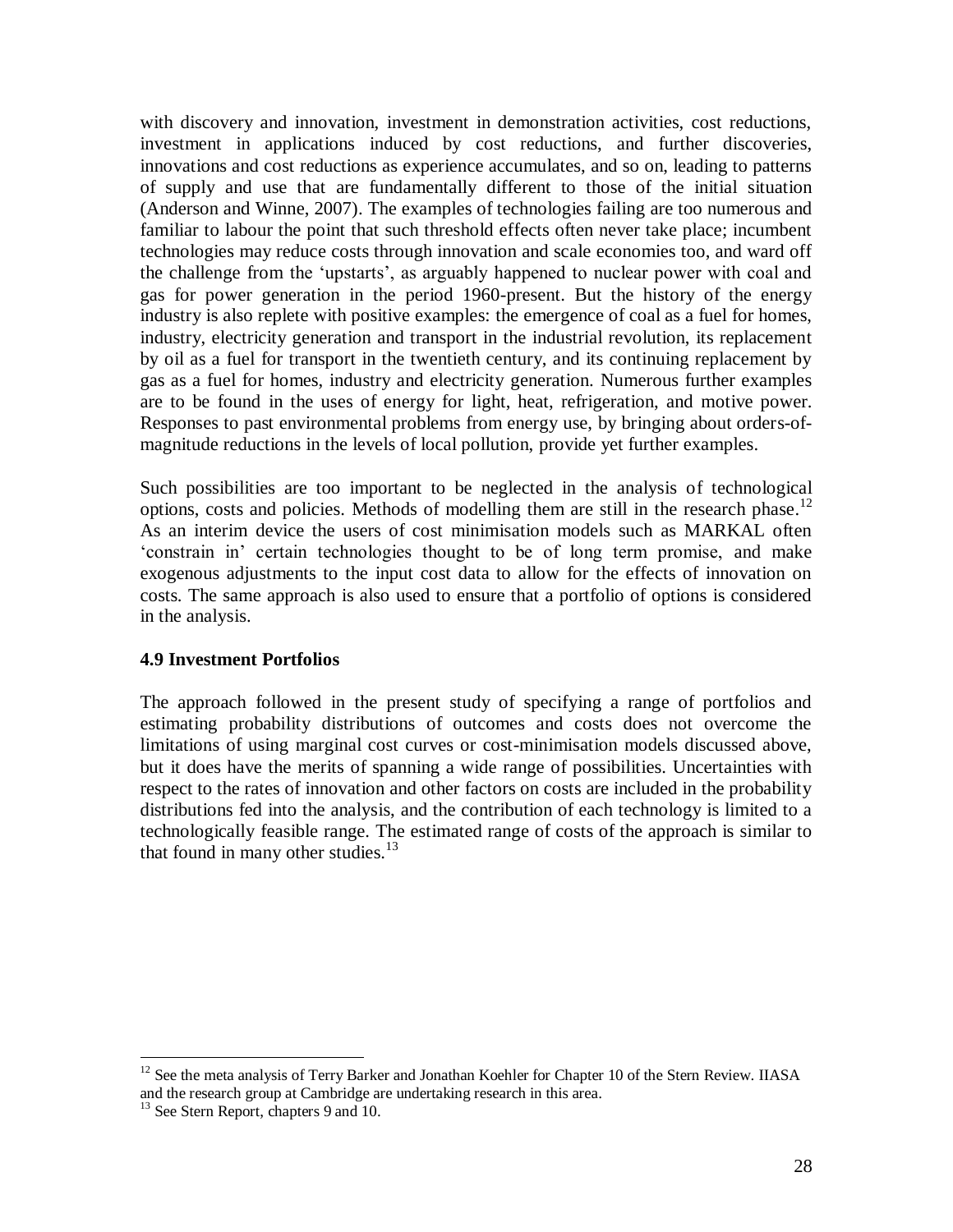### **5. Implications for UK Policies**

### **5.1 Principles**

The principles of climate change policy have been stated in a large number of studies, and accepted for some years by governments throughout the OECD. They have three components:

- 1. Carbon Pricing
- 2. Direct support for innovation in the form of:
	- Tax or other incentives for private R&D combined with finance for public R&D in public research institutions and universities;
	- Tax incentives and/or grant finance for demonstration projects;
	- Public procurement of innovative technologies—solar roofs and microgenerators for public buildings, fuel cells for the defence and aerospace industries and for demonstrator buses, and so forth;
	- Regulatory incentives and standards for low carbon technologies (low carbon vehicles for example, and efficiency standards in buildings and for a large number of appliances);
	- Price support mechanisms, again for innovative technologies in their early phases of development—feed-in tariffs in several EU countries, the Renewables Obligation in the UK (also the former NFFO programme) and more recently the RTFO;
	- Tax credits for investment in or the use of innovative technologies.
- 3. Addressing market ‗barriers'—shortcomings in the patent system, labelling on the performance and efficiency of appliances, congestion pricing to reduce the social costs of congestion, and various other.

The Stern Review (Part IV, chapters 14-17) provides a review of the literature, so it is unnecessary to develop the rationale further here other than to make one practical point. This is that, although there is no disagreement over the long-term importance of carbon pricing, in practice the sorts of approaches listed under 2 and 3 have so far been, by a large margin, much the more important in the development of low carbon technologies. There is not a single low carbon technology of the many listed earlier (p 12-13 and table 6) that does not owe its emergence to these categories of policy. Carbon pricing will (it is to be hoped) assume a more important role in future; it is especially well-suited, as the Stern Review showed<sup>14</sup>, as an incentive for the adoption of the mature low carbon options, with direct support for innovation assuming greater responsibility in earlier phases of a technology's development. Figure 6, taken from the Stern Review summarises the argument very well:

 $\overline{a}$  $14$  See especially section 16.4 and Figure 16.6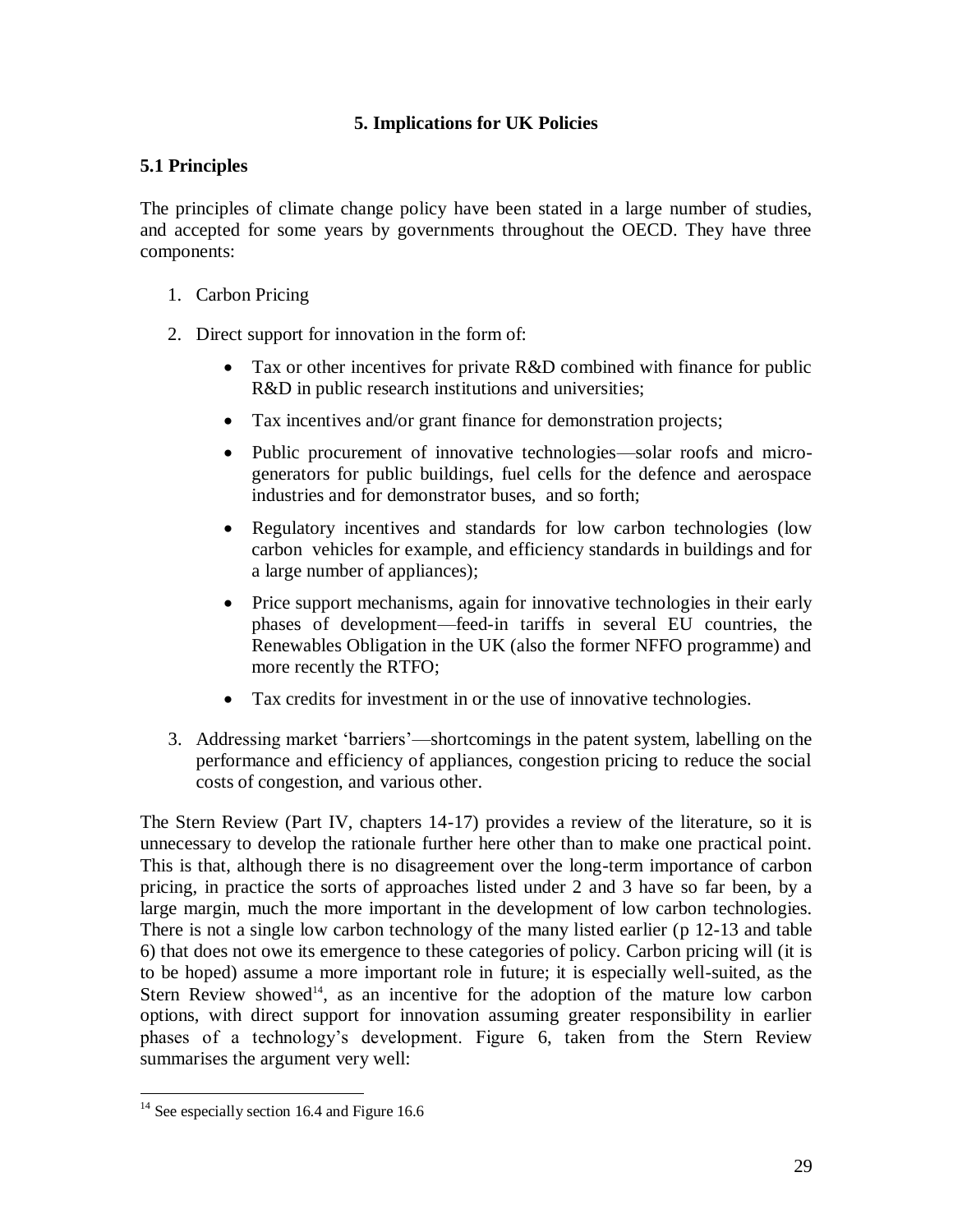

**Figure 6: Interaction between carbon pricing and deployment support**

Source: Prepared by Chris Taylor for the Stern Review (Figure 16.4)

It is necessary to make this point since there are still disagreements in the economics profession, apparent also in the tensions between Treasury economists and the departments responsible for energy and the environment, as to the desirability of direct support for innovation, or what the Stern team called 'deployment support'. In theory and in practice, however, direct support for innovation is needed to take low carbon options to a stage where carbon pricing can have its effect. The theoretical argument has two aspects. *First*, it is an attempt to recognise the positive externalities of innovation discussed in Part 4 above, which are overlooked by the traditional economic analysis of pollution abatement. *Second*, in the presence of appreciable uncertainties and risks, it recognises the importance of having a diverse portfolio of options, including higher cost options that may easily be excluded in a deterministic analysis. The practical argument is that it has proved possible, in all OECD countries, to win political and public acceptance of direct support for innovation and addressing market ‗barriers' to the uptake of new low carbon technologies and energy efficiency.

When stated in terms of their imputed costs per ton of carbon emissions avoided, such incentives have been substantial. For example:<sup>15</sup>

- The UK Renewables Obligation has a buy-out price of 3p/kWh, but a value of around 4.5p/kWh once the revenues recycled from buy-out payments are included. The buy-out price (taking this as an indication of the minimum the government thought necessary to stimulate investment) is equivalent to a carbon price incentive of £100/ton on generation from coal and £270/ton on generation from natural gas, which has twice the calorific value of coal and a smaller carbon fraction per unit of energy produced.
- The plan to 'band' the Obligation announced in the Energy White Paper (2007) may result in some lessening of the incentive for new investments in mature technologies (such as onshore wind)<sup>16</sup>, but appreciable increases for others such as offshore wind, decentralised forms of CHP, and solar. This is fully consistent

 $\overline{a}$  $15$  The following is taken from my paper for the Stern Review.

<sup>&</sup>lt;sup>16</sup> The incentives provided to existing investments will be grandfathered.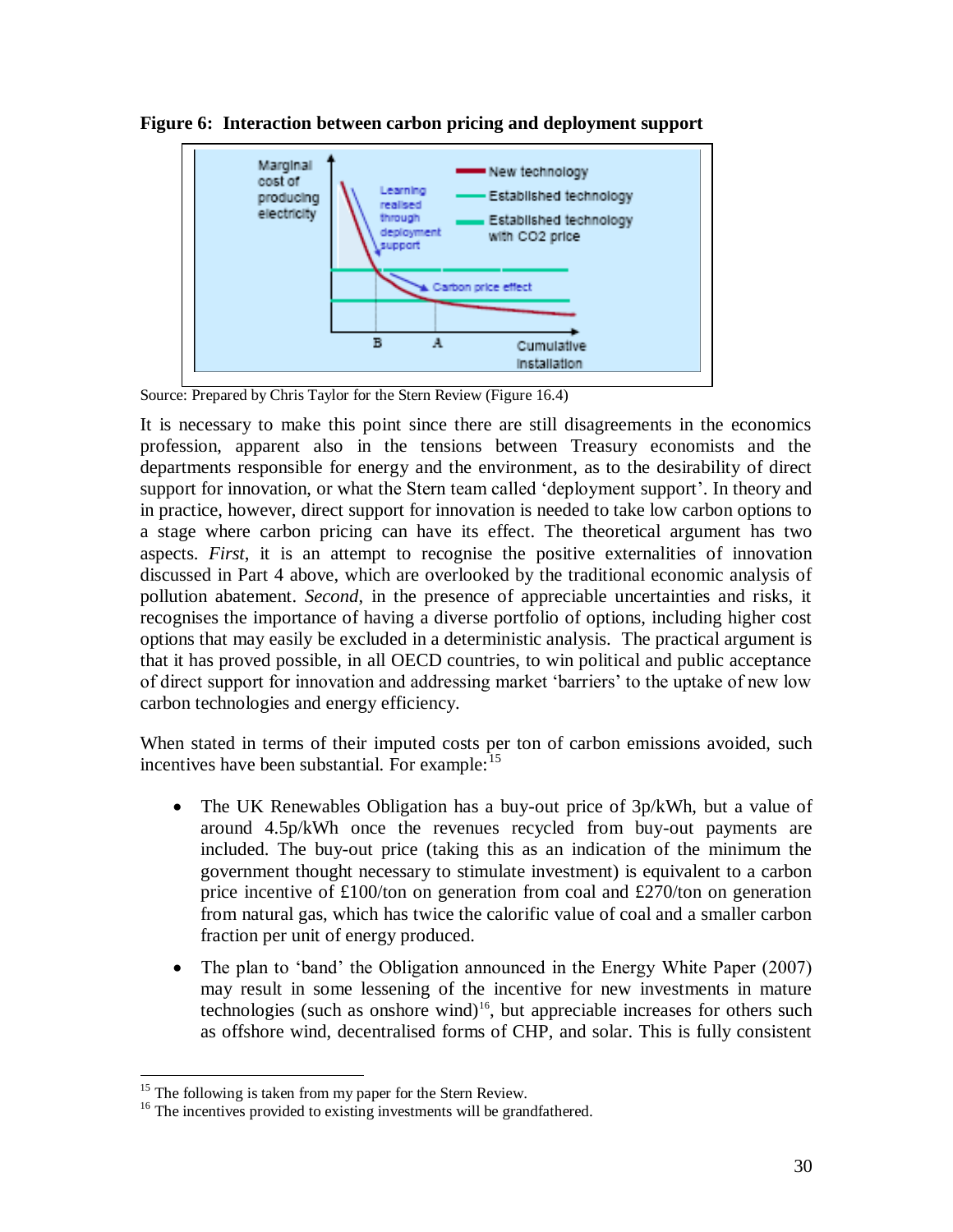with the idea of offering greater incentives for technologies in their earlier phases of development and use.

- The 30p/litre fuel duty allowance for bioethanol in the UK is equivalent to £150-300/ton of carbon saved depending on the crop and transformation pathway, neglecting greenhouse gas emissions from the fertilisers used in its production and from its transport. This is to be increased by 15p/litre under the Renewable Transport Fuel Obligation, providing an overall incentive of £225-450/tonC.
- To keep the nuclear option open the UK Non-Fossil Fuel Obligation (NFFO) in the 1990s injected approximately £8 billion into the nuclear power industry. On an annualised basis over the remaining lifetimes of the nuclear plants (which had already been subsidised out of electricity tariffs during construction) this amounted to approximately 2p/kWh, or £180/tonC relative to gas-fired generation, the 'fuel of choice' in the 1990s. In addition, Sizewell B went ahead, with an imputed value of carbon of  $\approx$  £250/ton (Pearson and Pena, 1999).

In Europe<sup>17</sup>, the incentives for low carbon technologies are of similar orders. Germany's feed-in tariffs for biomass are 8.5-10 €cents/kWh, and for wind 6-9 €cents/kWh, guaranteed for 20 years, with the higher incentive applying to offshore wind projects. In Holland they are 7.8 and 9.7  $\epsilon$ cents/kWh for onshore and offshore wind respectively, and in Austria 4-12 €cents/kWh for heat and electricity from biomass, depending on the primary source of fuel. The Scandinavian countries provide a similarly wide range of incentives for biofuels for heat and power and for wind energy, and include a carbon tax in Sweden. Spain's incentives consist of high feed-in tariffs plus 'bonus prices' totalling about 9  $\epsilon$ cents/kWh for biomass and wind, and 10-30  $\epsilon$ cents/kWh for solar.

The *net* incentives provided for low carbon technologies in European countries, assuming a cost of generation from fossil fuels of 4 €cents/kWh, thus average about 4 €cents/kWh (2.8p/kWh) for wind, are somewhat higher for biomass and much higher for solar. For wind and biomass they are equivalent to carbon taxes of about £100/ton carbon if coal is the marker and £250/ton if gas is the marker, but are appreciably higher for technologies in their earlier phases of development. The same can be said of incentives for solar energy in Japan. Incentives for wind, biofuels and solar energy in the US vary greatly between States. There is a Federal tax incentive of \$0.5 per gallon for bioethanol (equivalent to  $\text{\textsterling}85/\text{\text{ton}}\text{C}^{18}$ ) and up to \$1.0 per gallon for biodiesel from waste oils (£170/tonC); both wind and solar energy also receive substantial incentives in the form of capital grants, tax credits and higher prices under the influence of the Renewables Portfolio Standards in effect in twenty States.

## **5.2 Carbon Pricing**

The rationale for incentives of the orders just outlined can easily be seen in the costs of the technologies listed in table 6 above. There is not a single low carbon technology for

 $\overline{a}$ <sup>17</sup> See the "Review of Renewable Energy Development in Europe and the US" by Stenzel, Foxon and Gross. ICCEPT (2003), on which the figures in this paragraph are based.

<sup>&</sup>lt;sup>18</sup> Here and elsewhere a ppp exchange rate of \$1.6/ $\angle$  is used.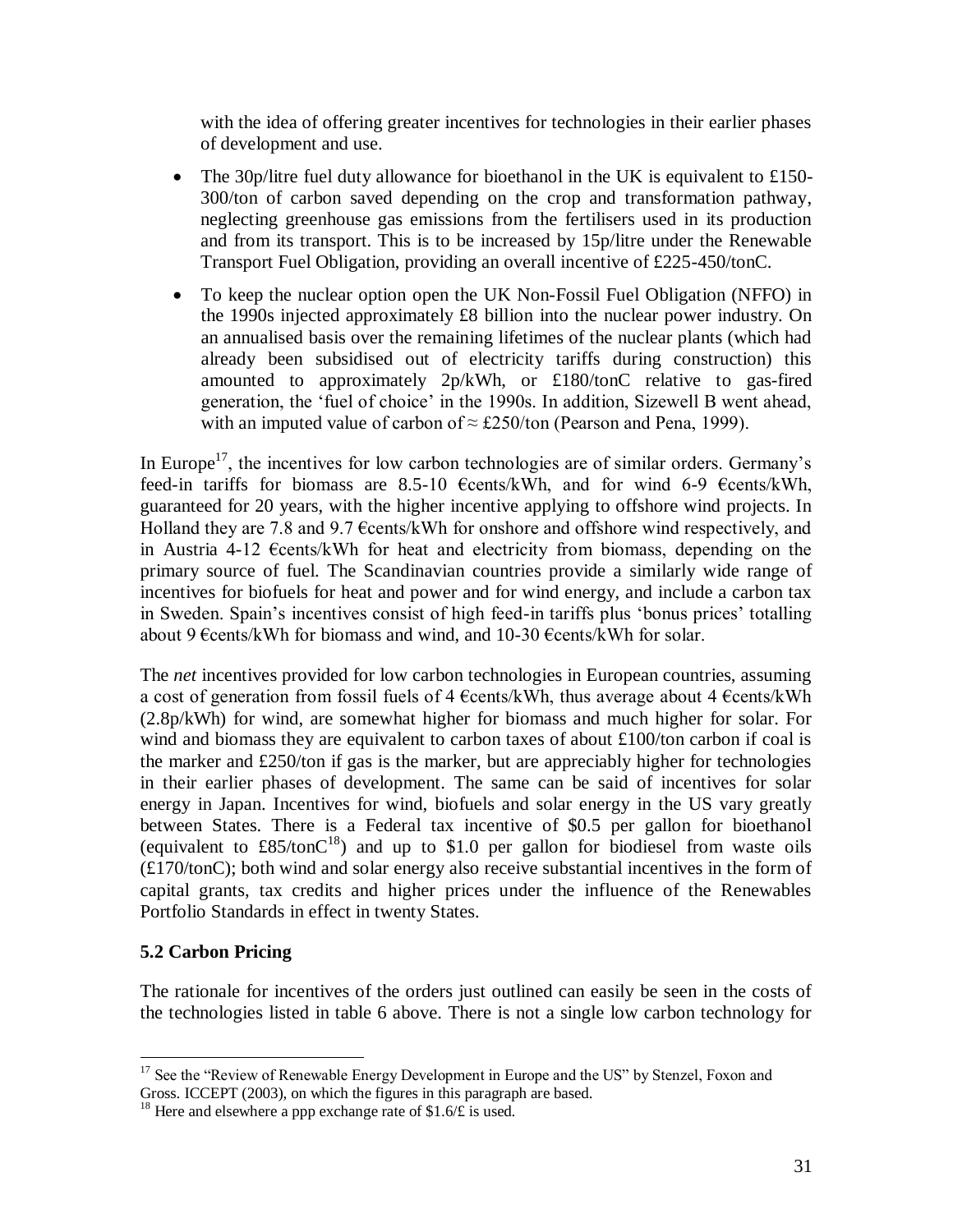supplying energy for which the *expected* costs are lower than those of the fossil fuel or ‗marker' technologies. Higher prices for oil and gas would change the picture somewhat (this table assumes \$50/barrel and  $\text{\pounds}4/\text{GJ}$ ), as would assumptions at the optimistic ends of the ranges of costs discussed earlier for the various technologies. The probability distributions for three cases—nuclear power, offshore wind and electricity generation from coal with carbon capture and storage—are shown in Annex 6. Of these, only nuclear power has a small chance (barely 10%) of being profitable without the benefit of carbon pricing or price support or subsidy (including support for liabilities and waste disposal in the case of nuclear power).

The introduction of a carbon price of £100/tonC would tilt the balance somewhat for the more mature options, as shown in table 9 below, but even then they would be working with small margins. For example, \$100/tonC would raise the expected cost of gas-fired power plant by 0.6p/kWh, though by coal by 2.7p/kWh. Gas would thus become the marker technology, and at prices of around £100/tonC would still be able to undermine the emergence of low carbon options, notwithstanding the higher gas prices in recent yearss.

Furthermore, this is to understate the difficulties facing low carbon technologies, as shown in recent reports by Gross, Heptonstall and Blyth (2007) for the UKERC and in the background paper by Blyth. Private sector investors base their investment decisions not on the basis of average or ‗levelised' costs, but on the rate of return or net present value of investment. Blyth compares two sets of calculations: one showing the range of the relative levelised costs of gas, coal and nuclear stations under alternative assumptions of carbon prices and prices of coal and gas; the other the net present values of the investments under the same assumptions. The results are shown in the left and right hand sides respectively of Figure 7 below, taken from Blyth's paper:

**Figure 7: Levelised costs (left hand chart) and net present values (right hand chart) under alternative fuel and carbon price assumptions.**



Source: Blyth (2006). The range of fuel and carbon price assumptions was taken from the UK *Energy Review* (2006). His carbon price assumptions were  $0/1CO_2$ , £10/tCO<sub>2</sub>, £17/tCO<sub>2</sub>, and £25/tCO<sub>2</sub>.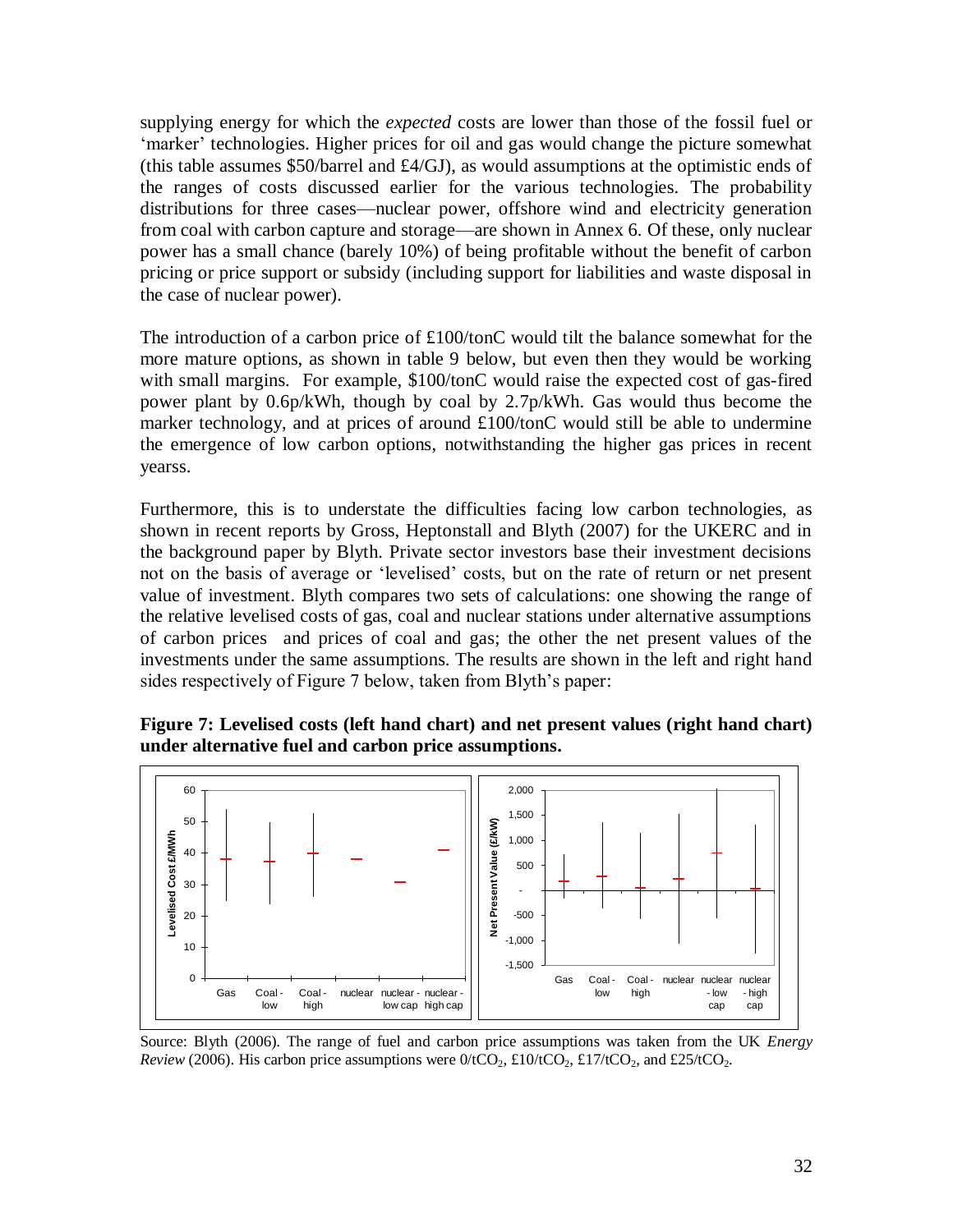The contrast between the two charts is striking. Changes in carbon and fuel prices have large effects on the levelised costs of coal and gas, but of course no effect on the costs of nuclear power (or of any other non-carbon technology). But shifts in prices arising from changes in fossil fuel and carbon prices have a large effect on electricity prices because the short-run marginal costs of fossil fuel plant determine the short-run marginal costs of supply and hence prices; this reduces the exposure of the fossil fuels to price risks but increases the exposure of the low carbon technologies. When levelised costs are compared, the non-carbon technologies look less risky; but when the NPVs are compared it is the non-carbon technologies that look more risky.<sup>19</sup>

|                                               | <b>Marker</b>     | Cost         |                     |         | Cost of<br>Low Cbn | Net cost, % Marker |         |
|-----------------------------------------------|-------------------|--------------|---------------------|---------|--------------------|--------------------|---------|
| <b>Low Carbon Technology</b>                  | <b>Technology</b> | unit         | £100/tC             | £200/tC | <b>Technlgy</b>    | £100/tC            | £200/tC |
| <b>Medium term estimates</b>                  |                   |              |                     |         |                    |                    |         |
|                                               |                   |              |                     |         |                    |                    |         |
| Electricity from gas with CCS                 | NGCC or coal      | p/kWh        | 4.6                 | 5.6     | 5.2                | 12                 | -8      |
| Electricity from coal with CCS                | NGCC or coal      | p/kWh        | 4.6                 | 5.6     | 5.2                | 13                 | $-8$    |
| Nuclear power                                 | NGCC or coal      | p/kWh        | 4.6                 | 5.6     | 3.9                | -16                | $-32$   |
| Electricity from energy crops                 | NGCC or coal      | p/kWh        | 4.6                 | 5.6     | 6.4                | 38                 | 14      |
| Electricity from organic wastes               | NGCC or coal      | p/kWh        | 4.6                 | 5.6     | 6.9                | 50                 | 22      |
| Onshore wind                                  | NGCC or coal      | p/kWh        | 4.6                 | 5.6     | 4.4                | $-4$               | $-22$   |
| Offshore wind                                 | NGCC or coal      | p/kWh        | 4.6                 | 5.6     | 8.2                | 78                 | 45      |
| PV for distributed generation                 | Grid electrcty    | p/kWh        | 9.7                 | 11.4    | 42.1               | 333                | 269     |
| dCHP using H from NG or coal with CCS         | Grid electrcty    | p/kWh        | 9.7                 | 11.4    | 24.2               | 149                | 112     |
|                                               |                   |              | Gas Markets $\dots$ |         |                    |                    |         |
| Hydrogen from NG or coal (CCS)--industry      | NG                | f/GJ         | 5.4                 | 6.9     | 7.7                | 42                 | 12      |
| Hydrogen from NG or coal (CCS)--distrbtd      | NG                | E/GJ         | 7.4                 | 8.9     | 15.5               | 108                | 75      |
| Electrolytic hydrogen--industry               | NG                | $\pounds/GJ$ | 5.4                 | 6.9     | 19.7               | 262                | 186     |
| Electrolytic hydrogen--distributed            | NG                | E/GJ         | 7.4                 | 8.9     | 27.1               | 264                | 205     |
| Biomass for heat--distributed                 | NG                | $\pounds/GJ$ | 7.4                 | 8.9     | 9.7                | 29                 | 10      |
| Now low-C electricity heat                    |                   |              |                     |         |                    |                    |         |
|                                               |                   |              | Transport Markets   |         |                    |                    |         |
| Bioethanol                                    | Petrol            | p/litre      | 36.8                | 44.2    | 45.0               | 22                 | 2       |
| <b>Biodiesel</b>                              | Diesel            | p/litre      | 36.8                | 44.2    | 50.0               | 36                 | 13      |
| Hydrogen ICE vehicle--fossil $H (+ CCS)$      | Petrol            | p/litre      | 36.8                | 44.2    | 54.2               | 47                 | 23      |
| ditto--including incrtl cap cost of H vehicle | Petrol            | p/litre      | 36.8                | 44.2    | 141.0              | 283                | 219     |
| Long term estimates (over 20 years):          |                   |              |                     |         |                    |                    |         |
|                                               |                   |              |                     |         |                    |                    |         |
| Electricity from gas with CCS                 | NGCC or coal      | p/kWh        | 4.2                 | 5.1     | 4.8                | 15                 | -6      |
| Electricity from coal with CCS                | NGCC or coal      | p/kWh        | 4.2                 | 5.1     | 4.8                | 15                 | -6      |
| Nuclear power                                 | NGCC or coal      | p/kWh        | 4.2                 | 5.1     | 3.5                | $-16$              | $-32$   |
| Electricity from energy crops                 | NGCC or coal      | p/kWh        | 4.2                 | 5.1     | 4.9                | 17                 | $-3$    |
| Electricity from organic wastes               | NGCC or coal      | p/kWh        | 4.2                 | 5.1     | 4.1                | $-1$               | $-19$   |
| Onshore wind                                  | NGCC or coal      | p/kWh        | 4.2                 | 5.1     | 3.9                | $-7$               | $-24$   |
| Offshore wind                                 | NGCC or coal      | p/kWh        | 4.2                 | 5.1     | 6.0                | 43                 | 17      |
| PV for distributed generation                 | Grid electrcty    | p/kWh        | 9.7                 | 11.4    | 24.0               | 148                | 111     |
|                                               |                   |              |                     |         |                    |                    |         |

#### **Table 9: Effects of a £100/tonC and £200/tonC Carbon Price on Relative Costs Cost of Marker**

<sup>19</sup> The report by Gross et al argues that the incentives should be derived from analyses of their estimated effects on the rate of return to investment.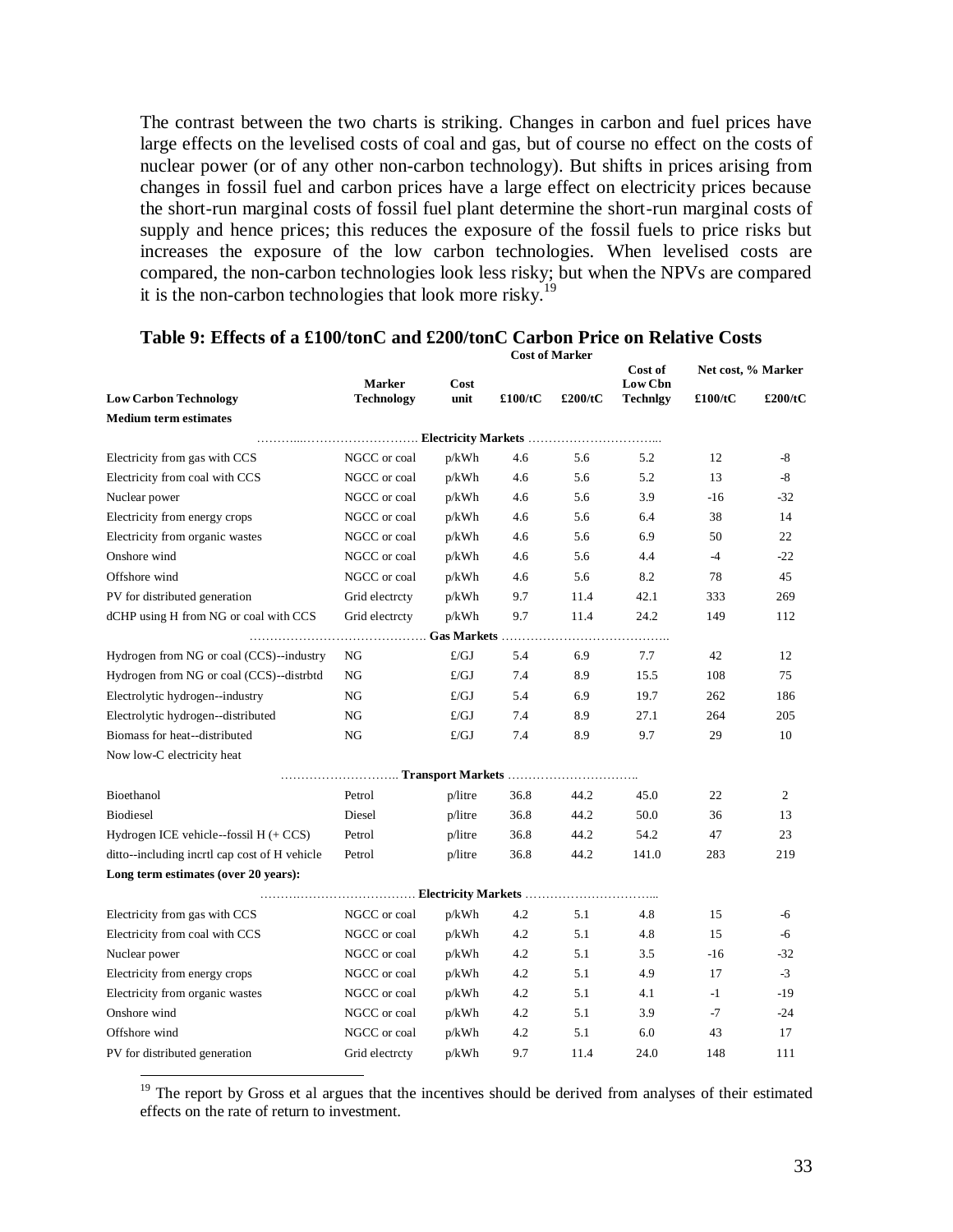| dCHP--H from NG or coal with CCS            | Grid electrcty | p/kWh        | 9.7  | 11.4 | 8.8   | $-9$ | $-23$ |  |  |
|---------------------------------------------|----------------|--------------|------|------|-------|------|-------|--|--|
| <b>Gas Markets</b>                          |                |              |      |      |       |      |       |  |  |
| Hydrogen from NG or coal (CCS)--industry    | NG             | $\pounds/GJ$ | 5.44 | 6.88 | 6.3   | 16   | -8    |  |  |
| Hydrogen from NG or coal (CCS)--distributed | NG             | $\pounds/GJ$ | 7.44 | 8.88 | 13.1  | 76   | 48    |  |  |
| Electrolytic hydrogen--industry             | NG             | $\pounds/GJ$ | 5.44 | 6.88 | 14.1  | 159  | 105   |  |  |
| Electrolytic hydrogen--distributed          | NG             | $\pounds/GJ$ | 7.44 | 8.88 | 20.5  | 175  | 131   |  |  |
| Biomass for heat--distributed               | NG             | $\pounds/GJ$ | 7.44 | 8.88 | 9.7   | 29   | 10    |  |  |
| New low-C electricity heat                  |                |              |      |      |       |      |       |  |  |
|                                             |                |              |      |      |       |      |       |  |  |
| <b>Bioethanol</b>                           | Petrol         | $p/l$ itre   | 36.8 | 44.2 | 60.0  | 63   | 36    |  |  |
| <b>Biodiesel</b>                            | Diesel         | $p/l$ itre   | 36.8 | 44.2 | 50.0  | 36   | 13    |  |  |
| FC Hydrogen vehicle--fossil $H + CCS$       | Petrol         | $p/l$ itre   | 36.8 | 44.2 | 132.8 | 261  | 201   |  |  |
| FC Hydrogen vehicle--electrolytic H         | Petrol         | $p/l$ itre   | 36.8 | 44.2 | 155.8 | 323  | 253   |  |  |

A carbon price of £200/tonC would have a larger effect, but many options would still be left out, as indicated in the last column of table 9. This is consistent with the experiences of the UK with the Renewables Obligation, of several countries in the EU with feed-in tariffs, and of many countries with biofuel policies. As discussed above, the incentives provided in generally exceed this level, except those for the mature options such as nuclear power and onshore wind.

Policies will thus need to aim for carbon prices in the range  $\text{\pounds}100\text{-}200/\text{tonC}$  ( $\text{\pounds}40\text{-}100/\text{cm}$  $80$ /tonne $CO<sub>2</sub>$ ) for the mature options, and add to these further incentives (a) for innovation, and (b) to diversify the portfolio. Furthermore, carbon pricing needs to be extended to all hydro-carbon fuels.

This would be an immense step forward from carbon pricing policies so far. Theoretically most efficient option is a carbon tax with revenue recycling. This was first mooted in the EU over 15 years ago, but rejected, though it remains the ideal option. The UK's Climate Change Levy could have been the beginnings of a carbon tax system at the national level, but it was applied to energy consumption not carbon emissions, and has had little or no effect on substitution and technology development. Instead, much reliance is now being placed on the EU-ETS, which for 2005-07 had a peak value of  $\sim \text{\textsterling}35/$  tonneCO<sub>2</sub>. However, it has recently collapsed to  $\epsilon$ 0.13/tonne CO<sub>2</sub>, and it is restricted to particular installations and excludes transport. A failure to set the caps negotiated in the next round of the EU-ETS will mean that national targets and aspirations are unlikely to be met unless some alternative such as a carbon tax is introduced.

### **5.3 Electricity Markets**

Electricity so far has been the main focus of attention in the UK, as in other countries. Initiatives in transport and the gas and heating markets have barely begun, aside from some demonstrator projects in transport and efficiency in the use of heat.

### **(a) Electricity from Renewable Energy**

Several European countries have preferred to support renewable energy through feed-in tariffs, with Holland considering the alternative of adding a feed-in premium to the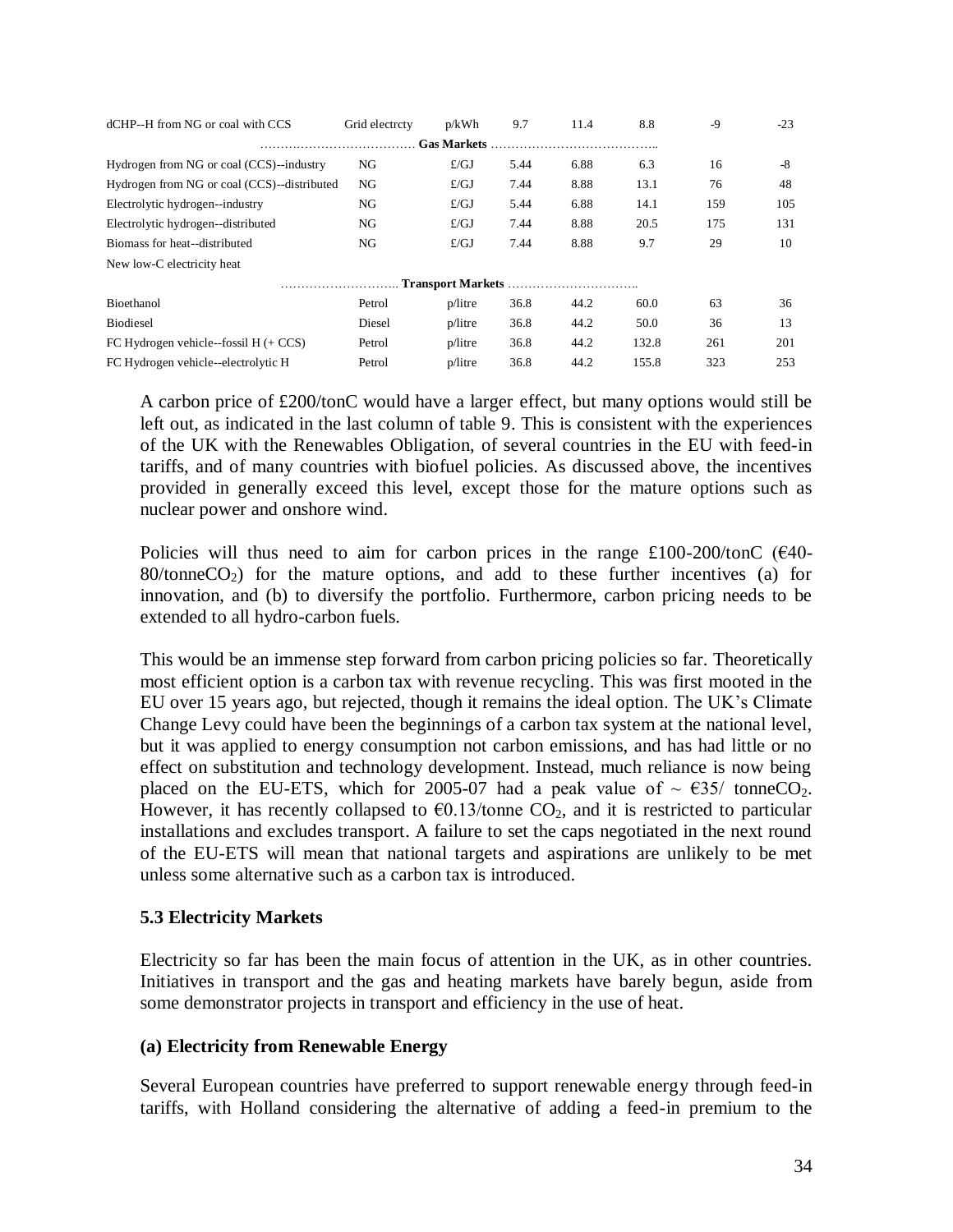market price of electricity, tailored to each technology according to its stage of development.<sup>20</sup> Such policies would also work well in the UK. But the White Paper has opted instead for a degree of continuity with past policies, and has proposed to 'band' the Renewables Obligation and progressively extend the RO targets. The key proposals are:

- To make the Obligation a moving target, always keeping ahead of the amount of renewable energy actually generated up to 20% of supply. Effectively this will obviate the dangers of a collapse of ROC prices and guarantee the market for the next 15 years, by which time the costs of several of the more successful technologies should have fallen to the point where continued support could be provided by carbon pricing alone.
- A buy-out price for each ROC worth £34.30/MWh, indexed to the RPI. (One  $ROC = 1$  MWh of electricity from a renewable resource.)
- Recycling the revenues from buy-out payments to suppliers in proportion to the amount of renewable energy they supply. As in the past, this will continue to raise the effective price of the ROC by an amount equal to the cash payments from the buy-outs divided by the obligations actually met. (E.g. 20% of suppliers buying out would lead to an increase in the ROC price by 1/0.8 or by 25 %.)
- To award ROCs according to the level of development of a technology:
	- 0.25 ROCs for sewage and landfill gas and co-firing plant from nonenergy crop biomass
	- 1.0 ROCs for onshore wind, hydro electricity, co-firing of energy crops and energy from waste for CHP
	- 1.5 ROCs for post-demonstration technologies: offshore wind and dedicated 'regular' biomass
	- 2.0 ROCs for emerging technologies such as wave, tidal stream, solar photovoltaics, tidal stream, biomass with CHP, geothermal and other.

Assuming the ROC price is around £40/MWh or above such incentives should be sufficient to make the established and post-demonstration technologies profitable, including offshore wind, though the emerging technologies will probably need further support in their demonstration phases. (See cost estimates in Table 9.) Quantitatively, the incentives provided by this new arrangement will be similar in magnitude to the incentives provided by feed-in tariffs in several other countries in Europe.

It is possible that the ROCs in conjunction with carbon pricing would also make the longdiscussed possibility of the Severn Barrage marginally viable. The estimates of capital and operating costs in the report by S. J. Taylor (2002) of Robert McAlpine point to a cost of around 9p/kWh (assuming a 10% discount rate), which is about 6p/kWh above

 $\overline{a}$  $20$  The Carbon Trust has suggested a similar approach.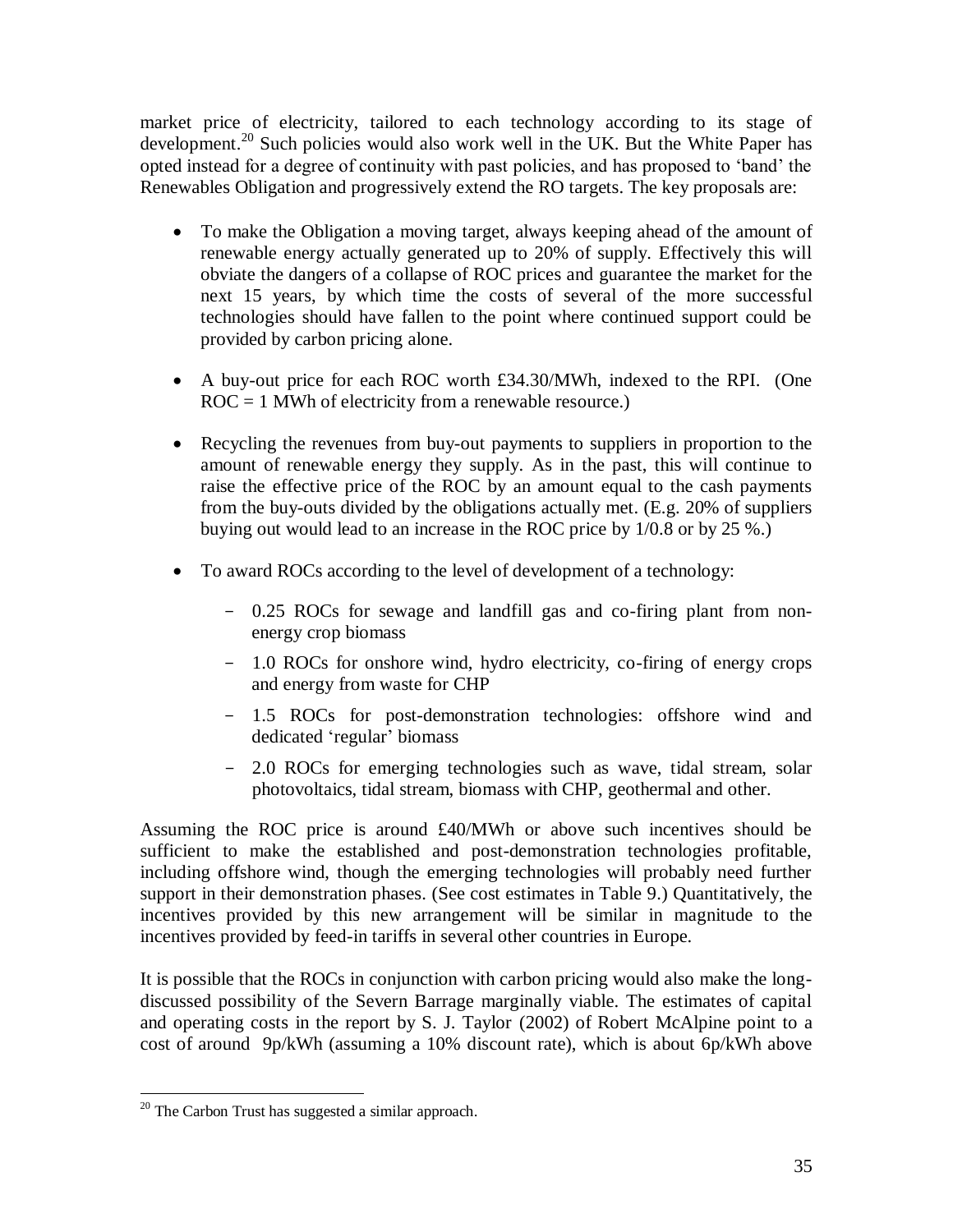the wholesale electricity price.<sup>21</sup> The project is under review by the Sustainable Development Commission.

## **(b) Ofgem's Objections to the Renewables Obligation**

Ofgem wrote to oppose the continuation of the Renwables Obligation, whether banded or not. It is necessary to weigh their argument since it is often made by economists unsympathetic to the idea of any form of policy other than carbon pricing, supplemented by R&D. It highlights the dilemma facing governments wishing to retain the benefits of market liberalisation while trying to transform the energy system to a low carbon one.

In their response to the Government's consultation on the Energy White Paper, "Reform of the Renewables Obligation 2006", Ofgem supported the idea of carbon pricing through emissions trading, citing the EU-ETS, but objected to the current RO and the proposals to extend and band it beyond 2015, arguing that: $^{22}$ 

- $(i)$  The level of support is far too generous for some technologies since the "cost to" consumers of carbon abatement through the RO is in the range £184-481 per tonne of carbon (depending on the fuel), with a figure of £400/tC if the grid average is used…..To set these numbers in context the costs of other policies are estimated at £66/tC for the UK ETS, £18-40/tC for the Climate Change Levy and for the Energy Efficiency Commitment the range is from negative to  $£66/tC$ . Under the EU ETS, the equivalent volume of reduction could have been secured for between around £12/tC and £70/tC."
- (ii) They did not feel qualified to administer a banded RO; and
- (iii) A banded RO would expose them to lobbying and make it difficult to regulate the electricity industry in a technology-neutral way in the interests of consumers.

Support for innovation is clearly seen by Ofgem as an encumbrance on the ideals of market liberalisation, which perhaps explains why they are also opposed to an extension of the RO targets to beyond 2015—and further why they have viewed with equanimity the decline of RD&D in the electricity industry over the past twenty years. The government are right, however, to have rejected Ofgem's arguments, on three grounds:

*First*, the RO is not a substitute for carbon pricing, as Ofgem assume, but a complement, intended to support the emergence and development of new sources of electricity generation. As the Stern Review has shown (Chapter 16) we need both policies not one. It is also simply untrue that an "equivalent volume of reduction" could have been achieved for £12-70/tC: in fact the EU-ETS and the UK CCL are already in place and have so far accomplished little or nothing. Ofgem's argument seriously underestimates the costs and difficulties of transforming the electricity system to a low carbon one.

 $\overline{a}$ <sup>21</sup> A carbon price of  $\epsilon$ 40-80/tonneCO<sub>2</sub> would translate into 2-3 p/kWh. Assuming a ROC price of 4p/kWh the total incentive under the proposals would amount to about 6-7p/kWh.

 $^{22}$  [www.ofgem.gov.uk](http://www.ofgem.gov.uk/) Ref 11/07. Contac[t john.costyn@ofgem.gov.uk](mailto:john.costyn@ofgem.gov.uk)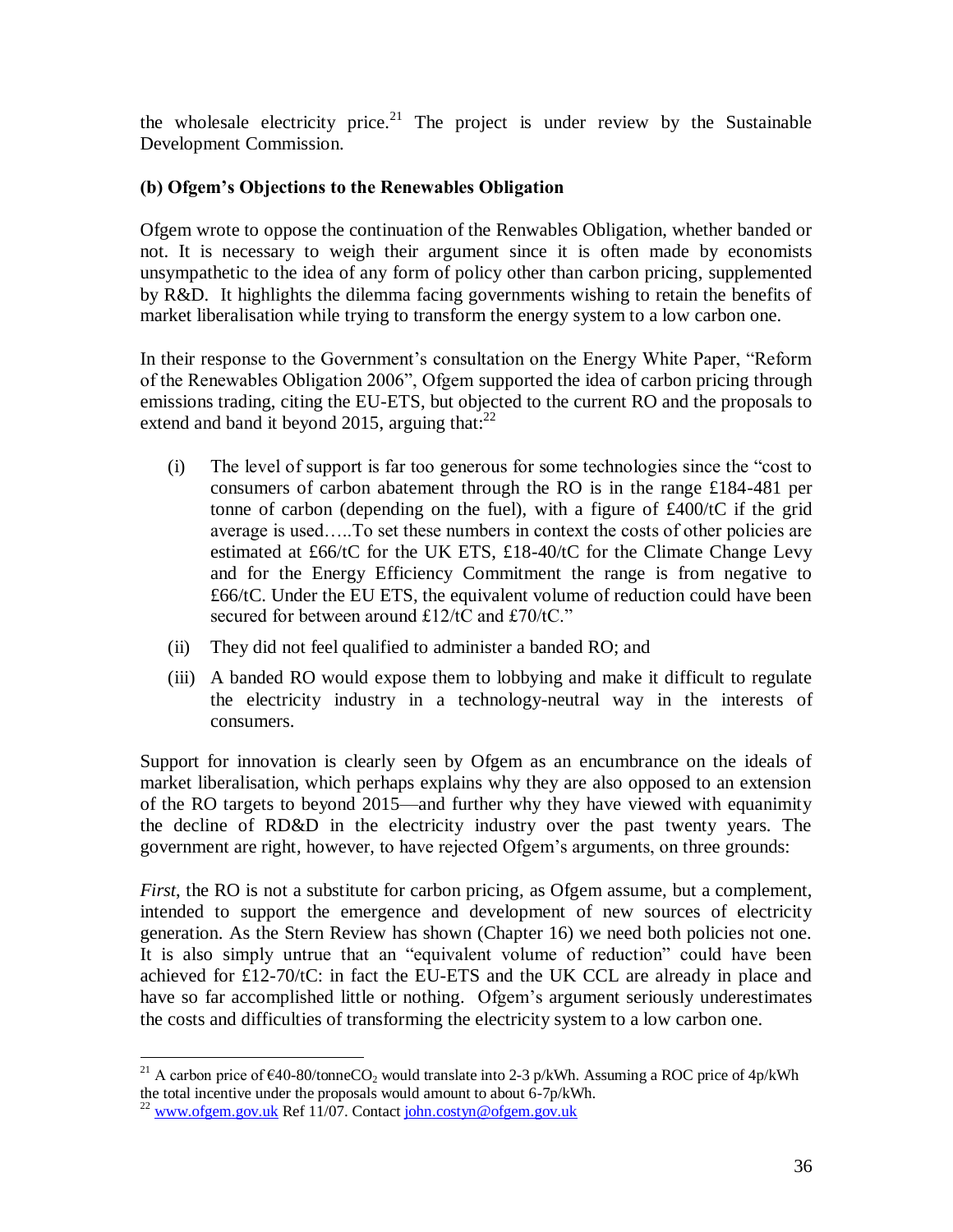*Second*, low carbon technologies are in different stages of development: research and demonstration projects in nuclear power were undertaken more than 50 years ago; offshore wind and solar technologies are in their infancy, as is the use of coal with carbon capture and storage; and new systems and possibly new energy carriers such as hydrogen will need to be developed on a commercial scale. Climate change mitigation is requiring a level of intervention that was unanticipated when markets were liberalised nearly two decades ago, notwithstanding the accomplishments of liberalisation. The dilemma is that the emergence of low carbon technologies will be dependent on some form of differentiated support.

*Third*, there is the issue posed by uncertainty and risk. If climate change policies are to succeed, it will become necessary to develop a portfolio of options, and this too will require some form of differentiated support.

### **(c) RD&D in the Emerging Renewable Energy Technologies, Energy Carriers and Storage**

The importance of a substantial RD&D programme to take technologies to the point where they can benefit from banded ROC policies is accepted in the Energy White Paper. There is a full statement of the options requiring more RD&D, which include (see especially table 6.1 of the EWP):

- Offshore wind
- Bioenergy for heat and transport, including the development of second generation biofuels
- Wave and tidal stream devices
- Micro-generation for heat and power: solar PVs, solar heating, small wind turbines, micro CHP, heat pumps, small-scale fuel cells
- Hydrogen production for fuel cells for large and small scale stationary applications and transport, and as a storage medium for intermittent forms of renewable energy. This would include RD&D on hydrogen production from fossil fuels with CCS, electrolysis and photo-electrolysis.
- New generations of solar PV
- Battery technologies for electric and hybrid vehicles
- Demand management and efficient end-use technologies, including 'smart metering'

The RD&D agenda is rich and promising, and the main issues ahead relate less to its range and content than to the scale of the effort required. The UK's RD&D effort fell nearly 10-fold following the collapse of oil prices in the 1980s and market liberalisation shortly afterwards. Moreover, the decline was not confined to nuclear energy, but was across the board, as can be seen in the right hand chart in Figure 8. Across other countries in the OECD R&D expenditures fell by half. As a pragmatic first step, the Stern Review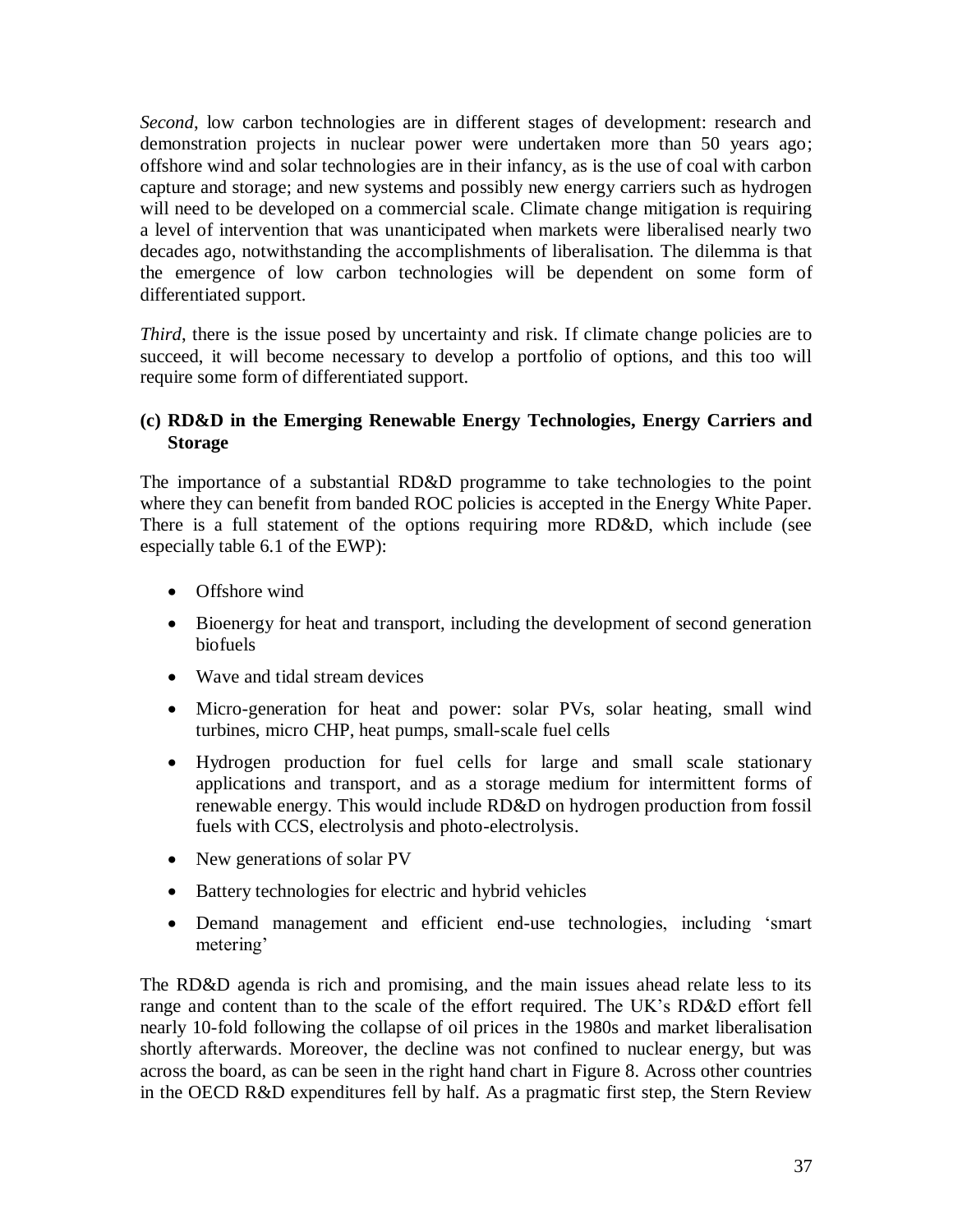argued for a doubling of the RD&D effort, but if the UK is to pull its weight and draw on its scientific expertise it will have to increase it by much more.

### **Figure 8: UK Public R&D expenditures on Low Carbon Energy and Energy Conservation Technologies: 1974-2004**





Source: IEA spreadsheet supplied to Stern Review 2006

The newly announced Energy Technologies Institute (£600million over 10 years), recent increases in the Research Council's energy programmes, and various other initiatives discussed in the White Paper are welcome developments, but still fall short of what is needed in view of the scale of the challenge of developing a low carbon energy system. How is an expansion to be financed?

Further increases in public expenditures are one possibility. However, these will inevitably be limited by the already heavy pressures on the public revenue, and it will be necessary to look for alternative source of finance.

Another possibility would be to recycle revenues out of the Climate Change Levy or out of the buy-out payments of the Renewables Obligation. The case for the latter is twofold:

- The principle of recycling the revenues from RO buy-outs to innovation is already accepted and practiced. The intention is to continue with it under the banded RO, including the finance of the upper bands for post-demonstration and emerging technologies, which will receive 1.5 and 2 ROCs respectively. It would be a logical step, therefore, fully consistent with the aims of the RO, to add a further component to the recycling policy in support of RD&D in technologies in their 'pre-ROC' phase. It would not take the form of a ROC payment based on MWh output; instead, it would be a source of grant finance.
- It is an elastic source of revenues, and will rise rapidly with the share of renewable energy in electricity output. For example 15% of electricity output by 2015 will amount to roughly 60 million MWh. Assuming roughly 20% of suppliers buy-out (since the intention is to keep the Obligation ahead of the market) and a ROC price of £35/MWh the revenues from buy-outs would amount to £420 million per year, roughly three times the amount generated by buy-outs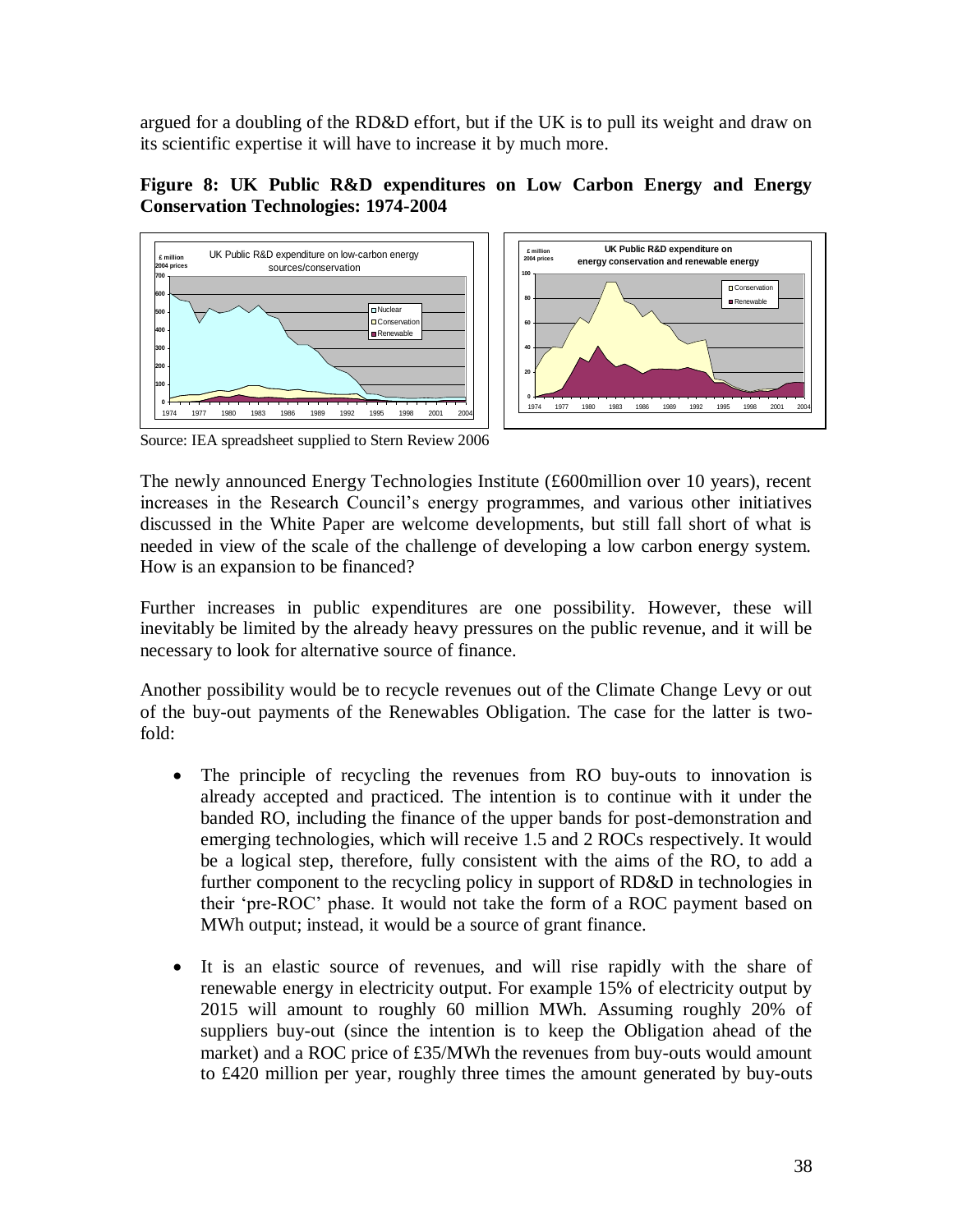in 2004. <sup>23</sup> This is over 20 times current RD&D expenditures on low carbon technologies, which for renewable energy and conservation are less than £20 million per year (see figure 7). A relatively small adjustment to the policy of recycling the revenues, therefore, could yield immense benefits for energy RD&D programmes—and would probably relieve pressures on public RD&D budgets elsewhere.

The resources for an appreciable increase in RD&D expenditures are therefore available if the Government is willing to consider alternative financial mechanisms.

### **(d) Coal with Carbon Capture and Storage**

There is a welcome commitment to the development of coal fired power stations with CCS in the Energy White Paper. The bidding details for a demonstration programme are currently being worked out. In parallel the Government is working with the EU to "work" toward a series of up to 12 CCS demonstration projects by 2015". Several such projects are indeed needed since there is a range of options to be demonstrated involving both preand post-combustion technologies and much exploratory work to be done to identify and test the integrity of carbon sinks.

The post-combustion options are the least disruptive, and a good way of demonstrating the carbon capture and storage aspects of the technology, but they are basically an 'endof-pipe' technology. The development of pre-combustion options involving coal gasification and hydrogen production, on the other hand, would enable the ‗hydrogen economy option' to be opened up, with hydrogen being used for electricity generation, the heating markets (e.g. in fuel cells for CHP) and for transport.

It will also be necessary, as the demonstration programme proceeds, to develop incentives for a series of first generation of CCS plant, i.e. for 'post-demonstration' policies to be in place. Otherwise the private returns will be marginal and risky; the carbon price will need to reach a steady level of  $\sim$  £200/tC (€80/tC) to provide a satisfactory return to investment (see table 9). Two options are:

- A tightening of the caps in the National Allocation Plans (NAPs) in the next round of the EU-ETS such that an assured carbon in the range  $\epsilon$ 40-80/tC is realised, preferably at the higher end of this range;
- A feed-in tariff premium of  $\sim 3p/kWh$  to be applied over a development and demonstration phase of approximately 5-10 years, to be phased out and superseded by the incentives provided by carbon pricing. It would be grandfathered over the lifetimes of those CCS demonstration projects remaining in operation.

The latter, as we have seen with the experience of feed-in tariffs in Europe, would offer a stable and durable incentive until the carbon market is developed and has won the

 $\overline{a}$ <sup>23</sup> The buy-out payments were £136million in 2004. Ofgem (2006) *Renewables Obligation: Third Annual Report*. Report no. 35/06. The buy-out percentage in that year was 30%.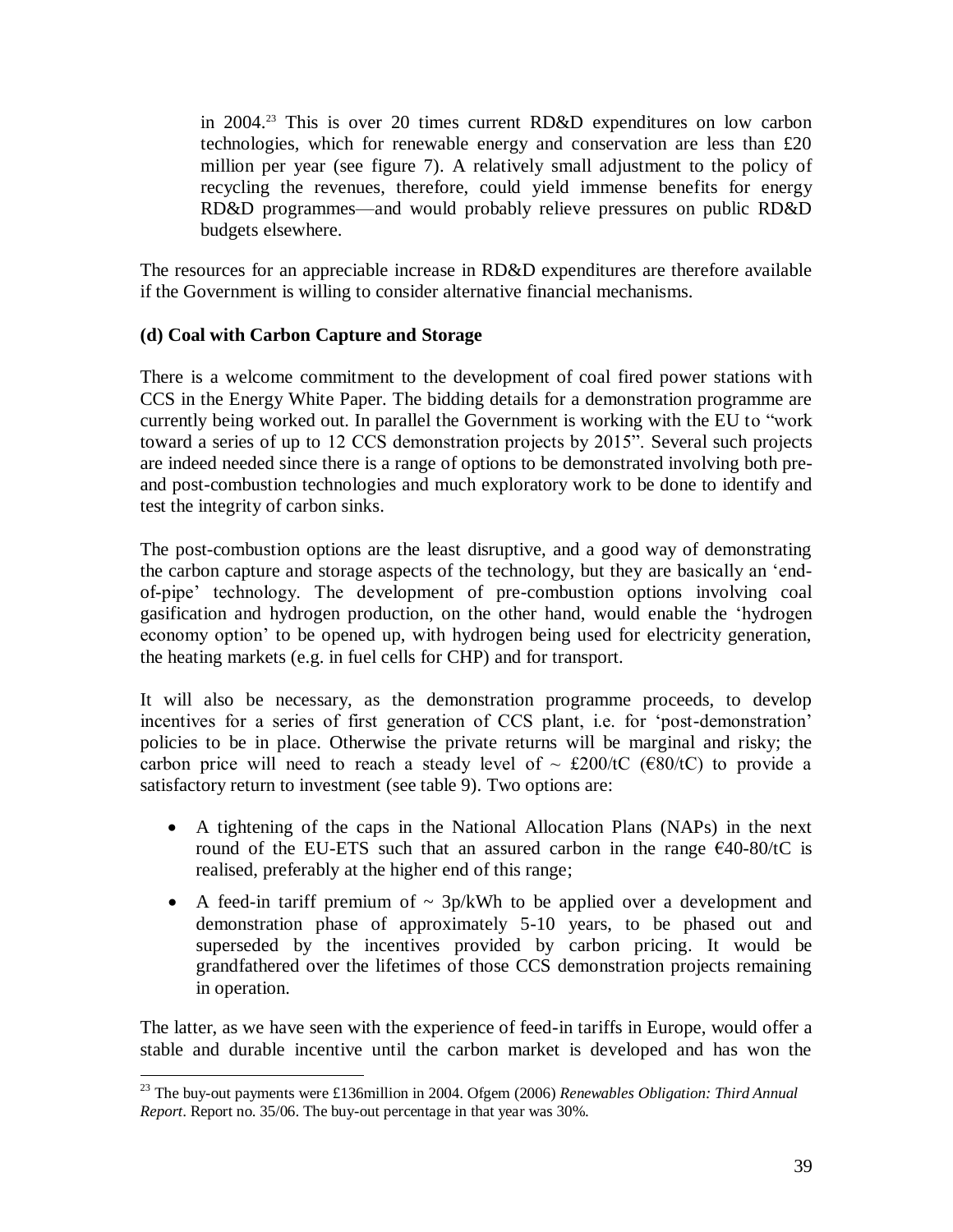confidence of industry. If applied it would almost immediately engage industry in both the demonstration and the deployment of new approaches such as pre-combustion technologies and hydrogen production.

## **(e) Nuclear Power**

The Energy White Paper expresses the Government's commitment to allow private investment in new generations of nuclear plant to proceed. It shows (as does the present study) that phasing nuclear power out would put an immense strain on the development of the offshore wind industry and carbon capture and storage if the UK is to meet its targets. The key components of policy are:

- Reliance on the EU-ETS to raise the costs of generation from coal and gas such that nuclear power will benefit from carbon pricing. Their central estimate is that a carbon price of  $\epsilon$ 36/tCO<sub>2</sub> (£90/tonne) would give nuclear power a satisfactory rate; this is probably on the low side (see section 5.2 and Figure 7 above).
- A requirement that private investors would have to meet their "full decommissioning and full share of wastes management costs". The financing arrangements for this would have to be in place "before proposals for new nuclear power stations could proceed."
- Various measures to reduce planning and regulatory risks.

The estimate of  $\epsilon$ 36/tCO<sub>2</sub> is similar to that that would be implied by the present analysis (see Table 9). It is only a "central estimate" however. Once the possibilities of cost escalation and price risks are taken into account it is likely that a higher carbon price than this will be needed if the programme is to succeed.

### **5.4 Gas and Heat**

The White Paper emphasises the improvement of energy efficiency in the gas and heating markets. In addition it is recognised that low carbon energy supply options will be needed. The EWP provides a long list of options and a summary of policy measures to support them:

- Distributed heat and power: micro CHP, larger scale CHP, solar water heating, biomass, heat pumps… The emergence of distributed energy would, as the Paper says, mark a considerable change from the present system of centralised supplies of heat and power, and will require changes in energy market regulation to accommodate it. Among other measures, the Government proposes to provide:
	- ―more flexible market and licensing arrangements … to be implemented by end 2008;
	- "more clarity on the terms offered by energy suppliers to reward microgenerators for the excess electricity they produce and export; and
	- "making it easier to connect to and use the distribution network."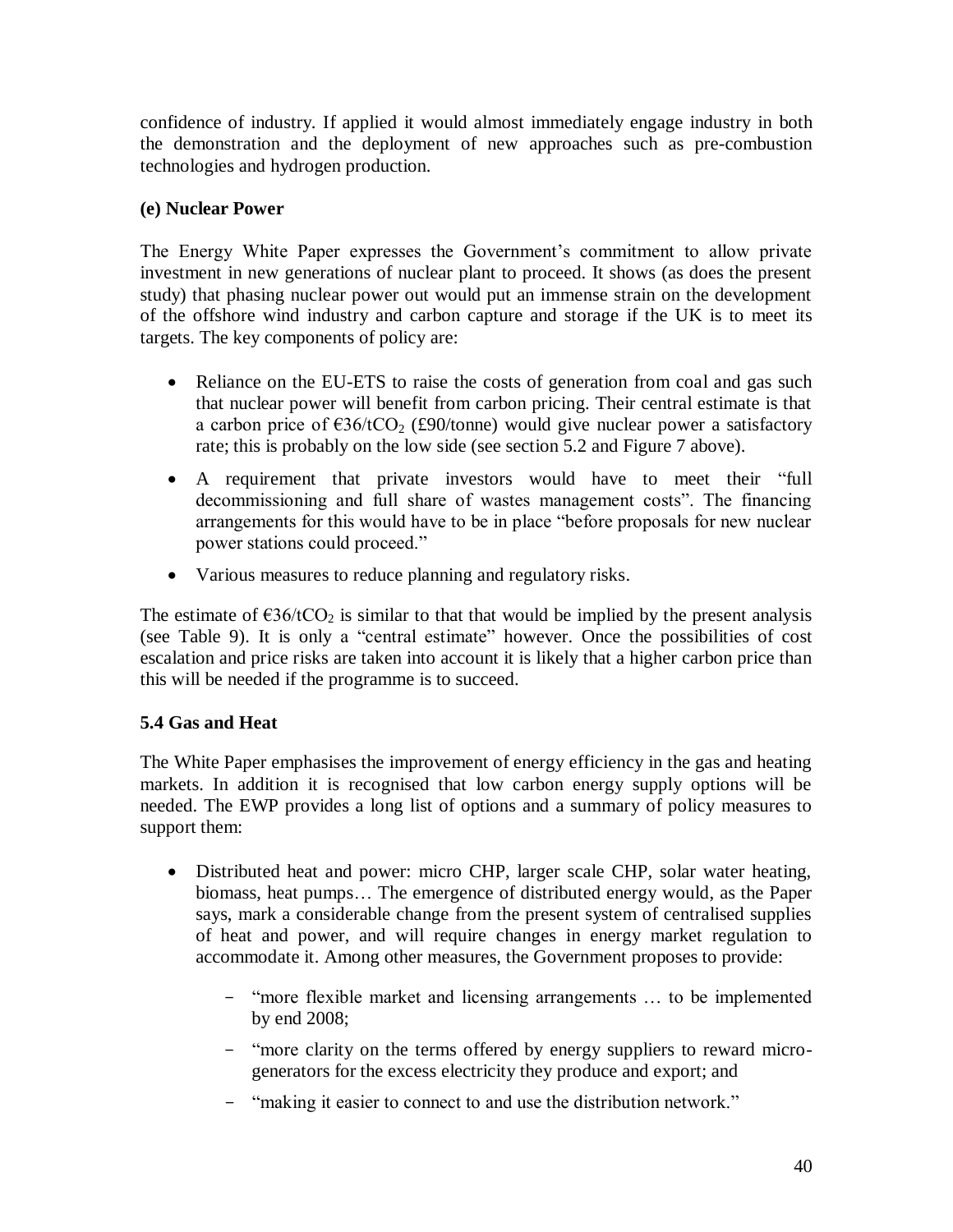- A low carbon building demonstrator programme, which includes £86m for microgeneration and CHP, plus further incentives by Renewables Obligation Certificates, exemptions from the Climate Change Levy
- Low carbon electricity for heat and power. This source of supply would also benefit of course from carbon pricing and the Renewables Obligation.

Beyond the possibilities for energy efficiency, carbon abatement in the heating markets will be technically difficult to achieve, and will require all the above measures and more.

An omission from this section of the Energy White Paper is that it doesn't discuss the possibilities of producing and distributing hydrogen as a low carbon energy carrier for CHP.

Another possibility is the emergence of what is termed the 'virtual utility', which would draw on developments in metering and information technologies for the management of demands and distributed energy forms in the distribution networks for gas and electricity. If they were to emerge, such utilities could have considerable influence on the rate of uptake of distributed energy and energy efficiency.

Policies to reduce emissions from the supply and use of heat are at an earlier stage than those for electricity. The Government intends to "look at the full range of policy options, including the range of existing policy mechanisms such as the EU ETS." Two options that clearly need weighing are the extension of carbon pricing to the gas markets, which would be another stimulus to distributed energy forms, and reforms to the current regulatory arrangements to facilitate the emergence of the virtual utility.

### **5.5 Transport**

UK policies for emissions abatement in transport as they stand will not ‗deliver' the level of abatement sought by the Government. The policies are less developed and less ambitious than those for electricity. The Energy White Paper estimates that the combination of measures currently in place or under review would produce yearly savings of 2.0 to 5.5 MtC by 2020, or roughly 1.3 to 3.7 percent of the UK's carbon emissions by then assuming no further growth of emissions from today's levels.<sup>24</sup> Yet in surface transport alone emissions could easily rise by 10 MtC per year under current trends from today's levels of 45 MtC, since under current policies the demands for fuels for both surface transport and aviation continue to rise with—and are unlikely to offset the effects of—income growth (see Annex 3 table A-3.4).

To put the problem in perspective, Table 10 provides some calculations of (a) the likely (b.a.u.) trajectory of UK carbon emissions in the absence of climate change policies; (b) the targets set by the Government; (c) the required level of abatement to meet the targets (a - b); and (d) an estimated breakdown of (c) under the policies in place.

 $\overline{a}$ <sup>24</sup> The projected 'baseline emissions' for 2020 are 150 MtC/year, the same as the levels in 2005 (Energy White Paper, table B1, p 328)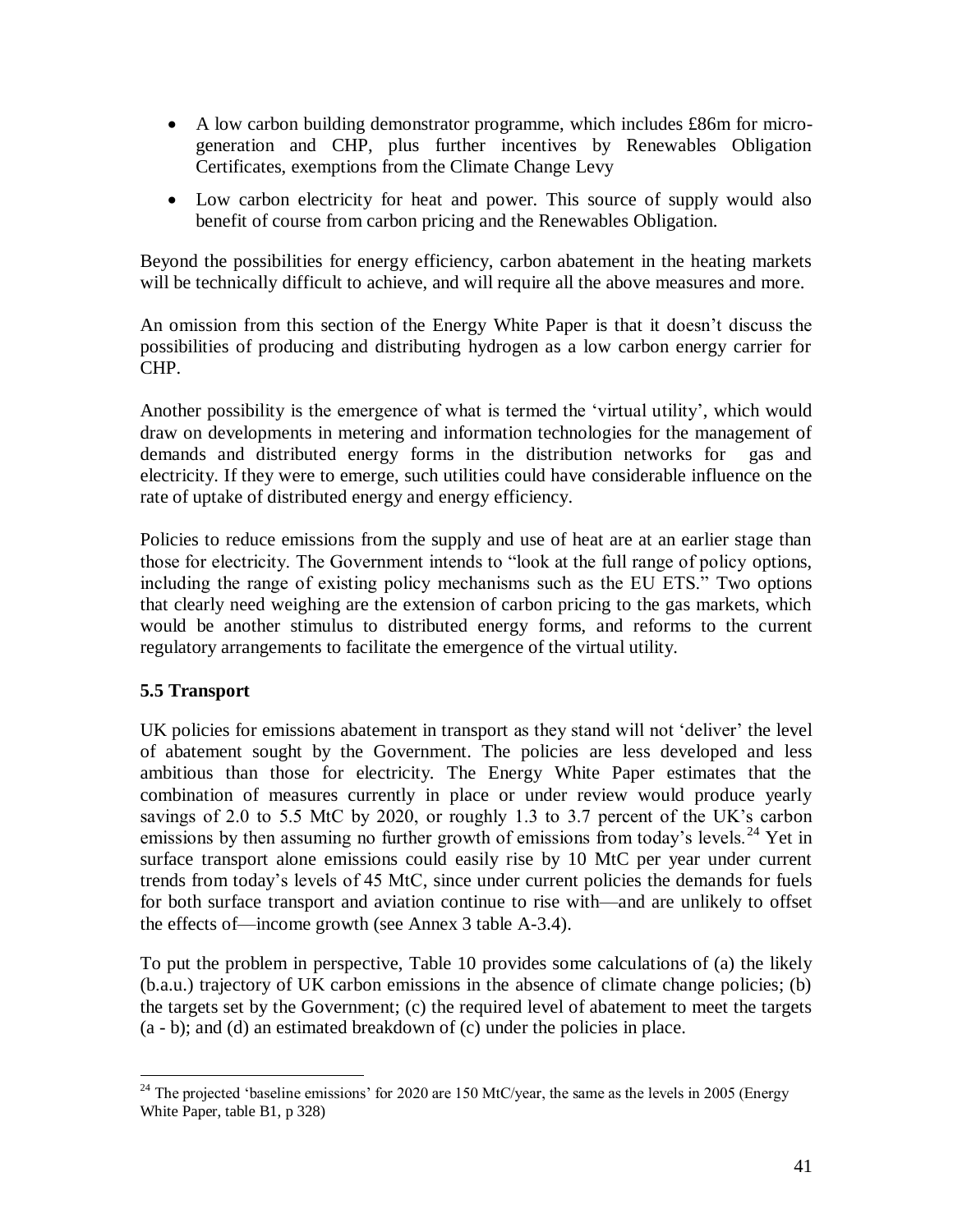|                                                             | 2005 | 2015 | 2025 | 2050 |
|-------------------------------------------------------------|------|------|------|------|
| Emissions Trajectory (b.a.u.), MtC/year<br>(a)              | 152  | 175  | 185  | 200  |
| Government's targets, MtC/year<br>(b)                       |      | 150  | 135  | 65   |
| Required abatement<br>(c)                                   |      | 25   | 50   | 135  |
| (d) Estimated breakdown of required<br>abatement, MtC/year: |      |      |      |      |
| Electricity                                                 |      | 22   | 38   | 79   |
|                                                             |      |      | 8    | 18   |
| Gas-heating                                                 |      |      |      |      |
| Transport                                                   |      |      |      | 36   |
| (d) Breakdown of required abatement as %                    |      |      |      |      |
| sector emissions without abatement:                         |      |      |      |      |
| Electricity                                                 |      | 32   | 51   | 100  |
| Gas-heating                                                 |      | 3    | 19   | 43   |
| Transport                                                   |      |      |      | 47   |

### **Table 10: Estimates of the Contributions of the Energy Markets to Carbon Abatement under Current UK Targets and Policies**

Source: calculations from the spreadsheet developed for the present study, which is to be made available on the IPPR website. The table shows the mean values of a range of possibilities considered.

Despite the uncertainties in such estimates, the pattern is clear: current policies are heavily focussed on electricity, and policies for transport are not carrying their weight. This pattern will need to change appreciably as electricity supply becomes decarbonised since even 100% decarbonisation of electricity will leave the UK a short of its long-term targets.

This conclusion is tacitly accepted in the EWP, and also in the supporting study on low carbon transport by the DfT, both of which provide a survey of the options available and proposals to take the analysis further in discussions with the EU on carbon pricing and other matters, and through a study to be led by Julia King and Sir Nicolas Stern. In addition the UKERC is to undertake a technology and policy assessment of options in transport, with encouragement from DfT.

### **(a) Policies Discussed in the Energy White Paper and the DfT's Low Carbon Transport Innovation Strategy**

The EWP, along with the DfT's *Low Carbon Transport Innovation Strategy* published in May 2007 cannot be faulted for their recognition of the options available for reducing emissions from transport. The near-term options identified in the DfT's strategy have been well-informed by a study the DfT commissioned from E4Tech (2006). They include:

- Incremental improvements to petrol and diesel engine vehicles
- Hybrid petrol-electric or diesel-electric vehicles,
- First generation biofuels (bioethanol made from sugar or starch crops and biodiesel made from oil crops and wastes)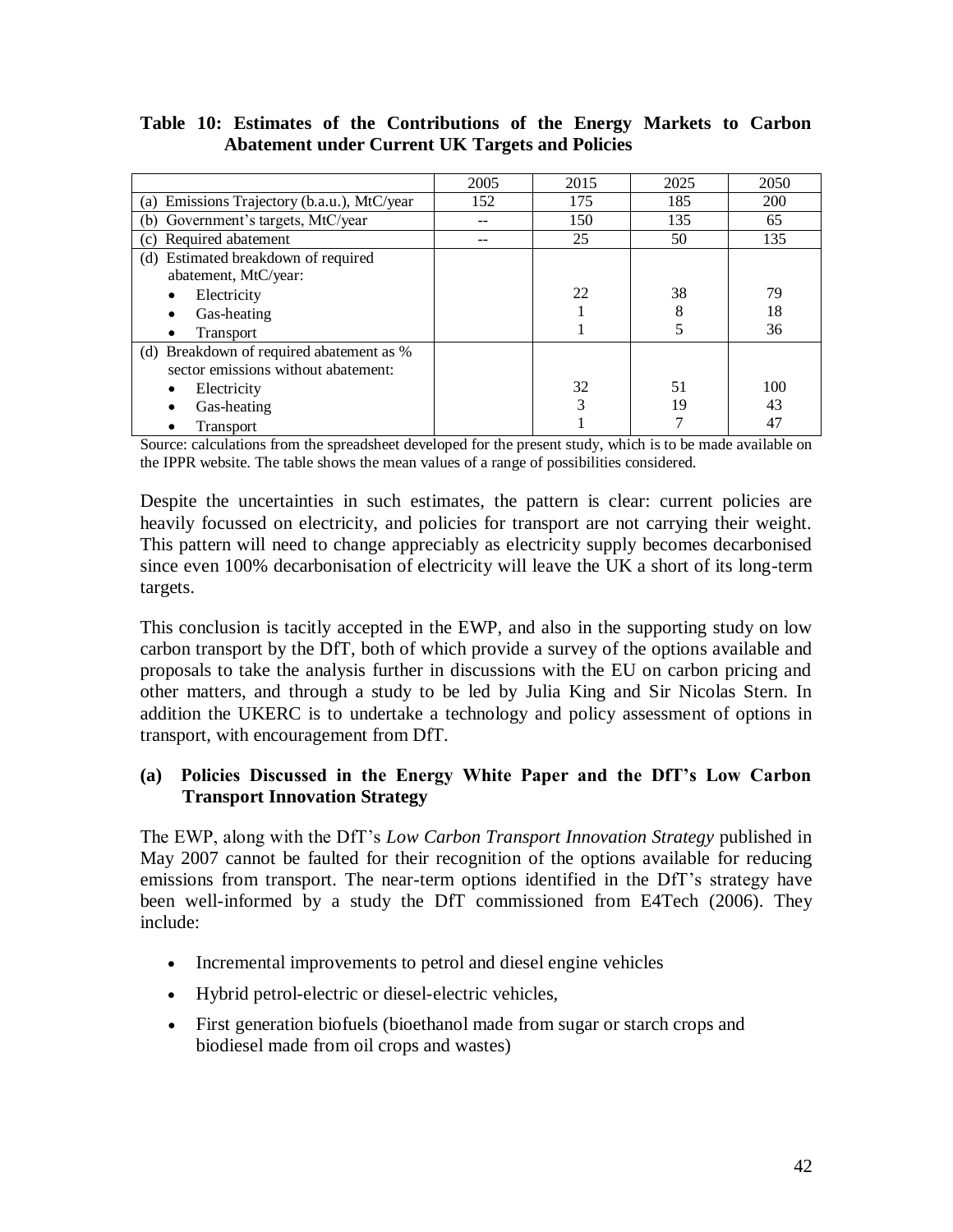Over a longer timescale high levels of de-carbonisation of road transport are seen to be technological feasible by turning to:

- Plug-in hybrids which can be re-charged from the electricity grid
- Electric vehicles, "which may expand independently or evolve from plug-in hybrids"
- Second generation biofuels, manufactured from a wide range of biomass sources
- Hydrogen fuelled vehicles based on the internal combustion engine or fuel cells.

Drawing on the Stern Review, the reports also recognise the key elements of the policies required. There are commitments to carbon pricing in transport and to policies to support innovation directly. There is "a dialogue with our EU and international trading partners ... [to] provide a *carbon price signal* to all major transport modes"; an intention to see aviation included in the ETS; and there are proposals to utilise "*other market based or regulatory approaches* to encourage the deployment of lower carbon transport technologies … including taxation incentives, measures to support lower carbon public procurement [and] minimum standards regulations ..." [Emphases in original.]

However, questions have to be raised about the scale and durability of the actual incentives currently in place. The principal measures are:

- An incentive for low carbon vehicles through a graduated vehicle excise duty regime. The 2007 budget raised this to £300 for 2007 and to £400 for 2008 "for the most polluting cars"
- An initial fund of  $£20m$  for a public procurement programme to reduce "the barriers faced by companies in moving from prototype demonstrations of lower carbon technologies to full commercialization."
- Support for biofuels through the development of the Renewable Transport Fuel Obligation (RTFO) over the period 2008/9 to 2010/11. It is estimated that this will deliver 1 MtC of emissions savings.
- A preferential tax for biofuels—bioethanol and biodiesel—relative to gasoline and diesel, with a  $20p/l$  itre reduction in the duty levied until  $2009/10$ , "which alongside the RFTO will mean a 35p/litre incentive for that year."
- Investment in the development of new vehicle technologies through a £5 million grant to the Energy Technologies Institute, to provide "a new Innovation Platform for UK automotive R&D."
- £5m per year of funding to "support ... industry-led low carbon vehicle R&D, [plus] £0.5m per annum of grants for the trialing and demonstration of infrastructure for alternative fuels."
- "Up to £200 million per year" earmarked "from the Transport Innovation Fund to support packages of measures that combine demand management such as road pricing with modal shift, smarter travel choices and better bus services."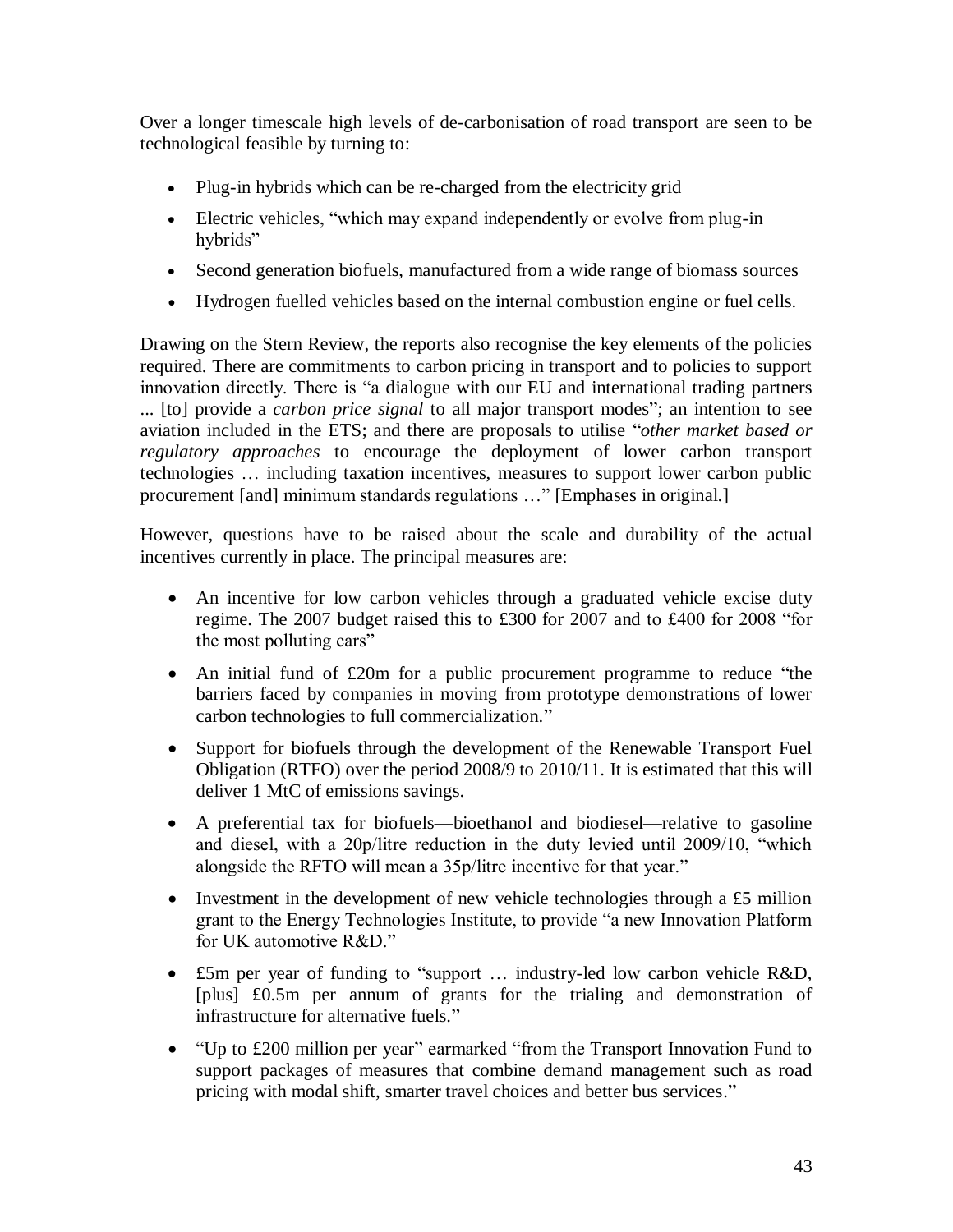In relation to the scale of the problem to be addressed, these measures are tinkering at the edges. They are for instance a very small fraction of the Government's commitments to renewable energy, nuclear power and carbon capture and storage, which also fall short. The RFTO is also very short-term and unbanded, in contrast to the RO which now extends to 15 years and is banded.

### **(b) Biofuels for Transport**

 $\overline{a}$ 

The main policies in place are to support the use of biofuels, for which an incentive of 35p/litre is to be provided by the RTFO and the fuel duty allowance. A comparison of their costs with those of petroleum fuels shows that such an incentive should be sufficient to encourage substitution. The pre-tax costs of petroleum fuels are about 30p/litre (with oil at \$50/barrel), whereas the costs of biofuels produced in the UK are in the range 30- 60p/litre, depending on crop. For ethanol from sugarcane in Brazil the costs are yet lower, being at or below the low end of this range.<sup>25</sup> The costs of second generation biofuels such as ethanol from lingo-cellulosic materials are higher, around 50-70p/litre, though with technical progress production costs are estimated to fall to about half this range.

There is, however, a flaw in such estimates, which is that they do not allow for the effects on the prices of agricultural lands and food, most of all in developing regions. Already in the US there is evidence that biofuel production acting to raise the prices of wheat and corn, with the effects being transmitted to food prices in developing countries<sup>26</sup>; the FAO have likewise warned that whilst "biofuels like ethanol can greatly help reduce global warming and create jobs for the rural poor … the benefits may be offset by higher food prices for the hungry." $27$ 

The problem is that biofuels are land intensive. The total biomass yield in energy units is typically 180 GJ per hectare. On this basis 10% of the land under forests and crops in the UK, and allowing for a conversion efficiency of about 20%, could conceivably yield about 300 PJ; an estimate for the forthcoming Royal Society study is about half this amount, equivalent to 23 million barrels of oil per year, or 4% of UK consumption of oil fuels. The inclusion of energy production from organic wastes could perhaps raise this contribution to the 5-10% range, which is similar to the estimates of the DfT report. This is significant, but the industrial countries have already had ample warning of the ecological dangers of an aggressive pursuit of biofuels and of exporting the adverse effects on food prices to developing countries.

<sup>&</sup>lt;sup>25</sup> Forthcoming report on biofuels by the Royal Society, drawing on evidence submitted by industry and academics to the Society.

<sup>&</sup>lt;sup>26</sup> See C. Ford Runge and Benjamin Senauer (2007) "How biofuels could starve the poor." Foreign Affairs, May-June.

<sup>&</sup>lt;sup>27</sup> FAO (June, 2007) Food Outlook Report No 1, which comments that "global expenditures on imported foodstuffs look set to surpass US\$ 400 billion in 2007, almost 5 percent above the record of the previous year. The bulk of the increase can be levelled against rising prices of imported coarse grains and vegetable oils – the commodity groups which feature most heavily in bio-fuel production."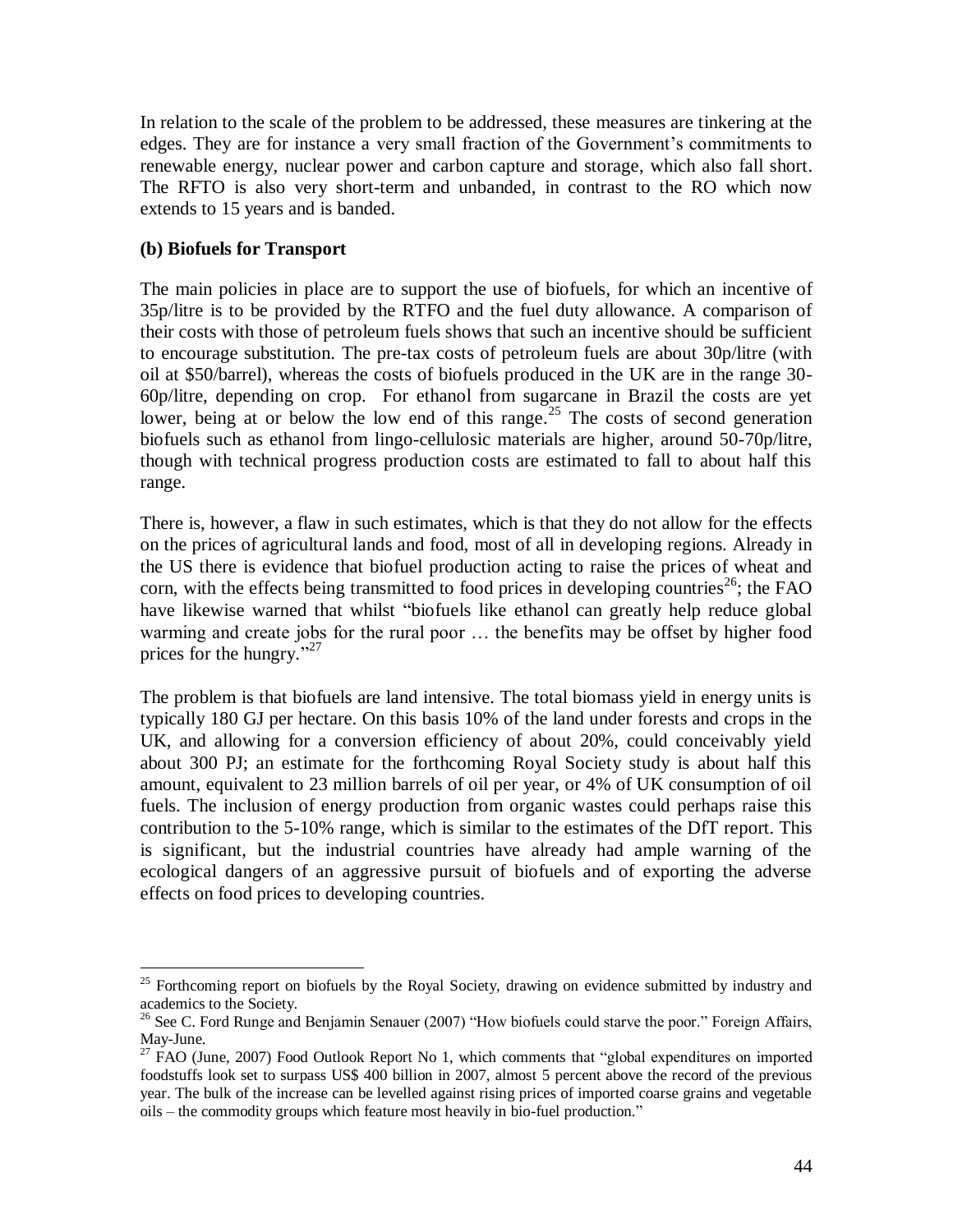A further danger is of biofuels being produced in ways that would much-diminish their climate change benefits. Table 11 shows one set of estimates of the greenhouse gas intensities of alternative biofuels, allowing for 'life cycle' emissions arising in various stages of production and distribution. Estimates vary between studies and also between regions—the use of fertilisers, the effects of micro-climates on  $N_2O$  emissions, fuels used in processing, transport distances, and so forth. But the uncertainties are not such as to obscure the two main points: (a) First generation biofuels from cereals, beet and rapeseed are likely to reduce greenhouse gas emissions, though the estimated contribution varies over a wide range (averaging about 50%) depending on crop, cropping practice and processing technologies. (b) Second generation biofuels using lignocellulosic materials are likely to show a two-fold or more improvement in average abatement potential when compared to first generation biofuels.

**Table 11: Greenhouse Gas Emissions from Petroleum fuels and Biofuels: kg of CO<sup>2</sup> equivalent per GJ of energy**

| Petrol and Diesel            | 90-100 |
|------------------------------|--------|
| Biofuels based on:           |        |
| Cereals<br>$\bullet$         | 60-80  |
| Beet                         | 30-95  |
| Rapeseed<br>٠                | 20-40  |
| Ligno-cellulose<br>$\bullet$ | $5-40$ |

Source: Taken from a chart by Jeremy Woods, who comments that these ranges are rough estimates and can be wider.

Yet there is an outstanding international opportunity for producing biofuels in ways that would greatly contribute to economic development and, indirectly to food production in developing countries. This is through the wider adoption of agro-forestry practices in developing countries and the restoration of degraded agricultural lands, woodlands and watersheds. It is estimated that that degraded agricultural lands, woodlands and watersheds amount to nearly 2000 million ha, 500 million ha in Africa alone.<sup>28</sup> Taking an average yield of 50GJ/ha, the restoration and afforestation of even one-half of such lands would produce 50 EJ per year. This about 30% of the world's demands for transport fuels. Since most of the fuels from this source would be lingo-cellulosic, the net savings on emissions would be approximately 0.8 Gigatons, or close to one of the 'wedges' in the in the influential analysis of Pacala and Socolow (2004) on the technological options for carbon abatement,<sup>29</sup> and equivalent to the carbon savings of 500 GW of new nuclear capacity (50 times the UK's current installations) or new coal plant with carbon capture and storage.

Thus there is an opportunity to produce biofuels in ways that would help to restore degraded lands and watersheds, improve micro-climates, increase the rate of carbon

 $\overline{a}$ 

 $^{28}$  Presentation of Jeremy Woods, drawing on Lal (2002, 2006) and UNEP (2006). Lands under crops and permanent pasture are about 1,500 and 3,300 million hectares respectively.

 $2<sup>29</sup>$  See also the Stern Review's summary of the Pacala-Socolow analysis in chapter 8.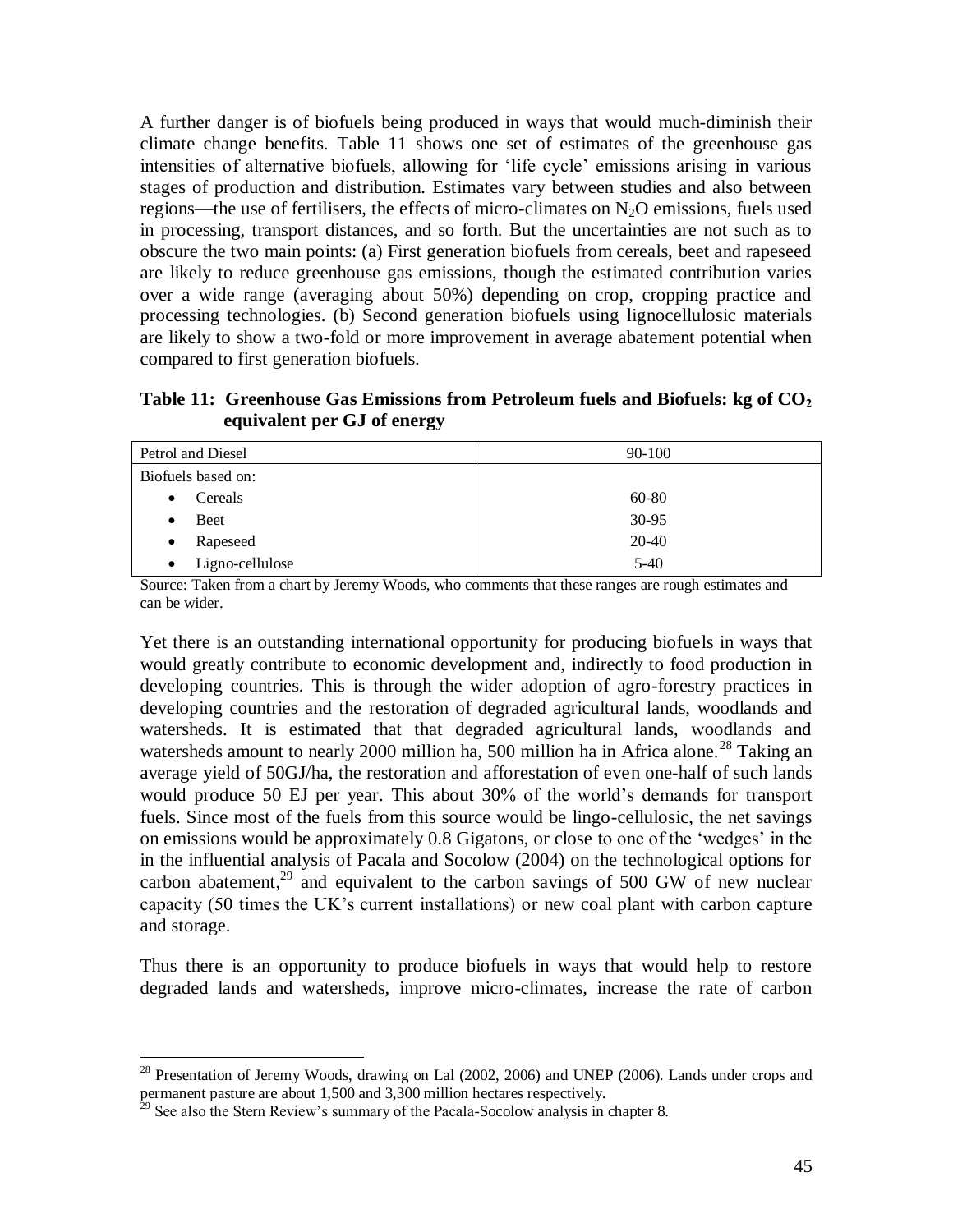sequestration in the form of a higher standing stock of biomass, and improve yields in agriculture<sup>30</sup>, an immense 'win-win' opportunity at the international level.

The strategies of the UK and the EU for harnessing biofuels for transport therefore need to be re-assessed with this possibility in view, and reviewed with the national and international development organizations. There are useful contributions to carbon abatement to be made from first generation and, especially second generation biofuels using dedicated crops. But if this route is pursued to excess, there is a danger that it would inflict much collateral damage to the environment and to programmes to address world poverty. A policy to combine biofuel production in association with the restoration of degraded lands in developing regions would have completely the opposite effect.

### **(c) Hybrid, Electric and Hydrogen Vehicles**

The technological possibilities have been reviewed in a report by  $E4Tech<sup>31</sup>$ , and summarized by both the EWP and the strategy paper of the DfT. Hence it is only necessary to recall the main points and then turn to the two main policy questions: what sorts of incentives are needed to encourage further innovation in and use of (a) the low carbon vehicle technologies? and (b) low carbon fuels?

The E4Tech study lists the key vehicle technologies as:

- Battery-electric vehicles for niche markets, including urban journeys. Although these have a limited range, typically 50 km, depending on the quantity of battery storage built into the car, most urban journeys are one quarter of this distance, with ample time for recharging in between.
- Hybrid-electric vehicles, to replace conventional gasoline and diesel vehicles. E4Tech provide a description of the five main concepts, ranging from the partial hybrid, in which the electric engine is a high efficiency booster to the internal combustion engine, to the full 'plug-in' hybrid in which the main driver is the electric motor with regenerative breaking and the internal combustion engine is essentially a battery charger, though it can also supply torque to the transmission.
- Fuel-cell vehicles, with the potential to replace all conventional vehicles

The key low carbon fuels are:

- Low carbon electricity for battery and plug-in hybrid vehicles.
- Biofuels

 $\overline{a}$ 

 Hydrogen for the fuel cell vehicle. Hydrogen can also be used in an internal combustion engine.

 $30$  Agro-forestry practices have long been shown to improve yields by the improving the quality of soils, micro-climates and the availability of surface and ground water resources. Anderson (1989)

<sup>&</sup>lt;sup>31</sup> "UK Carbon Reduction Potential from Technologies in the Transport Sector", A report for the Department for Transport and the Energy Review Team, May 10, 2007. http://www.dti.gov.uk/files/file31647.pdf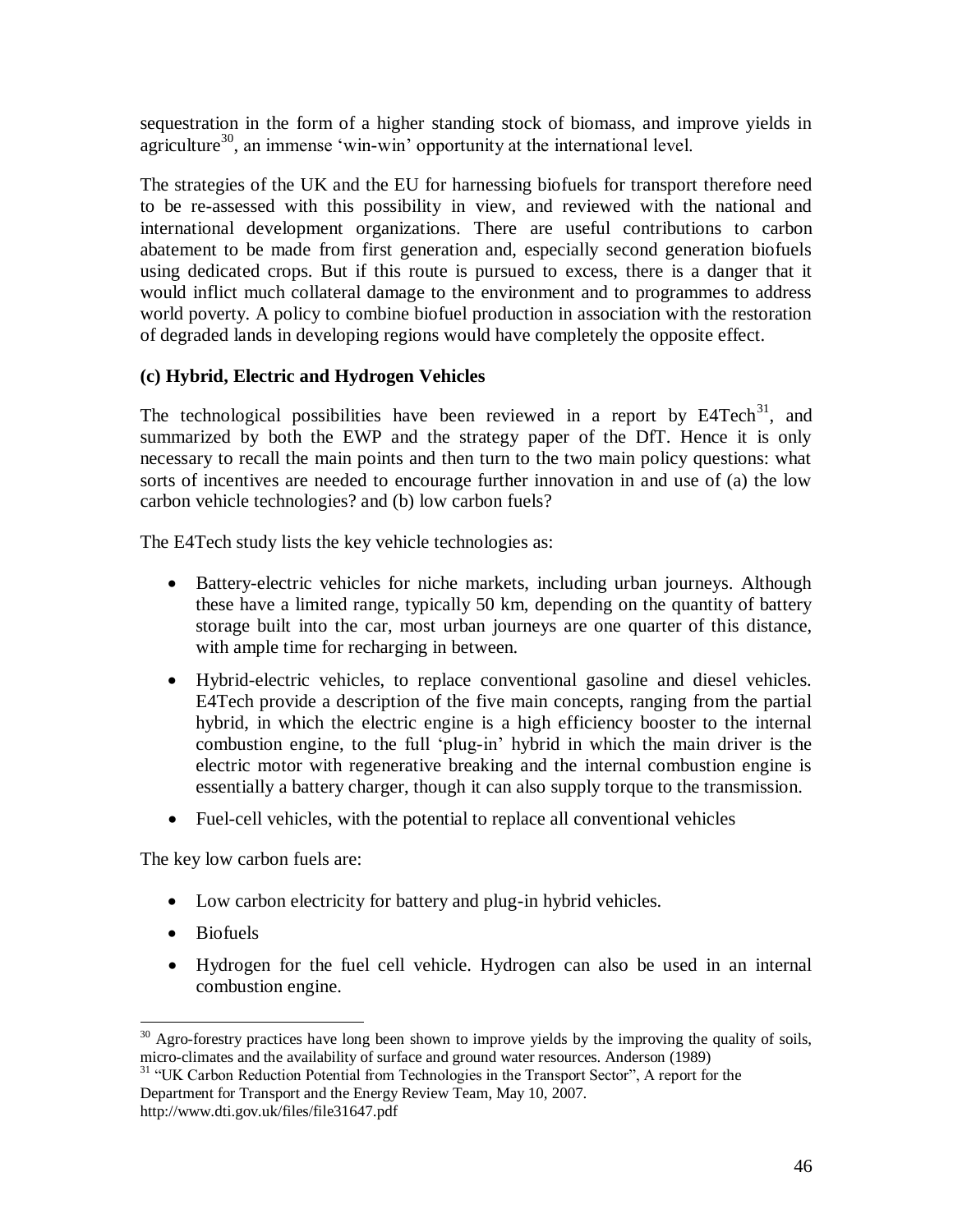E4Tech comment that the "hybrid vehicle technology [is] a very credible medium term option and has already been commercialized despite the extra cost and constraint related to the added electrical equipment. A large spectrum of technological options is being investigated and associated performances vary from a few percent to about 50% lower  $CO<sub>2</sub>$  emission rates compare with conventional gasoline fuelled ICE vehicles when measured for urban cycles. The plug-in hybrid option potential allows even much greater emissions reductions" particularly if the electricity is generated from low carbon technologies and/or lingo-cellulosic biofuels are used. The technology, as the vehicle manufacturers often note, is a natural stepping stone to the fuel-cell electric vehicle in which the fuel cell is in essence a replacement for an ICE-electric generator assembly in the hybrid vehicle.

### **(d) The Incremental Costs of Policies for Low Carbon Vehicles**

Overall therefore the technologies for a low carbon transport system are emerging, and there is the opportunity for the Government to embark on a more ambitious policy of carbon abatement in the transport sector. To meet its long-term targets the UK will need to scale-up the incentives with respect to both carbon pricing and support for innovation.

**1.** *Carbon Pricing*. A carbon price in the range of £100-200/tC ( $\epsilon$ 40-80/tC) would increase the price of petroleum fuels in the UK by approximately 7½ to 15 p/litre—the latter figure being only half the incentive as that provided by the current fuel duty allowance and the RFTO together. By itself this would be barely sufficient to encourage substitution to biofuels (see table 9), with some exceptions such as ethanol imported from Brazil. This is, however, assuming an oil price of \$50/barrel, and the net incentive for substitution is of course very sensitive to oil prices. An oil price of \$70/barrel for example would raise the ex-refinery costs of oil fuels by approximately 12 p/litre (depending on the refiners' margins), raising the net incentive for moving to biofuels to a range of  $\approx$  20-30p/litre. This would provide a significant incentive for substitution *if* oil prices were expected to remain at such levels.

The carbon price penalty would also need to be applied to biofuels in proportion to the  $CO<sub>2</sub>$  equivalent emissions arising in their production. This would diminish the incentives for some categories of biofuels—sugar beet, cereals and rapeseed in particular, which have high levels of  $CO<sub>2</sub>$  equivalent emissions varying from 20 to 80% of those of the petroleum fuels they would displace (Table 9).

Ligno-cellulosic fuels, on the other hand, would have a much lower penalty, and as discussed above are more promising longer-term option, both from an economic and an environmental perspective. Hence a rigorously applied carbon pricing regime would work directly in favour of the latter—a highly desirable and rewarding feature of pricing carbon directly.

**2.** *Innovation policies.* Even at £200/tonne carbon pricing alone would not be sufficient to effect the transformation required. It would be barely sufficient to encourage the longterm production of first generation biofuels, once an allowance is made for the greenhouse gases emitted in their production and distribution, while the second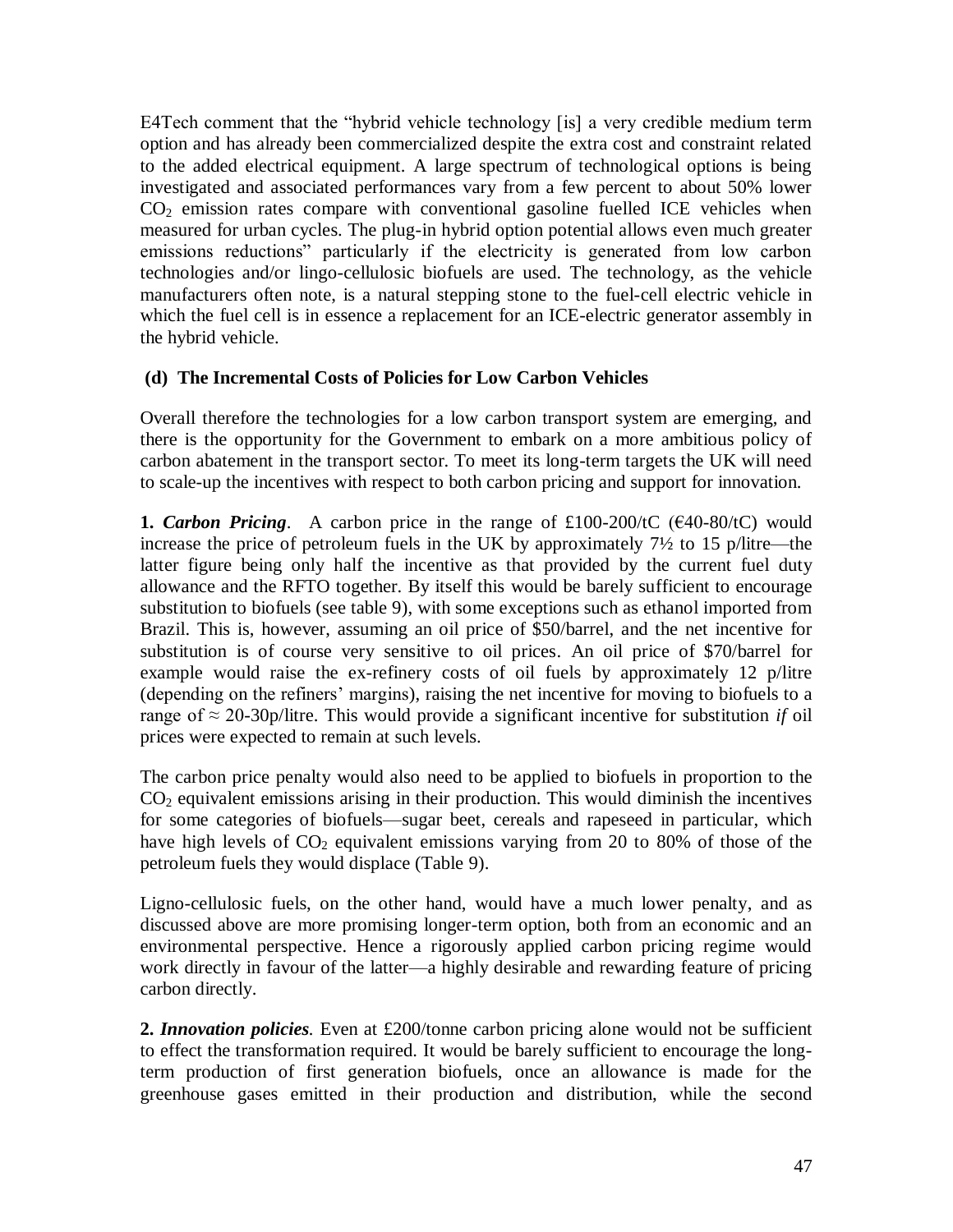generation biofuels are still in the development phase. Table 12 shows a recent comparison of costs and prices of biofuels, taken from an analysis of Jeremy Woods; estimates of the costs of hydrogen fuels are also shown:

|                                                                   | 2007            | Estimate, c2030 |
|-------------------------------------------------------------------|-----------------|-----------------|
| Petroleum Fuels:                                                  |                 |                 |
| Market Prices at \$50/barrel (f.o.b.)<br>$\bullet$                |                 | 22-30           |
| Market Prices at \$70/barrel (f.o.b.)<br>$\bullet$                |                 | $45 - 60$       |
| Biofuels. Basis:                                                  |                 |                 |
| Sugar cane                                                        | $15 - 32$       | $15 - 22$       |
| Corn                                                              | $37 - 50$       | 22-28           |
| <b>Beet</b>                                                       | $37 - 50$       | 25-38           |
| Wheat                                                             | $44 - 60$       | $28-40$         |
| Lignocelluloses<br>٠                                              | 50-70           | $10-38$         |
| Hydrogen fuels, including costs of distribution, excluding        |                 |                 |
| incremental vehicle costs:                                        |                 |                 |
| From coal with CCS                                                | 55              | 25              |
| Electrolytic from low carbon sources<br>٠                         |                 | 45 $^{b/}$      |
| Hydrogen fuels, including costs of distribution, <i>including</i> |                 |                 |
| incremental vehicle costs:                                        |                 |                 |
| From coal with CCS                                                | 140 $^{\omega}$ | $130^{b/}$      |
| Electrolytic from low carbon sources                              |                 | $160^{b/}$      |

**Table 12: Relative Prices and Costs of Petroleum Fuels and Biofuels, p/litre**

Sources and basis of estimates: The estimates for biofuels are from a presentation by Jeremy Woods at a Royal Society Workshop on International Biofuels Opportunities, 24 April 2007. I have converted his estimates of US cents/litre to pence/litre using a purchasing power parity rate of \$1.6/£.

The costs of hydrogen fuels are estimated in the spreadsheet used for this study, to be made available on the IPPR website. See Annex 7 for the basis of the estimates.

a/ Using an internal combustion engine

b/ Fuel-cell vehicle. These figures include an adjustment for the superior fuel efficiency of the fuel cell vehicle (see Annex 7).

Consider biofuels first. As can be seen, ethanol based on sugar cane (mainly imported from Brazil) can already compete at current oil prices. Biofuels based on corn, beet and wheat (and also rapeseed, not shown) would also become marginally attractive under an incentive of £200/tonne (roughly 15p/litre), though only if the greenhouse gas emissions associated with their production are ignored.

Such an incentive would be far too weak for biofuels derived from lignocelluloses: in the long-term the carbon price incentive would be sufficient to ensure continued production and use, but with cost differentials of 20-40 p/litre it is clear that some additional incentive to encourage innovation will be required. An obvious solution would be to ‗band' the RFTO, and perhaps also the biofuel duty allowance, to provide a greater incentive for lignocellulosic biofuels. As carbon pricing is being phased-in the RFTO could be phased out for first generation biofuels but retained for second generation biofuels—and also hydrogen derive from carbon-neutral technologies. These possibilities are discussed further below.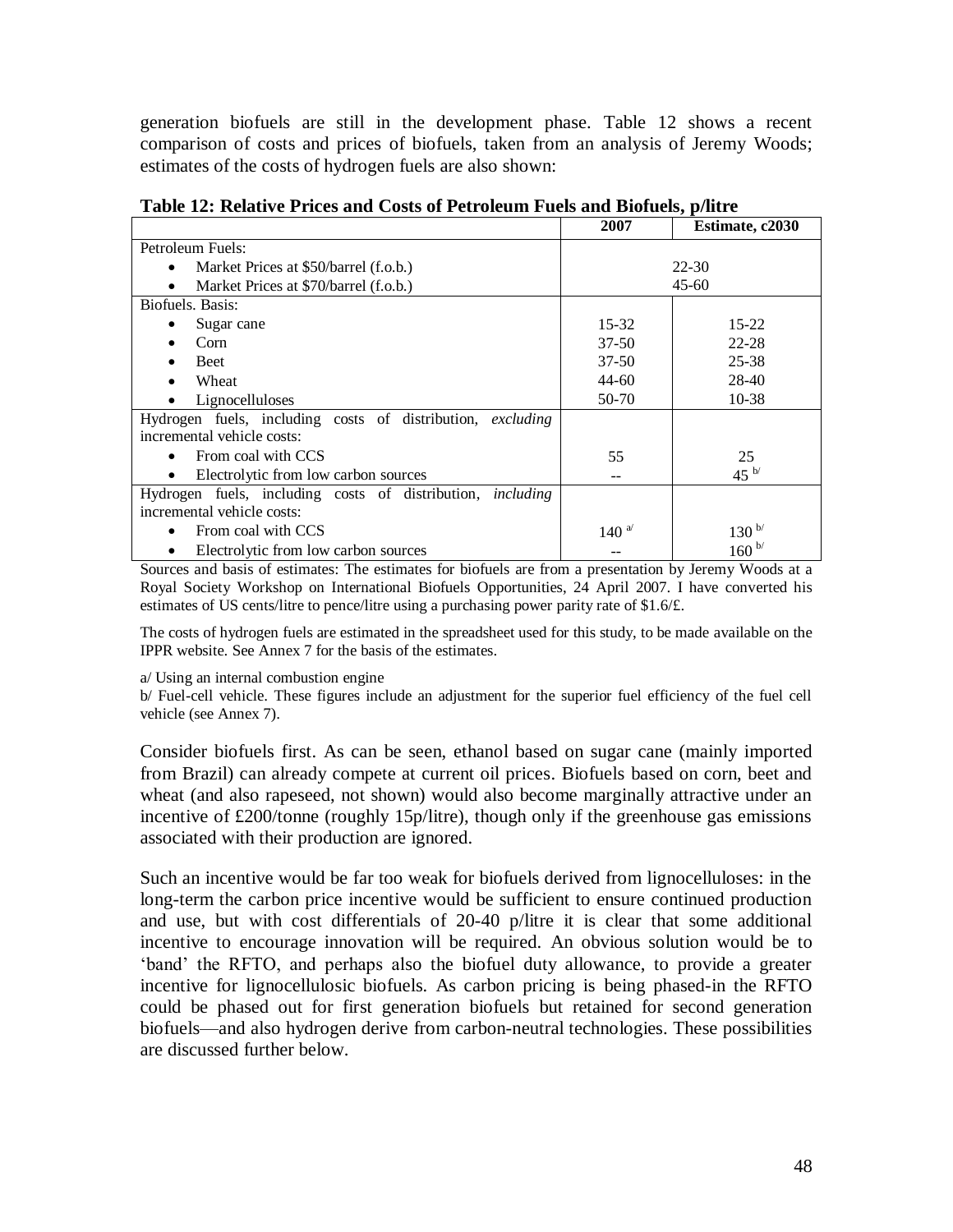Turning to the costs of hydrogen, there are two features that are of interest for policy. The *first* is that the estimated costs in energy units (£/GJ or p/litre of oil-equivalent energy), when the hydrogen is derived from coal gasification with carbon capture and storage, are comparable to those of first generation biofuels—being equal to the costs of petroleum fuel at about \$70/barrel and 25p/litre higher at \$50 per barrel (Table 10). These estimates allow for the distribution as well as the production of the hydrogen fuels (see Annex 7). Over the long-term, the costs may fall somewhat below those of petroleum fuels. The probability distributions are however very wide (see Figure 9).

**Figure 9:** Cost of Hydrogen from Coal with CCS (near term) and Electrolysis (longterm)



The *first* point then is that vehicle *fuel costs*, if there were to be a transition to hydrogen as a fuel, will be similar to those experienced today. The same point applies to the use of biofuels based on lignocelluloses (Table 10).

The *second* point is that the main additions to costs are those of developing the new vehicle technologies, whether it is the hydrogen vehicle using an internal combustion engine or a fuel-cell. Estimates vary in the range £3,000-5000 per vehicle (passenger car) in the medium term to £1,000-2,000 in the long-term for a hydrogen vehicle using an internal combustion engine. For fuel cell passenger-car vehicles, the added costs are estimated to be  $\text{\pounds}4,000$ -6,000 in the medium term and  $\text{\pounds}1,500$ -2,000 in the long-term (see Annex 7). It is evident that substantial incentives in support of innovation in the markets for low carbon vehicle will be needed if these vehicles are to be developed and used.

The same conclusion applies to the development and use of hybrid and other low carbon vehicle technologies. The Government has recognized this in its graduated vehicle excise duties. In 2008 "the most polluting cars" are to be taxed at  $£400/car$ . The problem is that this incentive is much too low to encourage substitution. The premium price of hybrid cars is in the range £2,500-3,600 according to the E4Tech report. We are in need of a statistical and engineering analysis of costs in the UK context, on the lines provided by the CONCAWE studies to arrive at a more precise estimate of the incentives required. But the over-riding conclusion is that the incentives will need to be substantially increased.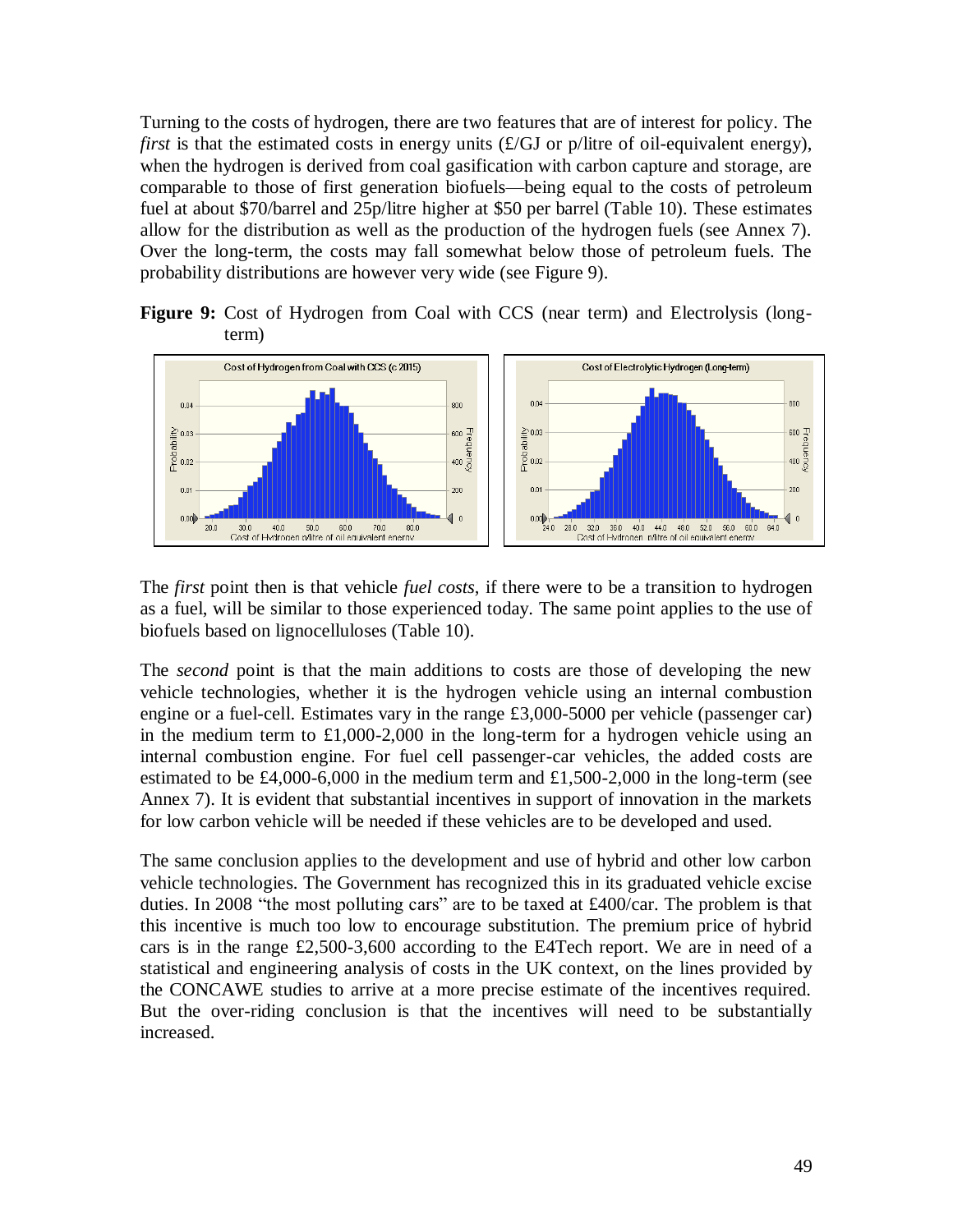#### **6. Conclusions and a List of Recommendations**

Many studies have shown that the technological options for mitigating climate change are (a) available and (b) capable of being developed much further. They are well summarized in the recent UK Energy White Paper (2007), the Energy Review (2002), the Energy White Paper of 2003, a report by the International Energy Agency (2006), the Stern Review (2006), Vattenfall (2007), the World Energy Assessment by the UNDP and World Energy Council (2000) and several academic studies, of which that by Pacala and Socolow (2004) has been especially influential. The technologies include the full range of renewable energy forms, the use of fossil fuels with carbon capture and storage, nuclear power, new energy carriers such as hydrogen, and a very large number of options for improving energy efficiency.

With some exceptions (the possibilities for improving energy efficiency being the most commonly cited examples) the costs of turning to low carbon technologies are higher than those of the fossil fuels they would displace, even on the assumption of high fossil fuel prices. The disparities, however, are not such as to make the costs of turning to these technologies prohibitive. In fact, as the Stern Review and the preceding analysis have shown, the effects on economic output would be small over a long time period:

- For the UK Government's target of 60% carbon abatement relative to 1990 levels by 2050 it is estimated below that the annual costs would rise steadily to around 0.8% of GDP over the next 20 years, to  $1.2 \pm 0.5$ % of GDP in the long-term.
- For the more demanding IPPR-WWF trajectory of 90% abatement by 2050 they are roughly twice these levels, with a much greater commitment in the near and medium term than is required by the Government's own target.

These estimates are consistent with those of many other studies, using different methods of approach based on economic modeling, and are similar to those of a parallel study to this report headed by Neil Strachan of the Policy Studies Institute, which will be reported on separately.

Nevertheless, the disparities in costs between the low carbon technologies and fossil fuels are such as to require appreciable economic incentives for investments in the former. With the partial exception of the newly banded Renewables Obligation for electricity generation, however, the incentives in place or under review *fall seriously short of what is required if the Government is to meet its targets—in the near-term, in the mediumterm, and in the long-term*—let alone the more demanding trajectory that the IPPR and WWF have reasonably proposed is necessary.<sup>32</sup>

 $\overline{a}$ 

 $32$  An identical conclusion was reached at a recent Engineering Forum for Energy hosted by the Institute for Energy and Technology on behalf of the UK's leading engineering institutions. See the report by Georgia Nakou in the IET's Journal, Vol. 2 no. 7, July 2007, p 18-19. "More carrots and stronger sticks" was one of the key messages'.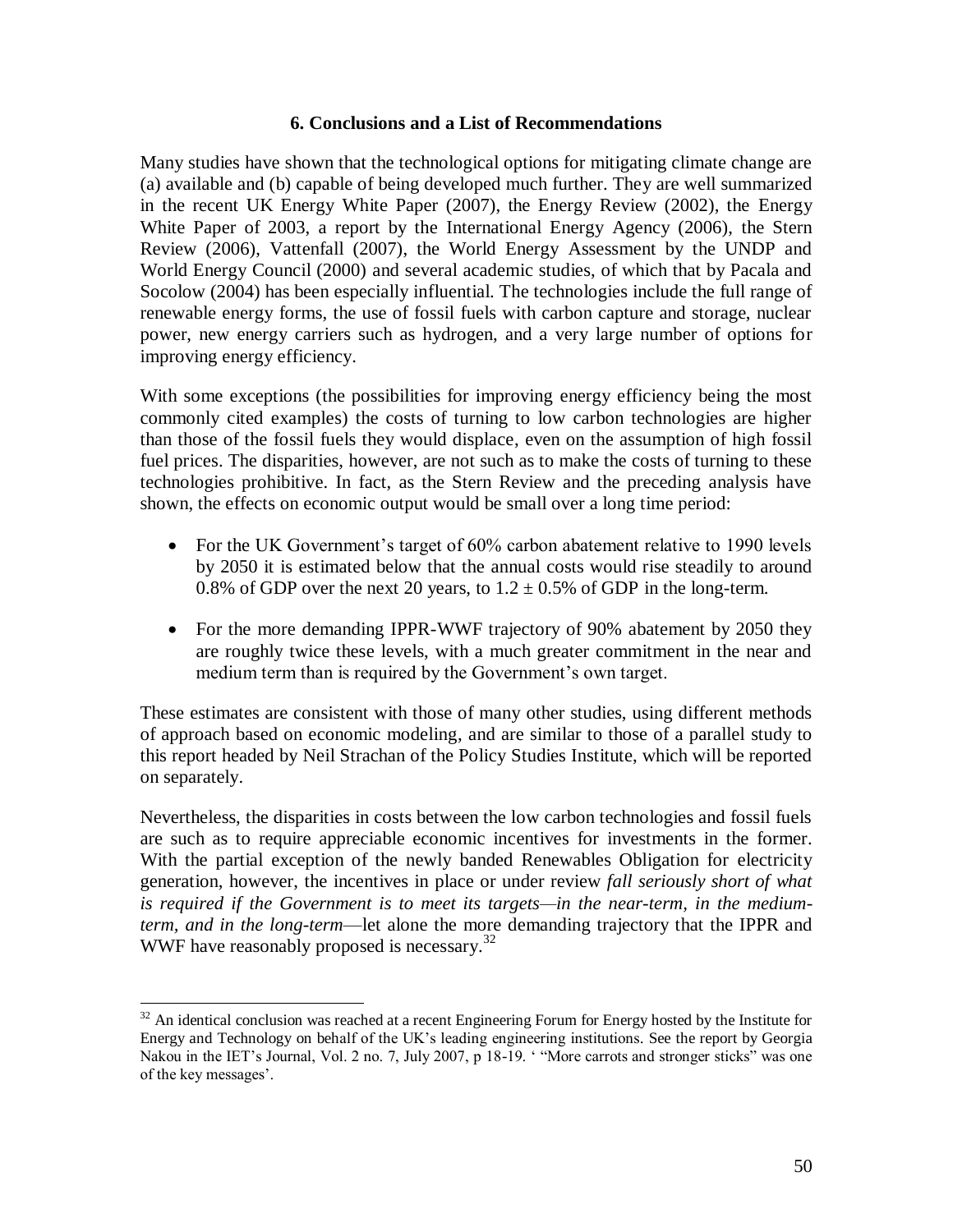Enough is now known about the costs of the technological options, and of the factors that bear on the returns to investments in them, to make an approximate assessment of the incentives required, and of how they might be financed. This is what has been attempted above, *not*, it is emphasized, with the immodest ambition of providing definitive answers, but of indicating how much further policies will need to go if the Government's (and possibly yet more stringent) targets are to be met.

In summary, the recommendations are as follows:

1. *Carbon Pricing*. A comparison of costs shows that there is not a single low carbon technology for supplying energy for which the *expected* costs are lower than those of the fossil fuel or 'marker' technologies it would displace, aside from some 'niche market' applications not discussed in this report. Higher prices for oil and would change the picture for some technologies, as would assumptions at the optimistic ends of the ranges of costs considered in this report. *Overall, however, policies will need to aim for carbon prices at the upper end of the range £100-200/tonC (* $\epsilon$ *40-80/tonneCO*<sub>2</sub>*) if substitution to low carbon technologies and practices is to be encouraged*. A carbon price of £100/tonC for example would add only 0.6 p/kWh to the price of gas-fired generation (which would become the marker technology under carbon pricing), and 7 p/litre of petrol and diesel fuels; in neither case this would this be sufficient to encourage substitution on the scale required.

The recent collapse of the carbon price under the EU-ETS from a peak of  $\epsilon$ 35/tonC to nearly zero shows that the 'caps' under the National Allocation Plans will need to be tightened appreciably in the next round of negotiations. In addition, the scope of the ETS needs to be extended. The Government rightly plans to pursue carbon pricing through the EU-ETS, and seeks to have the ETS extended to more fuels, including petroleum fuels for road transport and aviation. There also needs to be a commitment to extend the ETS to gas markets for heat in industry and homes.

2. *Importance of Incentives for Innovation*. In addition to carbon pricing, there needs to be further incentives (a) for innovation for technologies in their earlier phases of development, and (b) to diversify the portfolio. For many years, such incentives have enabled governments to exercise considerable discretion over the directions of national policies; they have been by far the most important influence to date on the emergence and development of low carbon technologies. There is not a single low carbon energy supply technology in existence today, other than natural gas, that does not owe its emergence to incentives for innovation. The economic case for such incentives rests on the positive externalities of innovation, as discussed in Part 4 above. But there is also a politicaleconomic case, which is that Governments in all OECD countries have been able:

- (a) To win political and public support for innovation policies, and
- (b) To find means of financing the policies without relying extensively on direct recourse to the public revenue.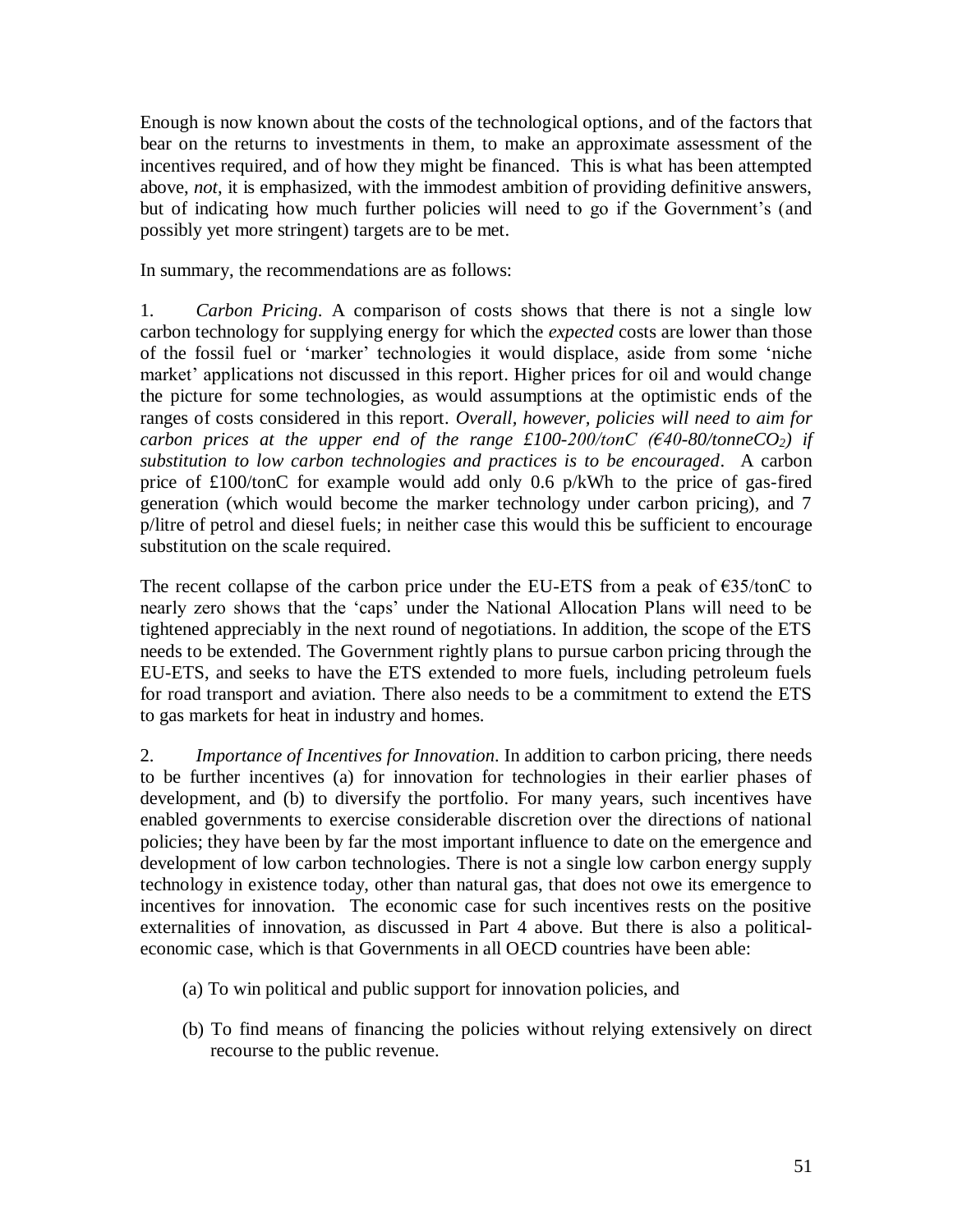The Energy White Paper is therefore right to emphasise the importance of innovation policies. The rest of the following recommendations are concerned with the details of innovation policy in the UK. The tension between these kinds of interventions and the ideals of energy market liberalisation is self-evident, and has led to objections to the Renewables Obligation in the case of electricity supply from no less an authority than Ofgem. But it is difficult to see what the alternatives are if a low carbon energy system is to be achieved.

3. *Electricity markets: the Renewables Obligation*. The RO is to become a moving target, always keeping ahead of the amount of renewable energy generated up to 20% of supply. It is also to be 'banded' so as to provide a greater incentive for investments in renewable energy technologies in an earlier phase of development. These are big steps forward. The main issue relates not to those technologies sufficiently developed to benefit from the 'bands', such as offshore wind and perhaps the Severn Barrage, but to technologies still in a developmental and demonstration (RD&D) stage. They will continue to depend on the grants available from Treasury allocations, which on account of the many pressures on the public revenue are bound to fall short, as in the past, of what is needed. But is this dependence necessary?

An obvious solution would be to create a *'pre-ROC' band of grant finance* out of the revenues recycled from the buy-out payments of the RO. These revenues are recycled to the suppliers of renewable energy to further encourage investment and innovation. They are an elastic source of funding: they are currently about £140 million per year, and will probably rise to over £400 million per year in the next few years. The latter is 20 times current public expenditures on energy R&D, which have declined precipitously over the past 20 years. A relatively modest adjustment to the policy of recycling the revenues would permit an appreciable increase in energy RD&D programmes—and would also relieve pressures on public RD&D budgets elsewhere. The policy would also be logical application of the RO, which is intended to support innovation.

4. *Carbon Capture and Storage*. The Government is to provide grant finance to support a commercial scale (over 300MW) carbon capture and storage project. However, there are several CCS concepts that need to be demonstrated involving pre- and postcombustion and the production and use of hydrogen. A dozen other projects are being developed elsewhere in the EU and others in the US. There is much interest by industry in the development of the technologies. The reliance by the UK on single-project-grantfinance brings with it the dangers of micro-management and of stifling industry interest in the development and use of the technology.

A better approach would be to introduce an incentive such as a feed-in tariff premium of approximately 3p/kWh for industry to engage in the demonstration of the technologies. It would be phased out once the demonstration phase is over and superseded by the incentives provided by carbon pricing.

4. *Gas and Heating Markets*. Policies to stimulate investment in low carbon fuels in the gas and heating markets are less well developed than those for electricity. They lack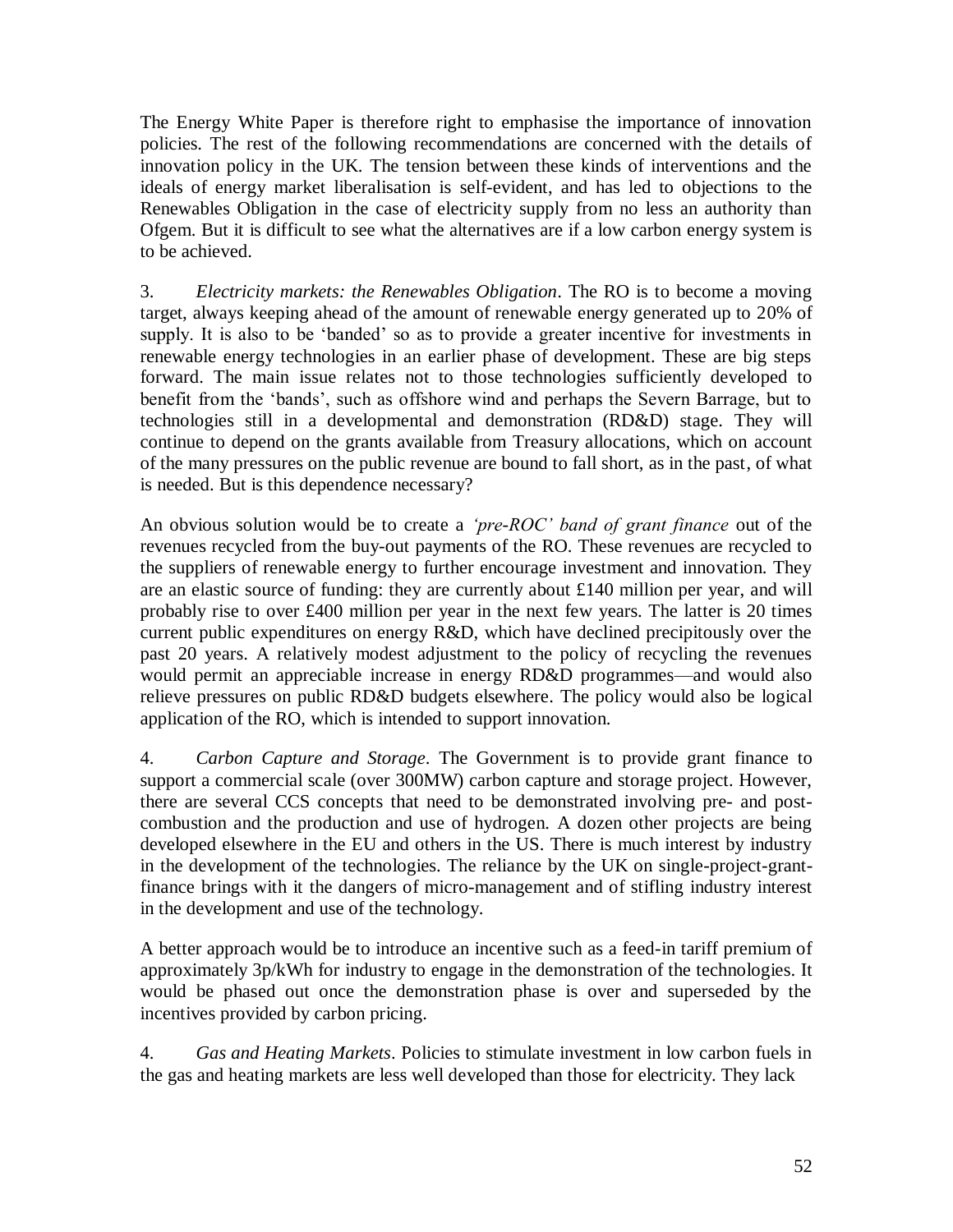- The incentives of a carbon price
- A counterpart to the RO programmes in electricity and transport to support innovation directly.

There are a number of initiatives to support RD&D, but these too are mild.

The main emphasis in the EWP is on the improvement of energy efficiency, the use of low carbon electricity for heat, and the finance of demonstration programmes in low carbon buildings and distributed energy. There are also to be a number of regulatory reforms to provide "more clarity on the terms offered by energy suppliers to reward micro-generators for the excess electricity they produce and export … [and to make it] easier to connect to and use the distribution network."

There are several ways by which these policies could be strengthened, which would also act to develop links with the electricity and transport sectors:

- The extension of the EU-ETS to gas for heat in industry and for use in homes would be a big step forward, acting to encourage efficiency and provide an extra incentive for the use of low carbon electricity for heat and CHP. As to direct support for innovation three further possibilities are:
- To include micro-CHP in the higher bands of the RO. Analyses of long-term costs consistently find such decentralised energy forms to be amongst the most promising of the long-term low carbon technologies. The EWP has rightly placed much emphasis on them, but has not found a way of moving *beyond* the demonstration programmes it proposes.
- A demonstration programme for the use of hydrogen as an energy carrier and storage medium. This could be done in association with the demonstration programmes for CCS, since at least one of the main pre-combustion technologies will involve the production of hydrogen. Engineering studies have shown for sometime that the production of hydrogen from coal would be a low cost pathway to open up the ‗hydrogen economy'. It is estimated that the current gas networks would be able to accommodate up to a 20%/80% hydrogen/natural gas mix. If this is the case, the natural gas infrastructure could gradually be converted to becoming suitable for hydrogen transmission and distribution as it is being renewed over the next 50 years.
- To provide incentives for the possible emergence of 'virtual utilities' for the management of decentralized energy forms, both for electricity and heat.

These would also be stepping stones to the integration of the electricity and gas/heating markets. It is likely that, the more decarbonised the energy system becomes, the more connected the electricity and heating markets will need to be both for centralised and decentralised energy supplies. Indeed, energy market integration may go further than this, since both electricity and the gas markets (the latter in the form of hydrogen) will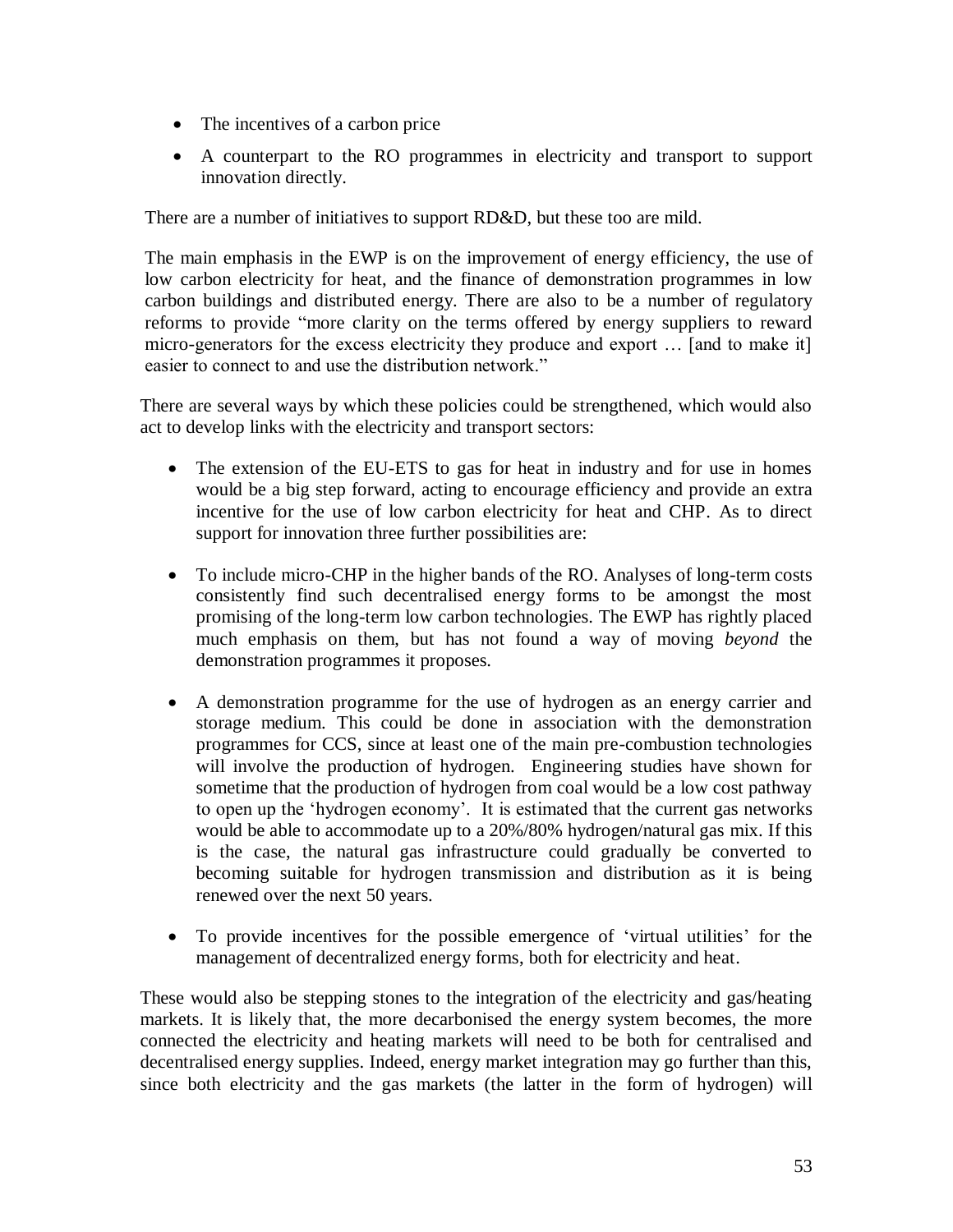eventually become, again in a low carbon energy system, the main suppliers of transport fuels.

5. *Transport.* For road transport low carbon vehicles and fuels are emerging, and from a technological viewpoint there is no reason why very high levels of carbon abatement cannot be achieved. The Energy White Paper recognizes this and provides an informed review of options, but there is a lack of urgency in the policies put forward, and they will not lead to the level of carbon abatement sought by Government. Emissions from transport today are around 45 MtC/year, and in surface transport alone could easily grow by 10 MtC/year by 2020. In contrast the EWP estimates that the savings from measures currently in place would be 2-5 ½ MtC per year, barely enough to offset one half of the increase of emissions in the next 15 years. Emissions are thus likely to rise with income growth under current policies. Incentives of the following orders are needed if transport is to contribute effectively to meeting the UK's targets:

- (i) *Carbon Pricing and petroleum fuels*. The UK is rightly seeking to see carbon pricing extended to road transport, and also to aviation. It will take a carbon price of around £200/tonC ( $\epsilon$ 80/tonCO<sub>2</sub> equivalent) to make a significant difference in the choice of fuels. This would raise the price of petroleum fuels by approximately 15p/litre, which is about half the incentive currently provided by the RFTO and the fuel duty allowance on biofuels in current policies.
- (ii) *Carbon pricing and biofuels*. Some biofuels—and first generation biofuels in particular—are associated with significant greenhouse gas emissions in their production and should not qualify for 100% exemption from the carbon price (see Part 5).
- (iii) *The RFTO and the fuel duty allowances on low carbon fuels*. As with the RO for electricity generation these allowances need to be extended and banded. They currently only apply until 2010-12, which is not a sufficient incentive to support long-term investments in bio-refinery capacity and the development of second generation biofuels. The RFTO and duty allowances could be phased out for first generation biofuels once carbon pricing takes root, as they are a mature technology, but retained for the production and use of second generation biofuels.
- (iv) *Hydrogen.* The intention should be declared to extend the RFTO to the use of hydrogen as a vehicle fuel, perhaps as a higher band in the Obligation, once hydrogen vehicles and hydrogen production from coal as part of the CCS projects have passed through their demonstration phase.
- (v) *Development assistance and the sustainable production of lingo-cellulosic biofuels*. The current incentives for first generation biofuels pose the dangers of exporting environmental problems to developing regions and of putting pressures on food prices in low income regions; indeed there is evidence from the US of this happening already. The tragedy would be that there is an economically and environmentally attractive alternative, which is to base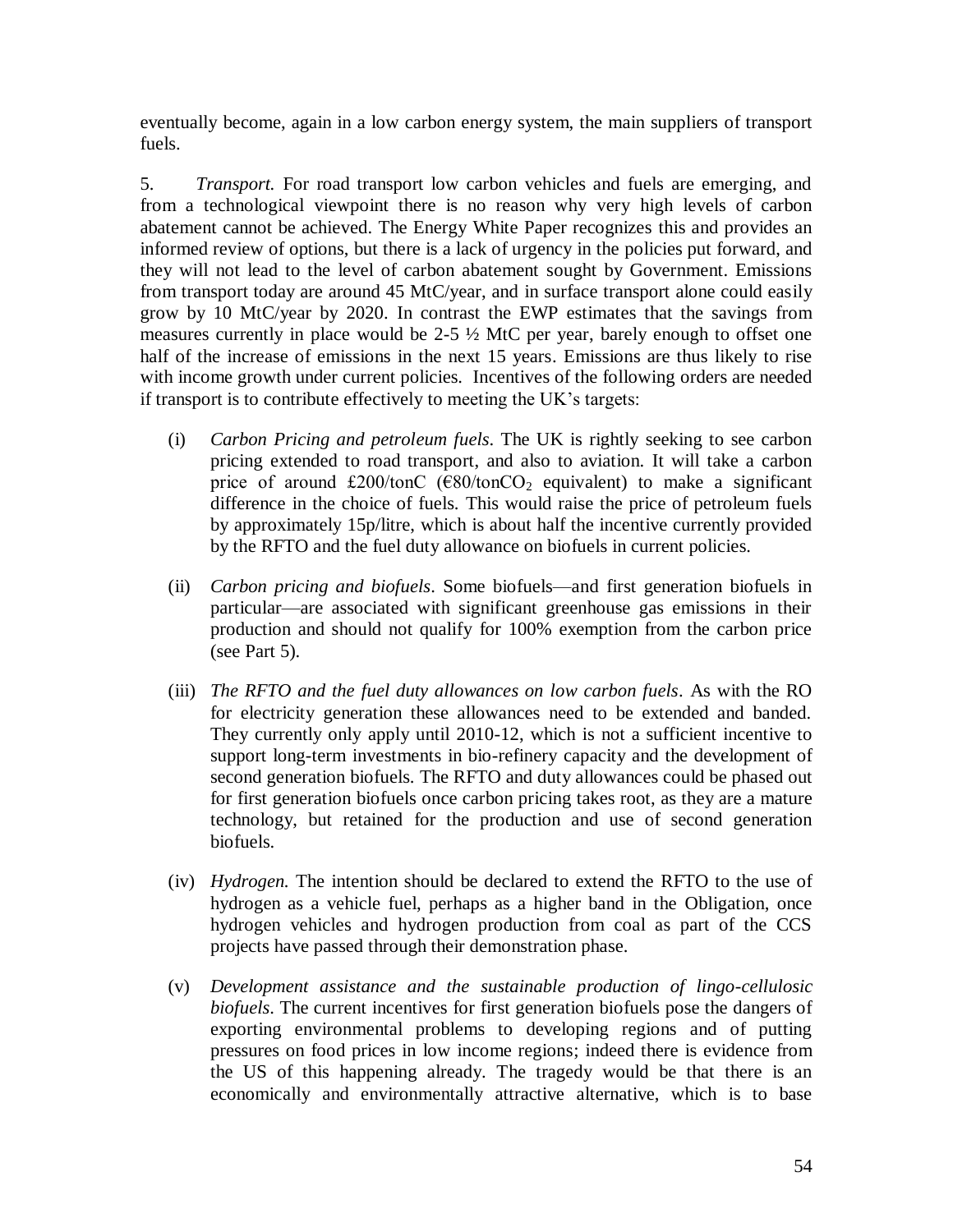biofuel production in developing regions on the reclamation of degraded lands and watersheds. Again, lingo-celluloses would be the basis, for example through agro-forestry and afforestation programmes. This would actually benefit the environment and agriculture over very large areas. The approach could be stimulated by use of the CDM, the Clean Energy Investment Framework of the multi-lateral development banks, and the bilateral aid agencies.

The strategies of the UK and the EU for harnessing biofuels for transport therefore need to be re-assessed with this possibility in view, and reviewed with the national and international development organizations.

- (vi) *Incentives for low-carbon vehicles*. The introduction of vehicle excise duties for low polluting vehicles has opened up a new and potentially important incentive for innovation. Looking at the extra costs of hybrid and plug-in hybrid vehicles, however, and at the prospective costs of the hydrogen-fuel cell vehicles, the incentive needs to be increased substantially. We are in need of a statistical analysis of the costs to estimate the precise incentive required more reliably. But it will probably need to be in the range 5-10 times higher than the current duties, which are to be £400/vehicle in 2008. Such incentives could be introduced in a revenue-neutral way by taxing conventional high-fuel consumption cars more and offering tax credits on the low carbon options.
- (vii) *R&D, demonstration and procurement programmes*. Once again, the scale of what is proposed seems small in relation to the problem in hand. The question was raised above whether the £5m per year grant to the ETI will be sufficient to support a "new innovation platform for low carbon vehicles", even when it is weighed along with the £5.5 m per year of funding to support R&D into low carbon vehicle and fuels. As with the RO for electricity there is an opportunity to expand such funding *if* there is a willingness to recycle revenues from the RTFO to these ends. The RTFO is ideally seen as an incentive for innovation; it would be a logical step to allocate a portion of the revenues from the buy-out payments to the development of options that have passed through their demonstration phase.

It has proved to be beyond the scope of the present study to cover other possibilities for achieving a low carbon transport system. Probably the most important is congestion pricing, to which there is a substantial commitment in the EWP and the strategy paper of DfT. This is a 'win-win' option, which has long been recognized to be a source of economic and environmental improvement by reducing the externalities of congestion. The calculations over 10 years ago by Maddison, Pearce and others (1996), and in the World Development Report of the World Bank (1992), both showed that external benefits of such policies are exceptionally large.

There is also a need for an econometric analysis of the scope for carbon abatement through energy efficiency. Current analyses of the options, for example those of the IEA (2006), the background studies for the Energy White Paper and a number of earlier government studies are based on engineering-economic analysis of options; they suggest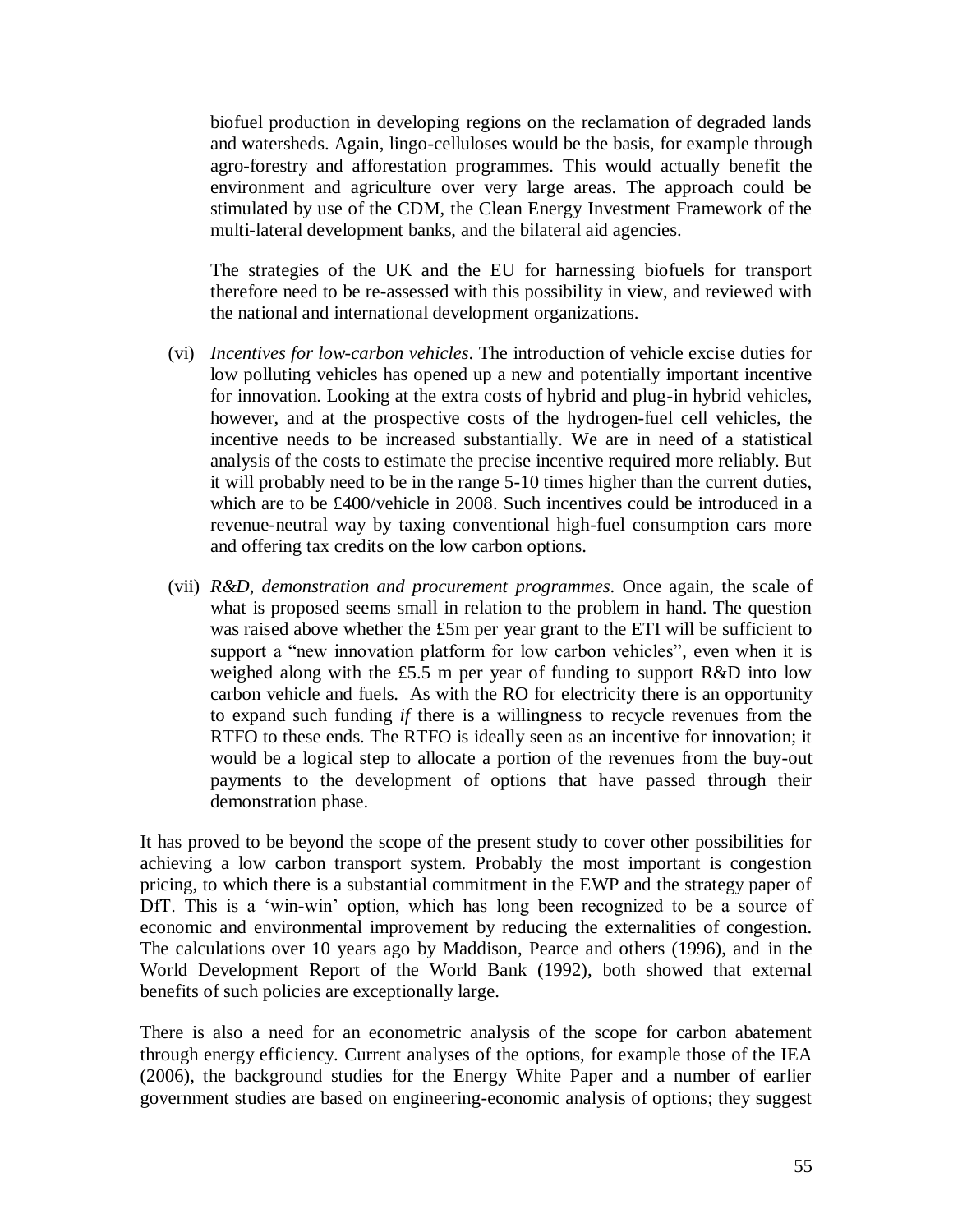that the scope for carbon abatement through energy efficiency is much greater than is implied by the income elasticities in the energy statistics. It is the econometric studies that are lacking, since they fail to distinguish between the contributions of technical progress in energy efficiency from those of income growth and prices. This shortcoming has been known for many years (see Grubb et al, 1993). A simple exploratory calculation presented in Part 4 this report served to show how important a clarification will be to improve our understanding of costs and policies.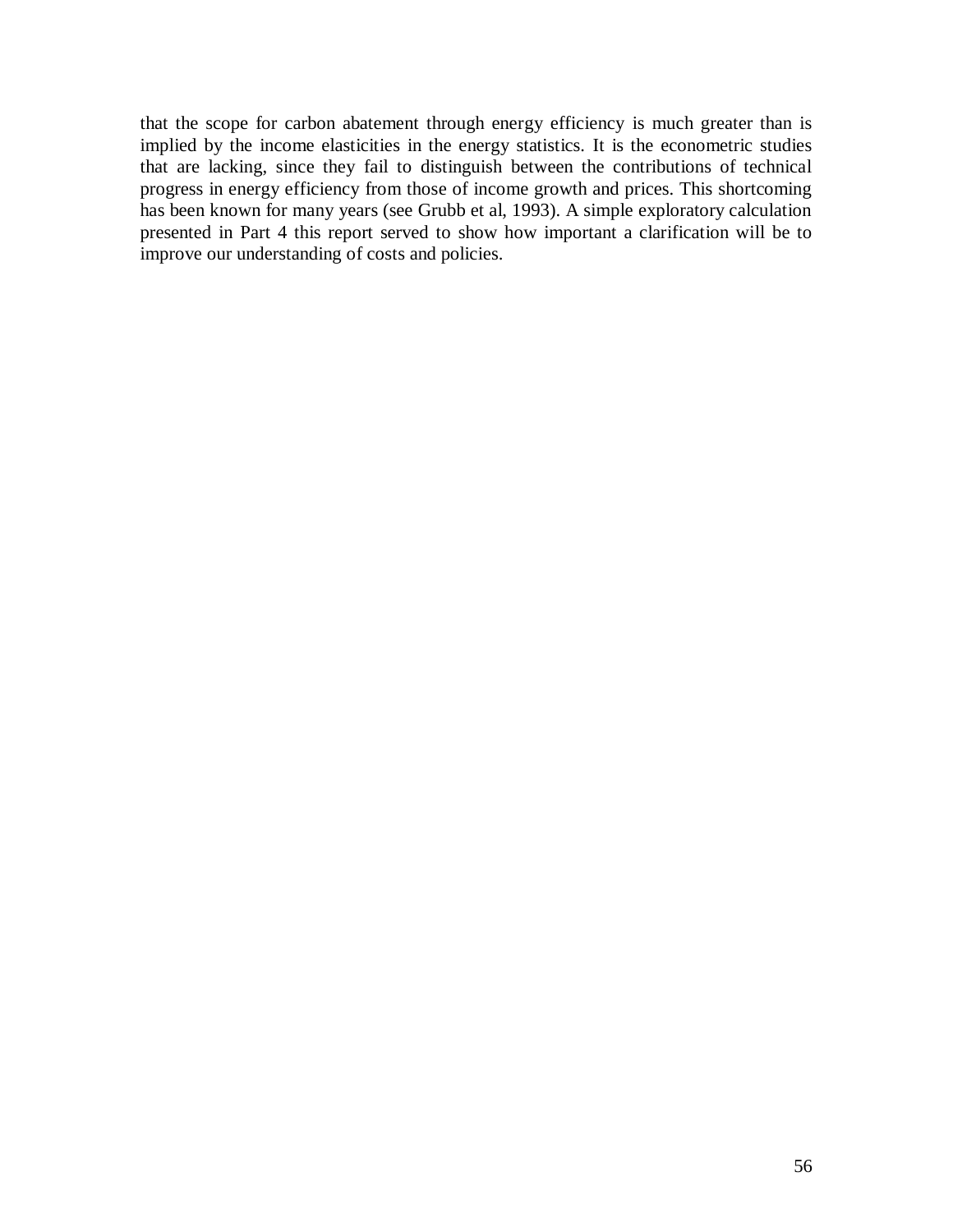#### **References**

Anderson, D (1989) *The Economics of Afforestation: a Case Study in Africa*. Baltimore: John's Hopkins University Press.

Anderson, D (2006) 'Costs and finance of carbon abatement in the energy sector.' Available from [www.sternreview.org.uk.](http://www.sternreview.org.uk/)

Anderson, Dennis and Sarah Winne (2007) ‗Energy System Change and External Effects in Climate Change Mitigation.' *Environment and Development Economics* 12: 359-378

Barker, T., M.S. Qureshi and J. Koehler (2006) "The costs of greenhouse gas mitigation with induced technical change: a Meta-Analysis of estimates in the literature'. 4CMB, Cambridge Centre for Climate Change Mitigation Research, Cambridge: University of Cambridge.

Blyth, William (2006)—a background paper for the review by Gross, Heptonstall and Blyth (see below).

CONCAWE (2003) *A Well-to-Wheels Analysis of Future Automotive Fuels and Powertrains in a European Context.* European Commission Directorate General: Joint Research Centre. Brussels. Version 1, December

Dargay, J., and Gately, D (1995) ‗The Response of World Energy Demand to Income Growth and Changes in Oil Prices' *Annual Review of Energy and the Environment*, 20: 145-78.

E4Tech (2006). UK Carbon Reduction Potential from Technologies in the Transport Sector", A report for the Department for Transport and the Energy Review Team, May 10, 2007. http://www.dti.gov.uk/files/file31647.pdf

FAO (2007) Food Outlook Report No 1 (June)

Gross, R., P. Heptonstall and W. Blyth (2007) "Investment in Electricity Generation: the Role of Costs, Incentives and Risks." UK Energy Research Centre, May 2007 [www.ukerc.ac.uk](http://www.ukerc.ac.uk/)

Grubb, Michael, Jae Edmunds, Patrick ten Brink and Michael Morrison (1993). ‗The Costs of Limiting Fossil-Fuel Emissions: A survey and analysis.' *Annual Review of Energy and the Environment*, 18: 397-478

International Energy Agency (2006) *Energy Technology Perspectives: Scenarios and Strategies to 2050*. Paris: OECD/IEA

Judson, R.A., R. Schmalensee, and T.M. Stoker (1999) ‗Economic Development and the Structure of Demand for Commercial Energy.' *Energy Journal* 20(2): 29-57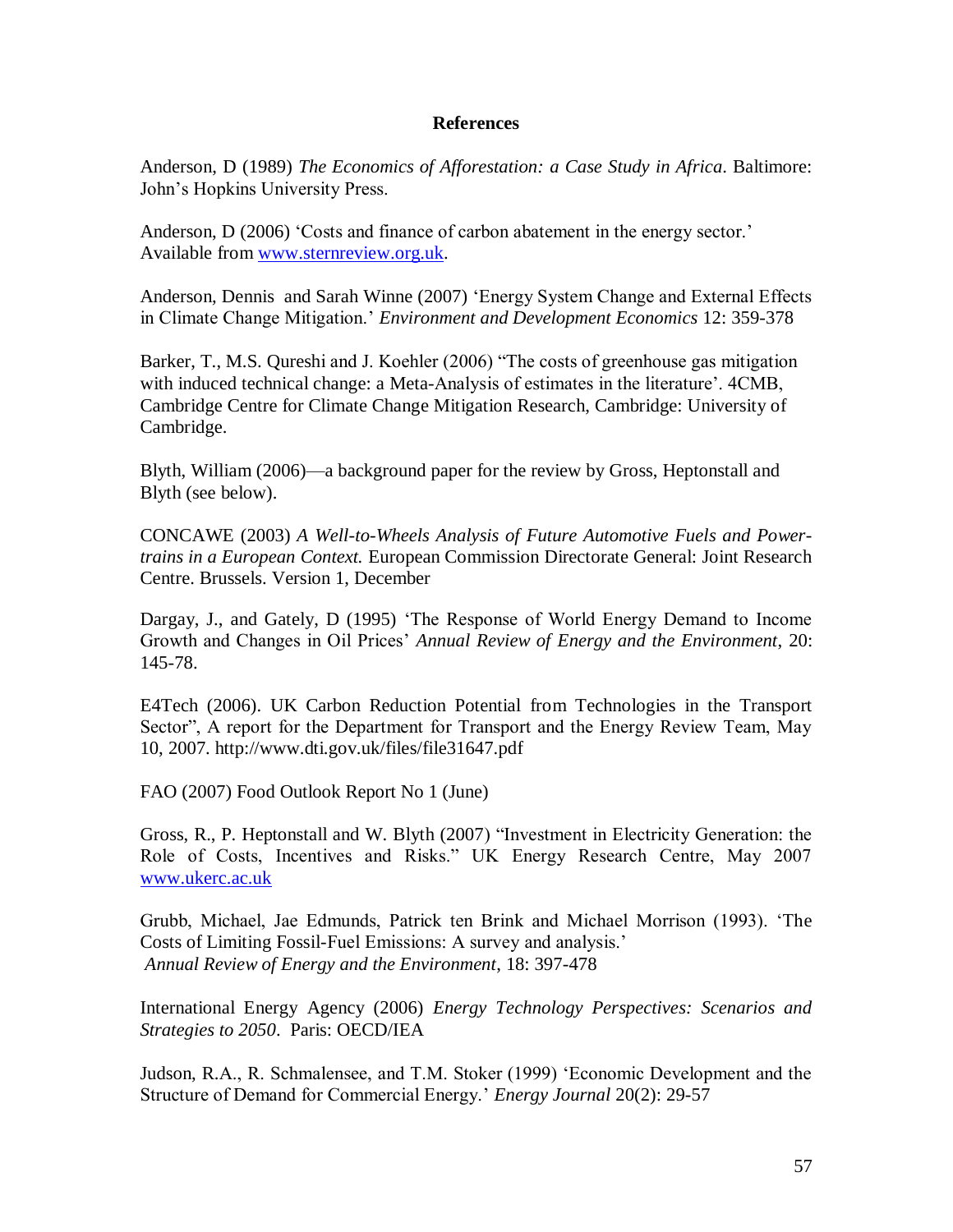Maddison, David, David Pearce, Olof Johansson, Edward Calthrop. Todd Litman and Eric Vehoef (1996) *The True Costs of Road Transport*. Blueprint no. 5. London: Earthscan Publications Ltd.

Pacala, S., and R. Socolow (2004) 'Stabilization wedges: Solving the climate change problem for the next 50 years with current technologies.' *Science*: 305: 768-772

Pena-Torres, J, Pearson, PJG, ‗Carbon abatement and new investment in liberalised electricity markets: a nuclear revival in the UK?', *Energy Policy*, 2000, Vol: 28, Pages: 115 - 135, ISSN: 0301-4215

Royal Commission on Environmental Pollution (2000)

Runge, C. Ford and Benjamin Senauer (2007) "How biofuels could starve the poor." *Foreign Affairs*, May-June.

Stern Review (2006): *The Economics of Climate Change*. Cambridge: CUP

Stenzel, T., T. Foxon and R. Gross (2003): "Review of Renewable Energy Development in Europe and the US" Imperial College Centre for Energy Policy and Technology (ICEPT)

Taylor, S.J. (2002) The Severn Barrage-Definition Study for a New Appraisal of the Project. McAlpine Company Limited. ESTU Report No. T/09/00212/00/REP overseen by the UK Department of Trade and Industry.

Woods, Jeremy (2007) Presentation at a Royal Society Workshop on International Biofuels Opportunities, 24 April.

UK Energy White Paper (2003)

UK Energy White Paper (2007)

UNDP and World Energy Council (2000) World Energy Assessment: Energy and the Challenge of Sustainability. New York: UNDP

Vattenfall Corporation (2007) *Curbing Climate Change: an Outline of a Framework Leading to a Low Carbon Emitting Society*. Published by the Vattenfall Corporation. Also on their website: [www.vattenfall.com](http://www.vattenfall.com/) as their 'Global Carbon Abatement Map.'

World Bank (1992) *World Development Report: Development and the Environment*. Washington DC: World Bank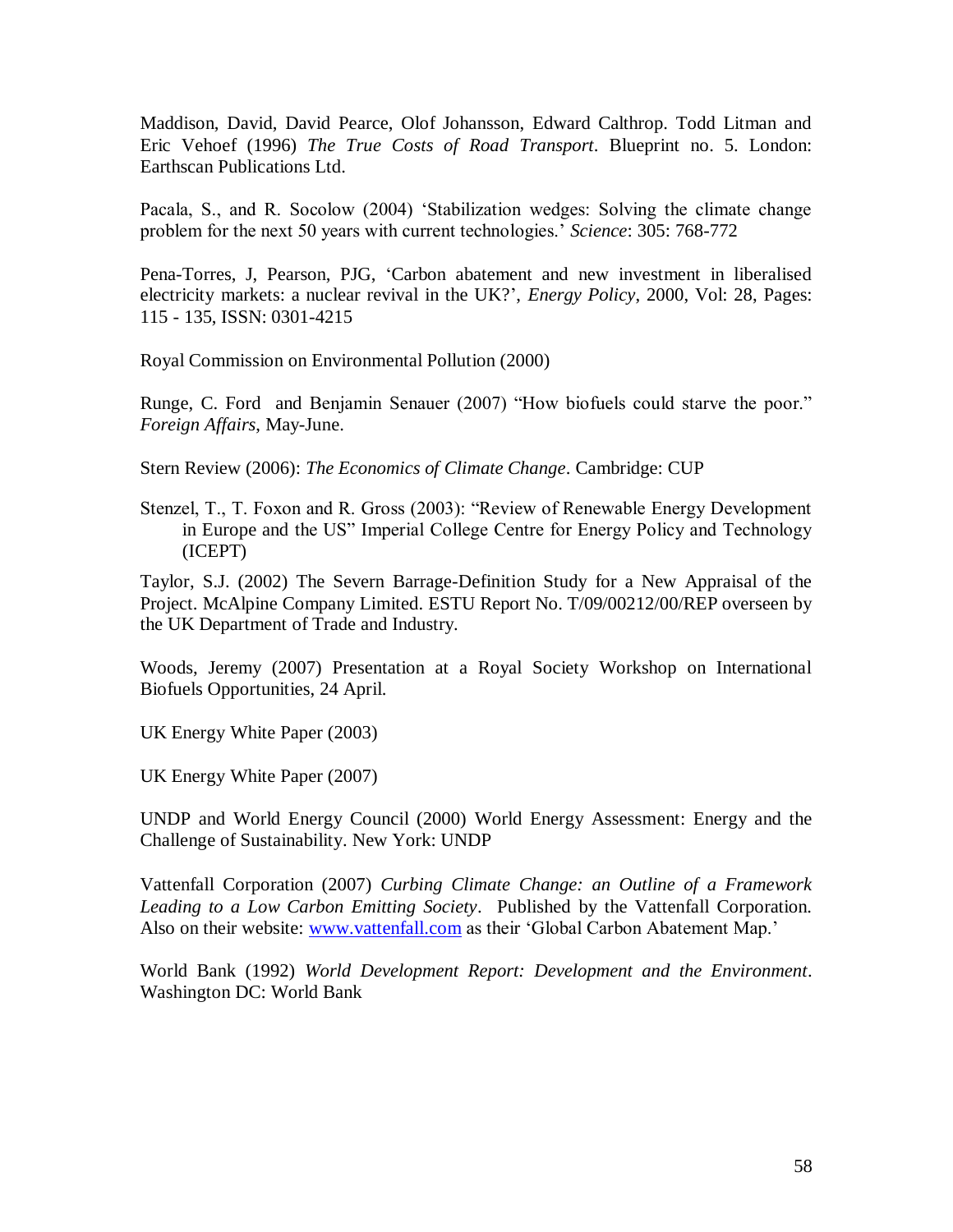#### **Annex 1: Cost Adjustments to Allow for Load Variation in Electricity Supply**

The unit cost estimates for electricity generation are average costs assuming plant generate continuously at the full available capacity. Hence adjustments are needed to provide for load variations, including the need for standby capacity at peak, and, in the case of intermittency generation for the extra backup capacity requirements they require. Adjustments are already included for the added costs of intermittency, following the methods outlined in my working paper for the UKERC (Anderson, 2006). This leaves us with the need to allow for load variations.

There are two approaches. One is the long-familiar one of using load duration curves and simulating the operation of the system; such an approach is used by the MARKAL model, results from which have also been consulted and compared with those of this study. For the purposes of this study, however, a simpler approach has sufficed. This is to begin with the average costs assuming that plants are operating their expected available capacity (= average plant factor times installed capacity for intermittent plant) and then to add the extra capacity and energy costs of meeting the load fluctuations as follows.

The formula used for estimating the extra capacity costs is:

$$
\Delta C = \left( (1+m) \cdot \hat{D} - E/8760 \right) \cdot \Delta s \cdot (C_l - C_f)
$$

Where *m* is the capacity margin for uncertainties in demand and plant availability (*m* is typically 20%),  $\hat{D}$  is the expected peak demand, *E* the energy output and *E*/8760 is the equivalent continuous power output of plant *i*, and  $C_l$  and  $C_f$  are the annuities on the capital costs of the plant operating over the peak and intermediate load periods in lowcarbon and thermal systems respectively;  $\Delta s$  is the difference in the share of low carbon technologies in system output when a low carbon system is compared with a thermal one.

For a thermal-system the plant usually brought into operation during off-base load periods is usually a mix of coal and gas fired plant that has been moved down the merit order and gas turbines for peaking. Assuming capital costs in the range £400-600/ kW and taking an average of £500/kW this gives an annuity of approximately £55/kW/yr (10%, 30 year lifetime) with an annual fixed maintenance cost of  $\approx$  £35/kW/yr.  $C_f \approx$ £90/kW/yr is used as a basis. For a low carbon system, the system will be much more capital intensive since it will include require coal with CCS taking up much of the variability demand, plus the contributions of intermittent generators when operating in above-average wind conditions, and probably gas turbines for peak. Taking £1000/kW plus annual fixed maintenance costs of £70/kW/yr as a basis, gives  $C_l \approx \text{\textsterling}175/k$ W/yr and  $(C_i - C_f) \approx \pounds 85/kW/yr.$ 

The extra energy costs over the peak and intermediate load periods are likely to decrease with the increasing shares of carbon-neutral generation on the system. Approximately 0.3 of the energy supplied is from non-base load plant. The formula used was: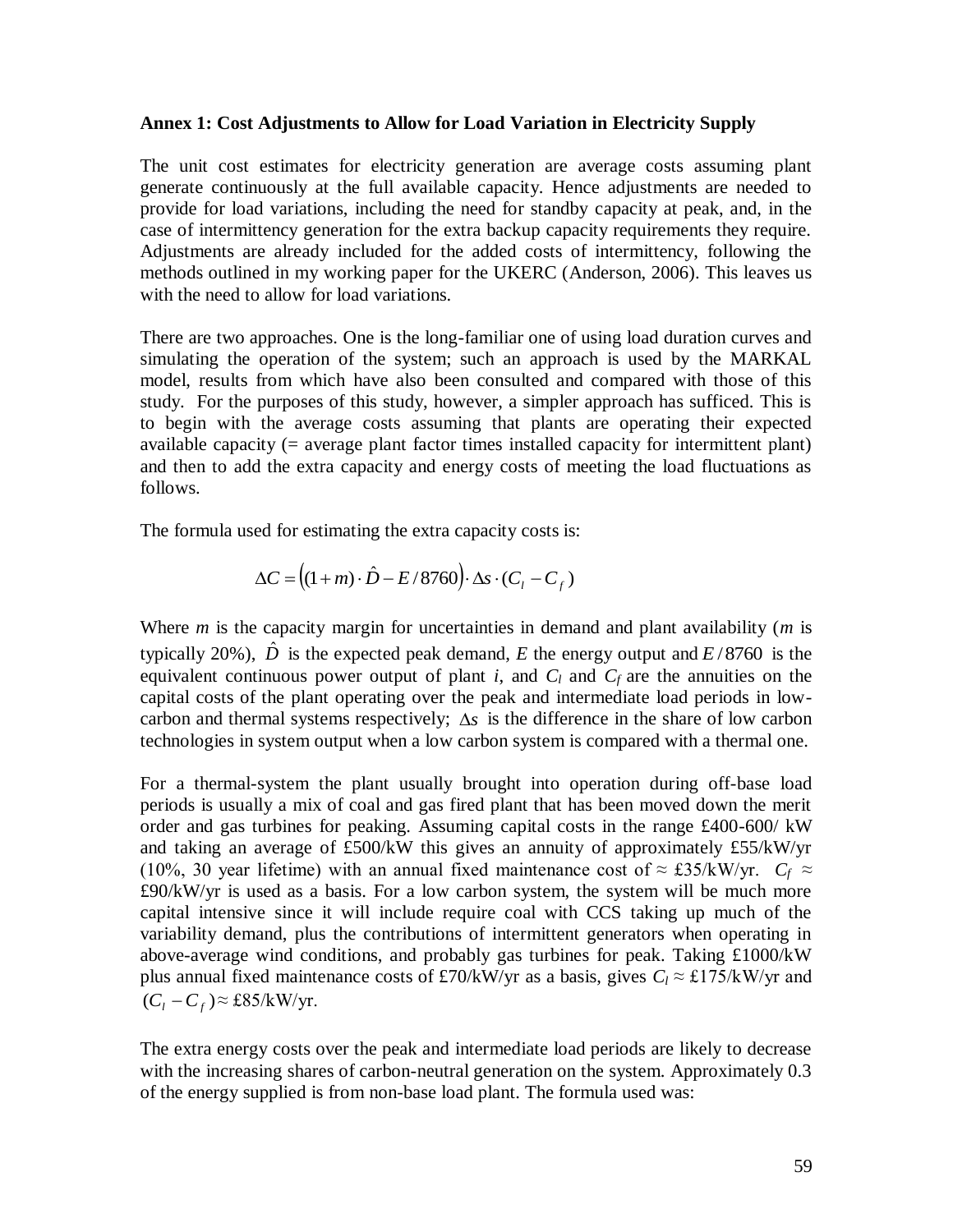$$
-0.3E\cdot\Delta s\cdot F_{f}
$$

 $-0.3F \cdot As \cdot F_f$ <br>c of low ( $\approx$  zcro) running cost cncrgy on the system and<br>of the fossil fitels displaced. *∆s* is now the rise in the share of low (≈ zero) running cost energy on the system and  $F_f$  the marginal running costs of the fossil fuels displaced.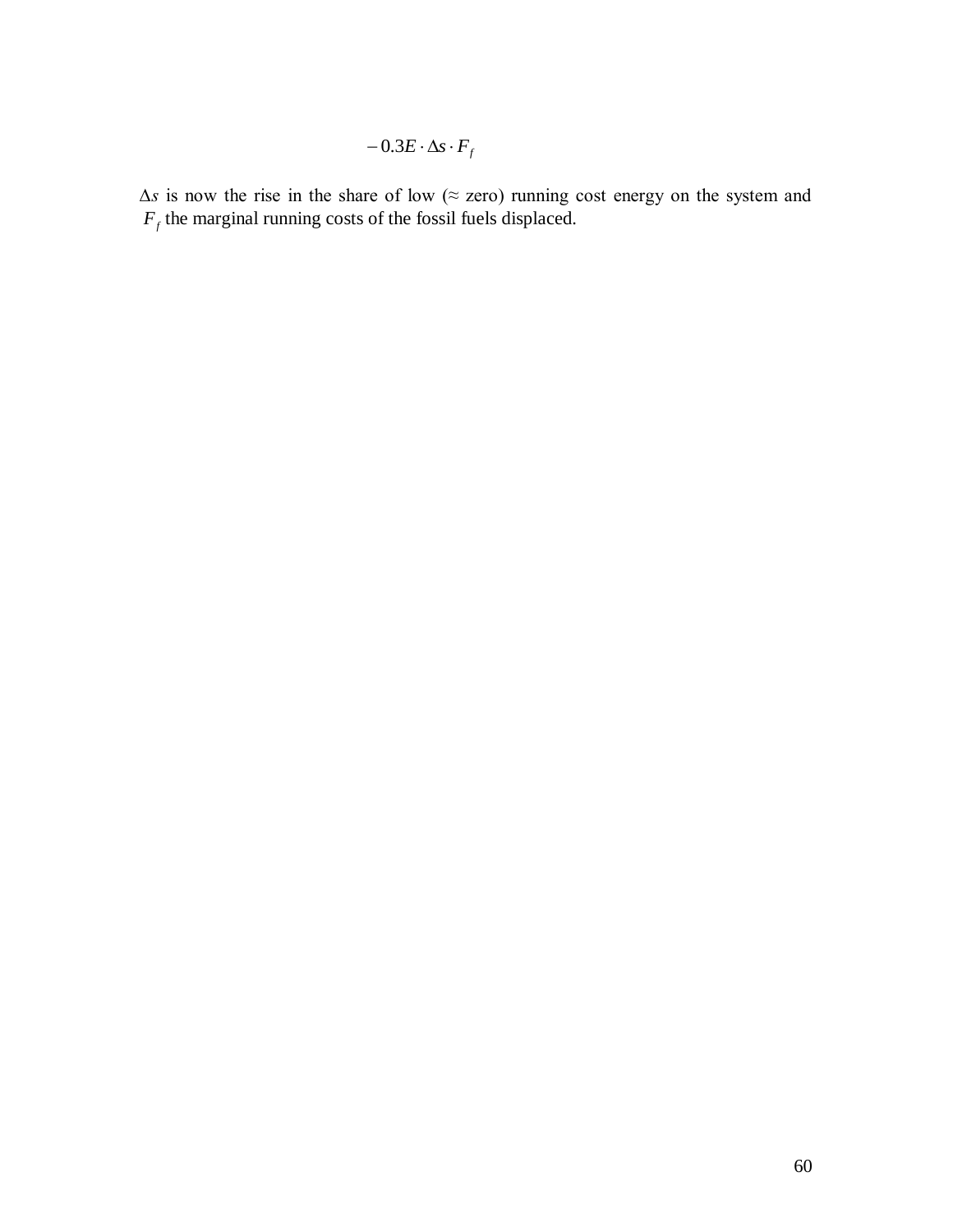### **Annex 2: Statistics on Energy Use in the Electricity, Heating and Transport Markets in the UK**

### **Electricity Markets**

The rate of growth of demand for electricity has been declining systematically for over four decades. In the 1960s it was 6.8% per year, By the 1970s and 1980s it had declined to 1.8% per year, by the 1990s 1.5% per year and today it is around 1.2% per year. A decline in the real costs and prices of electricity up to the 1960s helps to explain some of the expansion<sup>33</sup>, but the main source of growth was the growth of demands from industry, commerce and domestic consumers (Table A-2.1) Income elasticities up to the 1960s were probably in the range 2.0-3.0, today they are around 0.5 and declining.

|      |                 |                 | - - -        |              |
|------|-----------------|-----------------|--------------|--------------|
| Year | <b>Industry</b> | <b>Domestic</b> | <b>Other</b> | <b>Total</b> |
| 1960 |                 | 34              |              | 99           |
| 1970 |                 |                 | 42           | 192          |
| 1980 | 79              | 86              | 58           | 224          |
| 1990 | 100             |                 | 80           | 274          |
| 1999 | 110             | 110             | 101          | 321          |
| 2005 | $\circ$         | 16              |              | 345          |

**Table A-2.1: Statistics on UK Electricity Consumption, TWh/year**

Source: Digest of UK Energy Statistics, 2000 and 2006.

The reasons for the changing elasticities merit econometric analysis. The traditional economic characterisation of energy demands is of the form:

$$
D_t = kY_t^{\gamma} P_t^{-\beta} \tag{1}
$$

*D*, *Y* and *P* represent demand, income and price respectively, *k* is a constant and *γ* and *β* are elasticities. However, it is likely that technical improvements in energy efficiency exert a downward shift in demand independent of price and income effects such that the function is better characterised by the following, where *λ* is the rate of reduction of demand attributable to improvements in energy efficiency and *α* is re-defined income elasticity:

$$
D_t = k e^{-\lambda t} Y_t^{\alpha} P_t^{-\beta} \tag{2}
$$

It is evident from a comparison of (1) and (2) that estimates of income elasticity in (1) combine an income effect with a technical progress effect, since if *g* is the rate of economic growth then:

$$
\gamma = \lambda + \alpha \cdot g \tag{3}
$$

 $\overline{a}$ 

 $33$  As in other markets, we are short of estimates on price and income elasticities.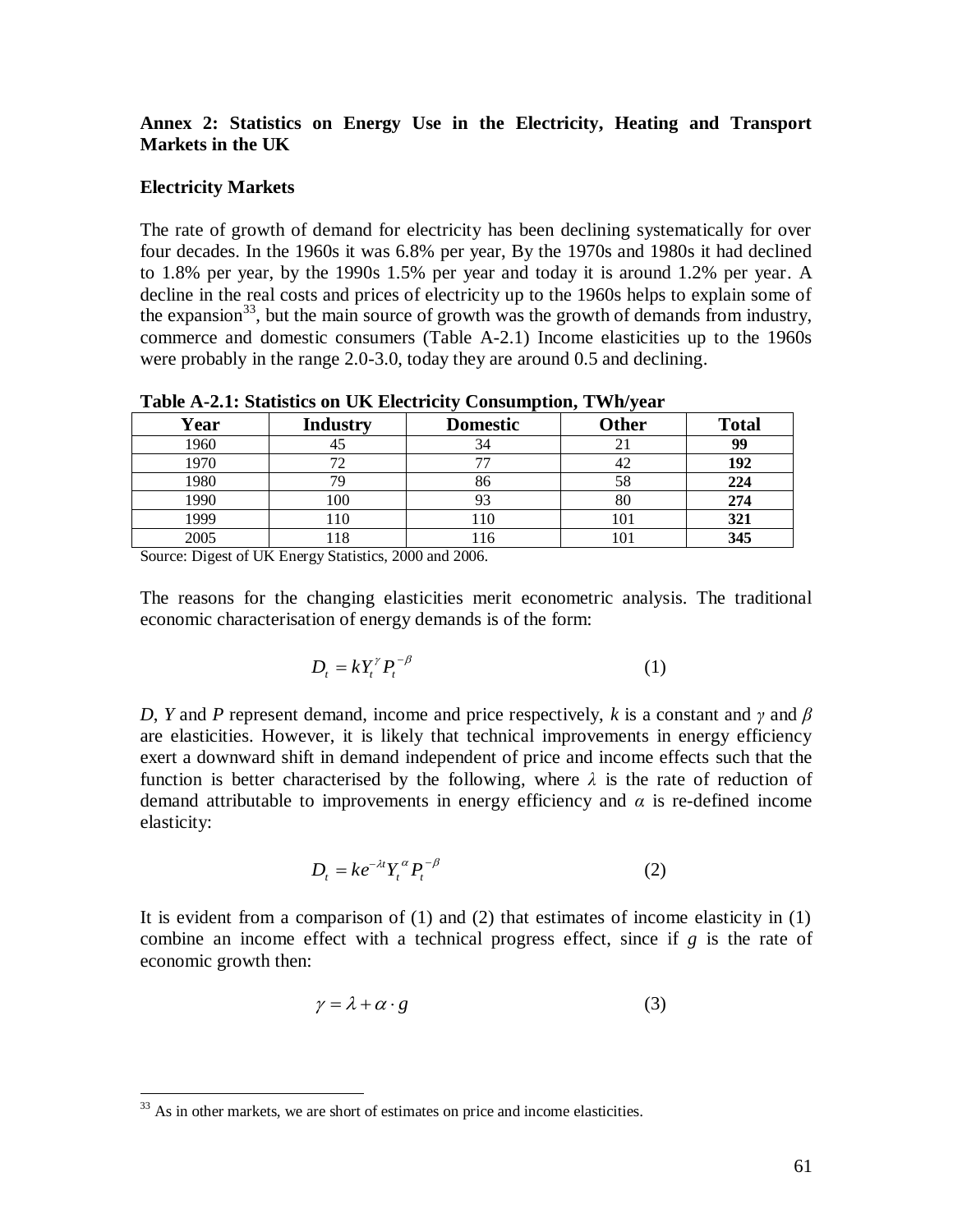The shift term represented by  $\alpha$  is itself a function of price variables requiring separate analysis—the costs of the hybrid car for instance, of home insulation, high efficiency lighting, and so forth. We are still in need of such an analysis.

### **Heating Markets**

 $\overline{a}$ 

Heating markets up to the 1960s were dominated by coal, whereas today they are dominated by natural gas. The overall effect of the substitution has been to *reduce* the aggregate demand (in energy units) by roughly 20% for the energy supplied by the two fuels over the past 45 years, notwithstanding the growth of incomes and wealth in the period. Central electrical heating may account for some of the decline, as may the decline of heavy industries. But further factors include the greater efficiency of gas over coal as a source of heat in homes and industry, and gains in energy efficiency (loft insulation, the utilization of ‗waste heat', central heating, double glazing, improvements in processes, etc). We are still in need of an empirical study to identify the various effects. The raw statistics are displayed in the following table:

|      | ັັ<br>Gas:<br>total<br>consumption | ັ<br>Of which:<br>gas for<br>electricity | Coal for<br>heat (excl.<br>town gas $\&$<br>electricity) | <b>Fuel oil and</b><br><i>'burning</i><br>oil' | Gas<br>- gas for<br>electricity | <b>Total</b><br>$Heating =$<br>Gas<br>- gas for<br>electricity<br>+ coal<br>+ fuel oil |
|------|------------------------------------|------------------------------------------|----------------------------------------------------------|------------------------------------------------|---------------------------------|----------------------------------------------------------------------------------------|
| 1960 | 80                                 | $\Omega$                                 | 696                                                      | 228                                            | 80                              | 932                                                                                    |
| 1970 | 172                                | 2                                        | 352                                                      | 492                                            | 170                             | 1014                                                                                   |
| 1980 | 508                                | $\overline{4}$                           | 152                                                      | 264                                            | 504                             | 920                                                                                    |
| 1990 | 597                                | 6                                        | 96                                                       | 168                                            | 591                             | 855                                                                                    |
| 1999 | 1065                               | 313                                      | 48                                                       | 72                                             | 752                             | 872                                                                                    |
| 2005 | 1056                               | 354                                      | 24                                                       | 40                                             | 702                             | 766                                                                                    |

**Table A-2.2: Energy for Heating Markets: 1960-2005. Units of TWh/year**

Source: UK Digests of Energy Statistics (2000 and 2006). The coal statistics were converted using 8000kWh/ton of coal and 12,000kWh/ton oil. The main source of gas up to the early 1970s was town gas, which since then has been phased-out altogether.

The last column of the table nets out the use of gas for electricity production, and is approximately the total demand for heat from industrial, domestic and commercial consumers. This has declined at approximately 0.4% per year, despite a growth of real incomes of around 2% per year over the period such that the income elasticity was around  $-0.2$ , perhaps less.  $34$ 

<sup>&</sup>lt;sup>34</sup> Such estimates need to be adjusted econometrically for price effects, estimates of which are unfortunately not available so far as I know. In real terms prices have probably declined once one allows for the costs and inconvenience of using coal in homes and industry. In this case, the 'rebound effect' might lead us to the expectation that the demands should have risen. Add to this the effects of income growth; the income elasticity of the demands for the 'services' of heat—warmth in homes etc—are almost certainly significant. Perhaps, once an allowance is made for electrical heating, the primary demand for energy in heating markets may be found to have risen over the period. However, the hypothesis that energy efficiency has led to a decline in the demand for primary energy over the past 40-50 is worth exploring, as are a variety of alternative explanations.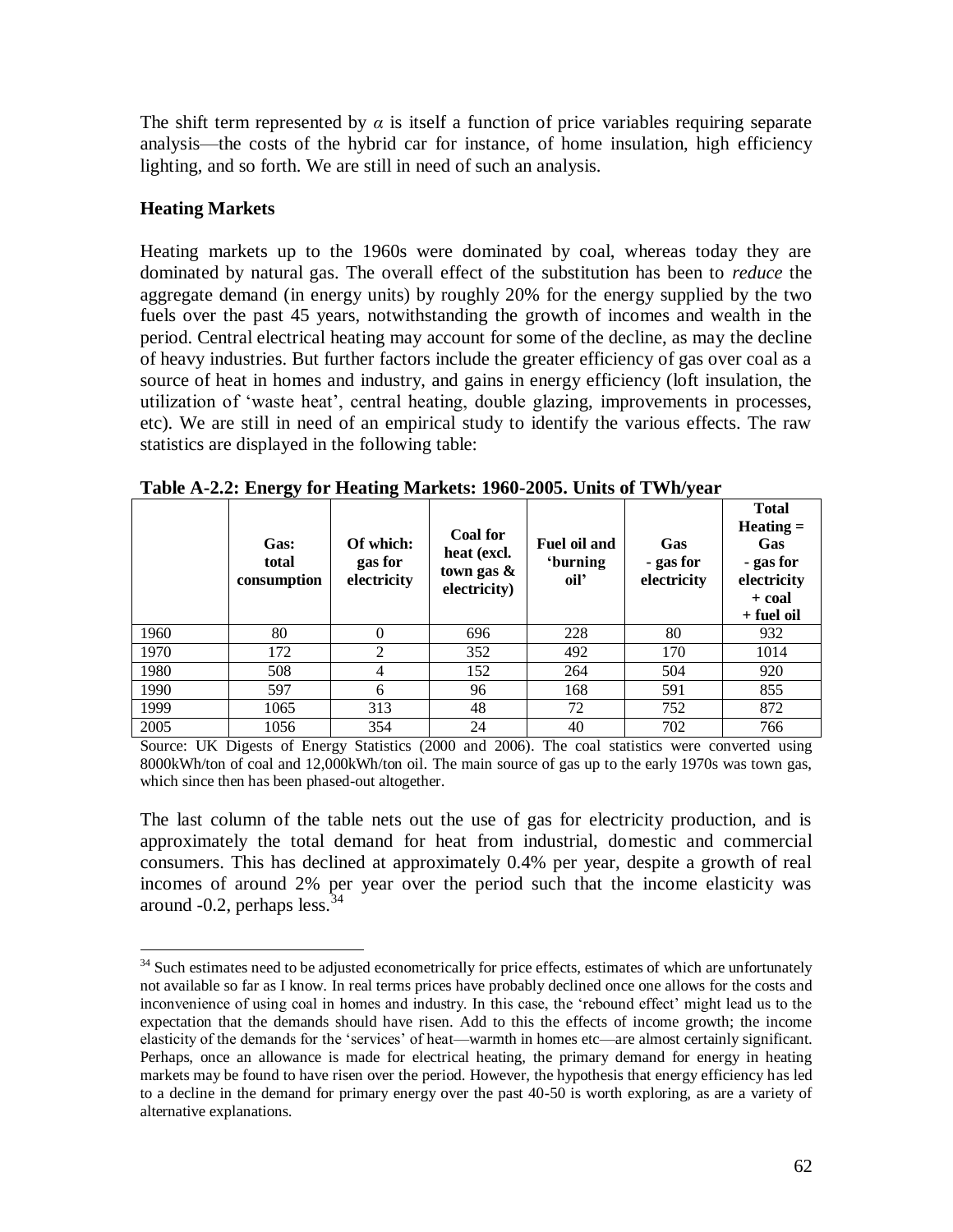It is necessary, however, to distinguish between household, commercial and domestic consumption since patterns of consumption have changed appreciably in all three cases. The following table provides data for the use of coal and gas:

|      |    |       | <b>Domestic</b> |    | <b>Industry</b> |              |     |          |              | <b>Services</b> |  |
|------|----|-------|-----------------|----|-----------------|--------------|-----|----------|--------------|-----------------|--|
| Year | G% | $C\%$ | <b>Total</b>    | G% | $C\%$           | <b>Total</b> | G%  | $C\%$    | <b>Total</b> |                 |  |
| 1960 | 9  | 81    | 398             | 8  | 92              | 313          | 25  | 75       | 64           |                 |  |
| 1970 | 36 | 64    | 283             | 21 | 79              | 202          | 49  | 51       | 47           |                 |  |
| 1980 | 77 | 23    | 319             | 73 | 27              | 241          | 82  | 18       | 73           |                 |  |
| 1990 | 90 | 10    | 332             | 77 | 23              | 212          | 92  | 8        | 87           |                 |  |
| 1999 | 94 | 6     | 380             | 89 | 11              | 223          | 98  | 2        | 123          |                 |  |
| 2005 | 96 | 4     | 395             | 91 | Q               | 163          | 100 | $\theta$ | 163          |                 |  |

**Table A-2.3: The Use of Coal and Gas for Heat in Homes, Industry and Services: 1960-2005. TWh and %.**

Source: UK Digests of Energy Statistics (2000 and 2006). Gas supplies in the years 1960 and 1970 include town gas, which had been phased-out completely by 1980.  $G =$  Gas,  $C =$  Coal

The striking feature again is how rapidly gas replaced coal in the period. The overall use of heat dipped with the initial substitution in all three sectors. It has continued to decline in industry, rise very slowly in homes and increase quite rapidly in services.<sup>35</sup> The aggregated income elasticity of demand for gas as a source of heat, assuming industrial demands have bottomed out, is very low, around 0.2.

### **Transport Markets**

 $\overline{a}$ 

|      | <b>Motor Spirit</b> | <b>Diesel</b> | Subtotal:<br>motor spirit<br>and diesel | <b>Aviation</b><br>turbine fuel | <b>Total</b> |
|------|---------------------|---------------|-----------------------------------------|---------------------------------|--------------|
| 1960 | 7.9                 | 2.6           | 10.5                                    | 0.8                             | 11.3         |
| 1970 | 14.2                | 5.0           | 19.2                                    | 3.2                             | 22.4         |
| 1980 | 19.2                | 5.9           | 25.1                                    | 4.7                             | 29.8         |
| 1990 | 24.3                | 10.7          | 35.0                                    | 6.6                             | 41.6         |
| 1999 | 21.5                | 15.2          | 36.7                                    | 9.7                             | 56.4         |
| 2005 | 18.7                | 26.1          | 44.8                                    | 12.5                            | 67.3         |

**Table A-2.4: UK Consumption ofFuels for Transport. Million tonnes per year**

Source: Digest of UK Energy Statistics (2000 and 2006)

The growth rate for motor fuels is about 1.7% per year—about a third of the rate of growth in the very high growth period of the 1960s, when it was 6.2% per year nearly doubling every decade. The income elasticity is around 0.8 and declining. For aviation fuels the growth rate in the period 1990 to 2005 was about 4% per year an income

<sup>&</sup>lt;sup>35</sup> Again the statistics need adjusting for the use of electricity for heat in homes, industry and commerce. I have also not been able to separate out burning oil use as between industry, commerce and homes, though looking at DUKES (statistics in chapter 3) it appears to have declined. These adjustments will have to be left to a later exercise.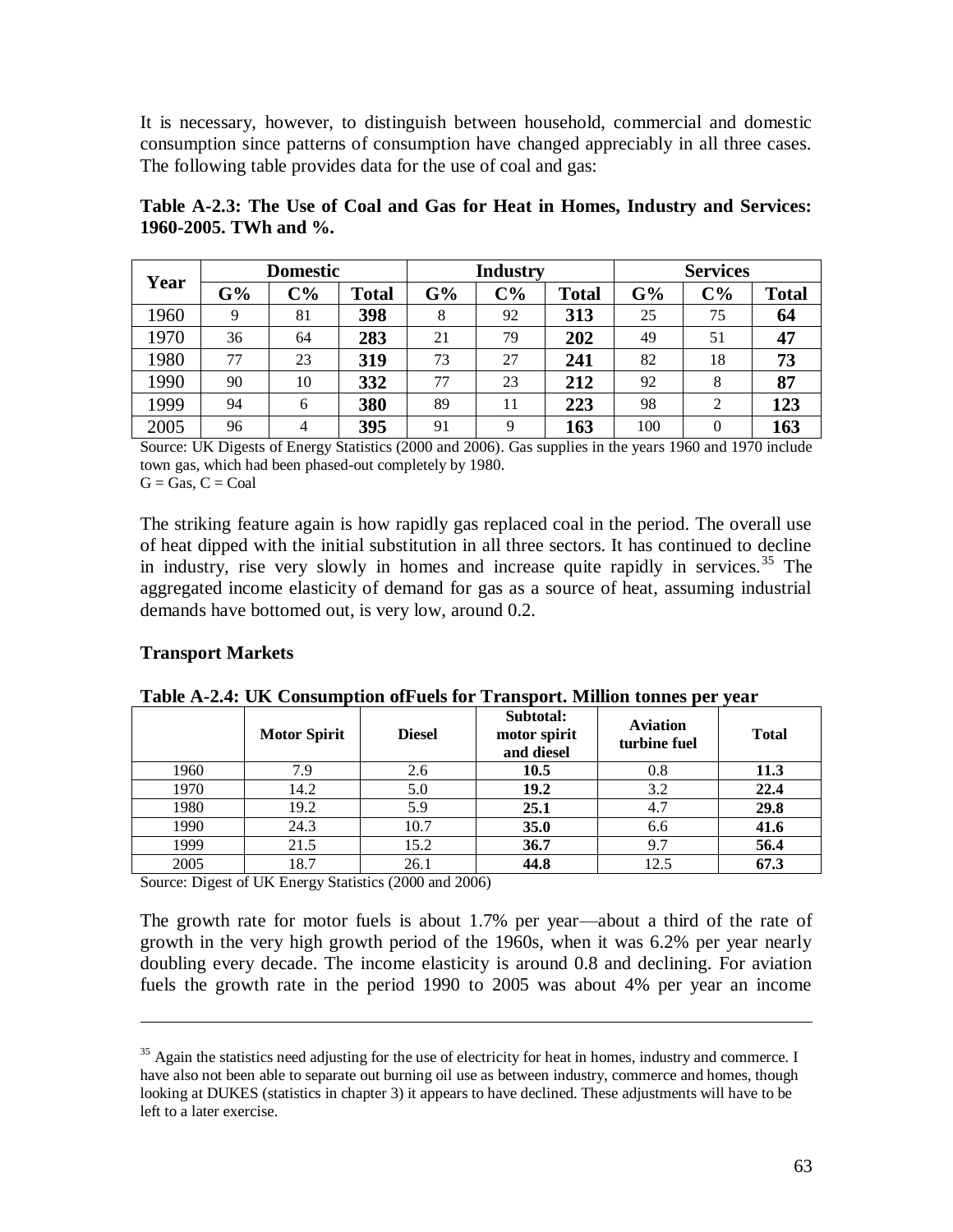elasticity of nearly 2.0, about the same as for the period 1970-1990. For aviation, the period of declining income elasticities of demand has not yet begun; the elasticity is  $\sim 2.0$ for the period 1990-2005, about the same as for the period 1970-1990.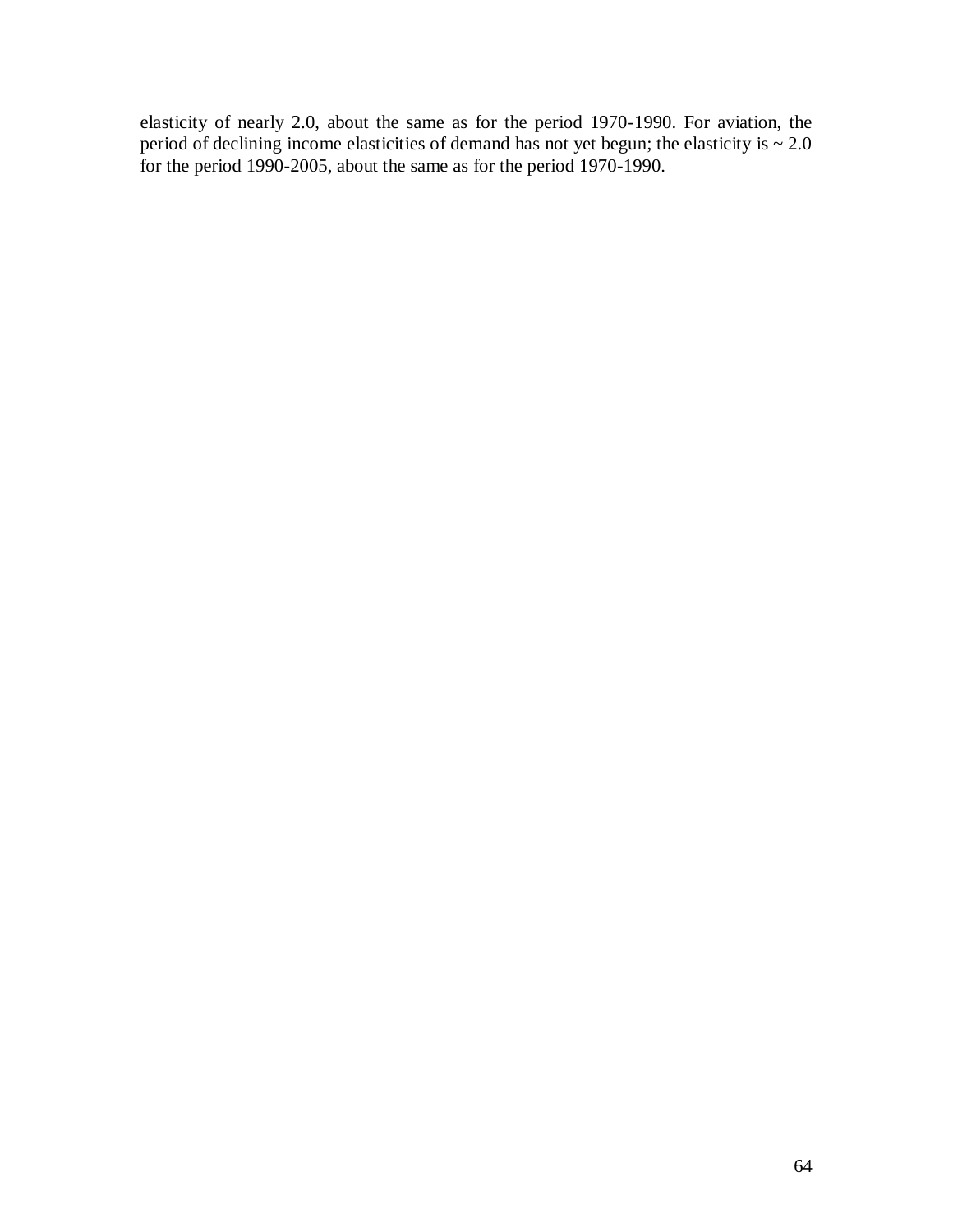#### **Annex 3: Calculating Emissions in the 'Without' Scenario**

#### **(a) With Nuclear Power**

The scenario without abatement takes the case of no new investment in low carbon technologies beyond those in place in 2005, though it does allow for their replacement. In the case of electricity, the TWh generated and output shares were as follows:

|                                 |          | % Total |
|---------------------------------|----------|---------|
| Coal                            | 140      | 35      |
| Gas                             | 155      | 39      |
| Low Carbon:                     | 101      |         |
| Of which:                       |          |         |
| Coal-Carbon Capture and Storage |          |         |
| Nuclear                         | 85       | 22      |
| <b>Biofuels</b>                 | 8        | 2       |
| dCHP                            |          |         |
| Solar                           | $\sim 0$ |         |
| Wind (onshore and offshore)     | 3        |         |
| Hydro and marine                | 5        | 2       |
| Total                           | 396      | 100     |

Let the initial outputs from coal, gas, and the sum of outputs from other low carbon technologies be denoted by C, G and N respectively, and the total output by T, with the subscripts 1 representing the initial year and 2 any other year. Since there are greenhouse gas emissions from the production of biofuels (e.g. from fertilisers and energy use in delivery), it is necessary to distinguish their outputs, B, from those of other low carbon technologies. Other technologies—coal and gas stations, wind, solar, nuclear and so forth—also have emissions in their construction but to a first approximation their aggregate value is assume to be the same in both the with and without scenarios; emissions in the transport of these fuels are assumed to be captured in the emissions calculated in the oil markets. Then:

$$
C_1 + G_1 + B_1 + N_1 = T_1
$$
  

$$
C_2 + G_2 + B_2 + N_2 = T_2
$$

In the without scenario  $B_2 + N_2 = B_1 + N_1$  and it is necessary to raise the outputs from coal and gas to levels denoted by  $C_2^*$  and  $G_2^*$ . The scenario assumes their use remains in the same ratio to total output as in the initial year such that  $C_2^*/T_2 = C_1/T_1$  $C_2^* / T_2 = C_1 / T_1$  and  $2 - O_1 / I_1$  $G_2^*/T_2 = G_1/T_1$ . Denoting the emissions per unit output by  $\theta$  with subscripts c, g, and b representing coal, gas and biomass, total emissions, E, in the two cases are: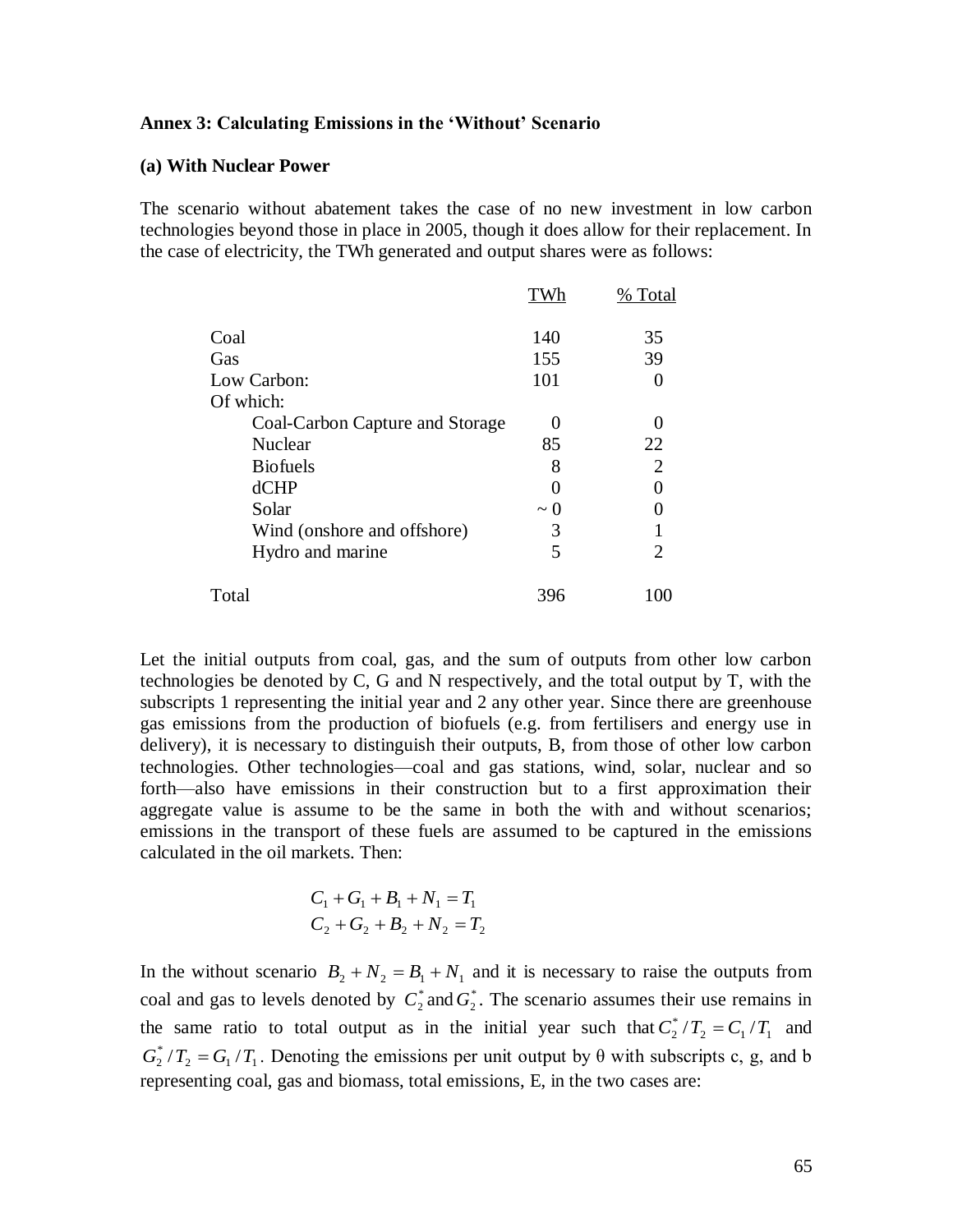$$
E_2 = \theta_f C_2 + \theta_g G_2 + \theta_b B_2
$$
  

$$
E_2^* = \theta_f C_2^* + \theta_g G_2^* + \theta_b B_2^*
$$

For coal and gas the emissions co-efficients are roughly 0.31 and 0.125 MtC per TWh. For biomass, they are taken to be 0.21 times the fraction of emissions emitted attributable to harvesting and transport (about 0.1 if the fuel is combusted), giving a co-efficient of 0.021 MtC per TWh. From these relationships:

$$
E_{2}^{*} = \frac{T_{2}}{T_{1}} \{ \theta_{f} C_{1} + \theta_{g} G_{1} \} + \theta_{b} B_{1}
$$

 $E_z = \partial_y C_z + \partial_y G_z + \partial_z B_z^*$ <br>  $E_z^* = \theta_z C_z^* + \theta_z C_z^* + \theta_z B_z^*$ <br>
the the emissions co-efficients are roughly 0.31 and 0.125 MtC per TWh<br>
the three is decorations to exerce the fraction of emissions emitted attributable<br>
they are The overall abatement is  $E_2^* - E_2$ . These savings are allocated across the individual technologies in accordance with their shares in the total output of low carbon technologies, with an adjustment for biofuels, what are given a weight of 0.9 (1.0 minus the emissions fraction).

The same approach was used for the other sectors.

#### **(b) With nuclear power (or any other technology) being gradually phased out.**

The approach is simply to calculate the energy required from the alternative low carbon sources to compensate for any reduction in the contribution of and to use this as a balancing item. This is apportioned among the rest of their low carbon technologies in any year in proportion to their relative contributions to total output.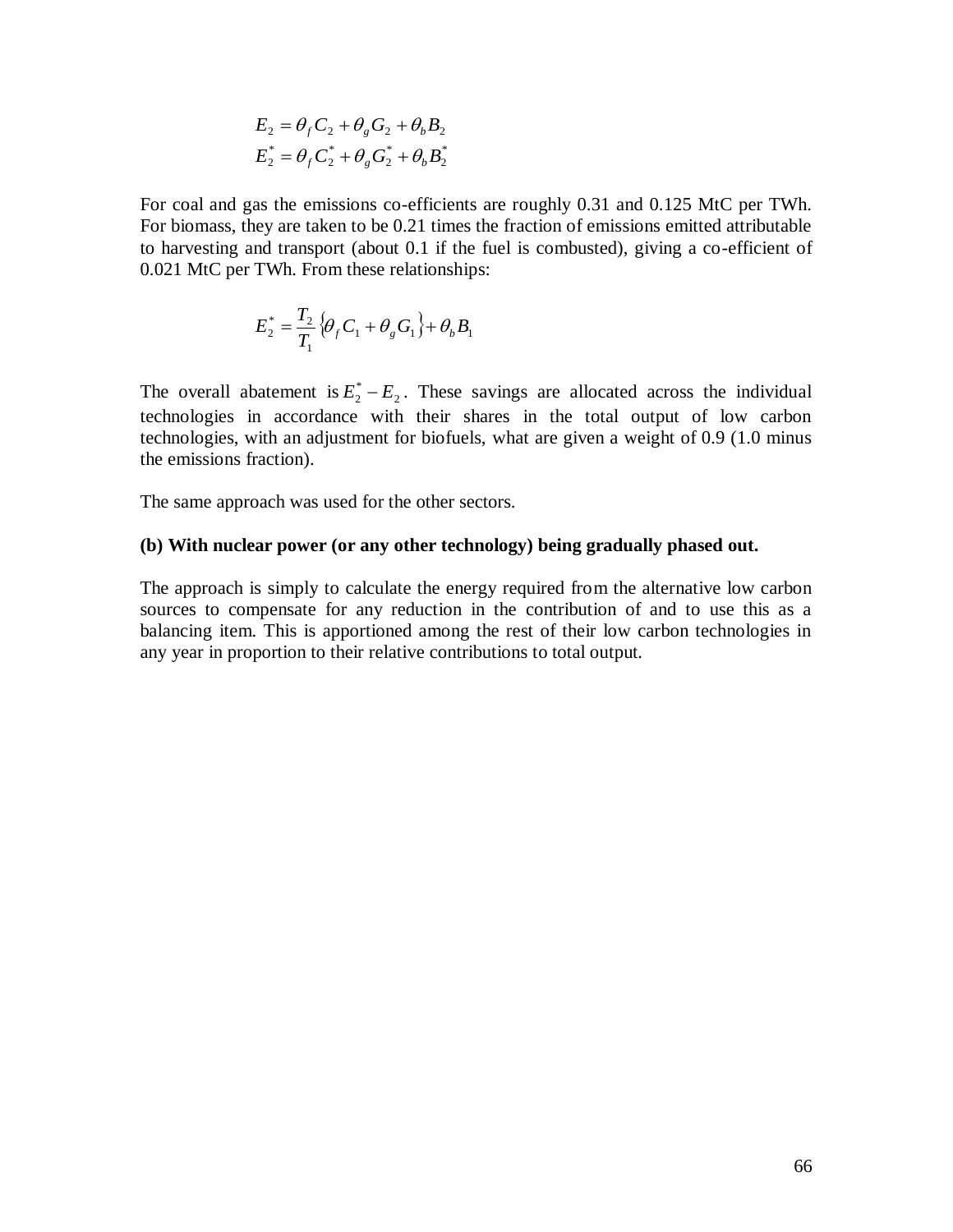## **Annex 4: Estimates Used for Figures 3 and 4 in the Text**

| Scenarios <sup>*</sup>                                                                   |              |              |              |  |  |  |
|------------------------------------------------------------------------------------------|--------------|--------------|--------------|--|--|--|
| Case                                                                                     | 2015         | 2025         | 2050         |  |  |  |
| Excluding Water Vapour from Aviation:                                                    |              |              |              |  |  |  |
| 60% abatement<br>with nuclear power<br>without nuclear power<br>$\bullet$                | 0.35<br>0.53 | 0.77<br>0.89 | 1.28<br>1.40 |  |  |  |
| <b>IPPR-WWF</b><br>with nuclear power<br>$\bullet$<br>without nuclear power<br>$\bullet$ | 0.45<br>0.71 | 1.36<br>1.61 | 1.79<br>1.91 |  |  |  |
| Including Water Vapour from Aviation:                                                    |              |              |              |  |  |  |
| 60% abatement<br>with nuclear power<br>$\bullet$<br>without nuclear power<br>$\bullet$   | 0.66<br>1.05 | 1.03<br>1.26 | 1.85<br>1.96 |  |  |  |
| <b>IPPR-WWF</b><br>with nuclear power<br>٠<br>without nuclear power                      | 0.76<br>1.23 | 2.70<br>2.95 | 2.35<br>2.47 |  |  |  |

### **Table A-4.1: Costs of Abatement as a % GDP for the UK 60% and IPPR-WWC Scenarios \***

### **Table A-4.2: Average Incremental Costs of Abatement in £/Tonne C for the UK 60% and IPPR-WWC Scenarios \***

| Case                                                                             | 2015       | 2025       | 2050       |  |  |  |  |
|----------------------------------------------------------------------------------|------------|------------|------------|--|--|--|--|
| Excluding Water Vapour from Aviation:                                            |            |            |            |  |  |  |  |
| 60% abatement<br>with nuclear power<br>without nuclear power<br>$\bullet$        | 218<br>332 | 277<br>323 | 254<br>277 |  |  |  |  |
| <b>IPPR-WWF</b><br>with nuclear power<br>٠<br>without nuclear power<br>$\bullet$ | 207<br>323 | 268<br>319 | 288<br>307 |  |  |  |  |
| Including Water Vapour from Aviation:                                            |            |            |            |  |  |  |  |
| 60% abatement<br>with nuclear power<br>without nuclear power<br>$\bullet$        | 196<br>315 | 234<br>287 | 288<br>306 |  |  |  |  |
| <b>IPPR-WWF</b><br>with nuclear power<br>٠<br>without nuclear power<br>$\bullet$ | 193<br>313 | 402<br>439 | 311<br>326 |  |  |  |  |

\*The estimates to three significant figures in the table are not intended to indicate precision but to avoid rounding errors. The probability distributions are in fact very wide, as discussed in the text.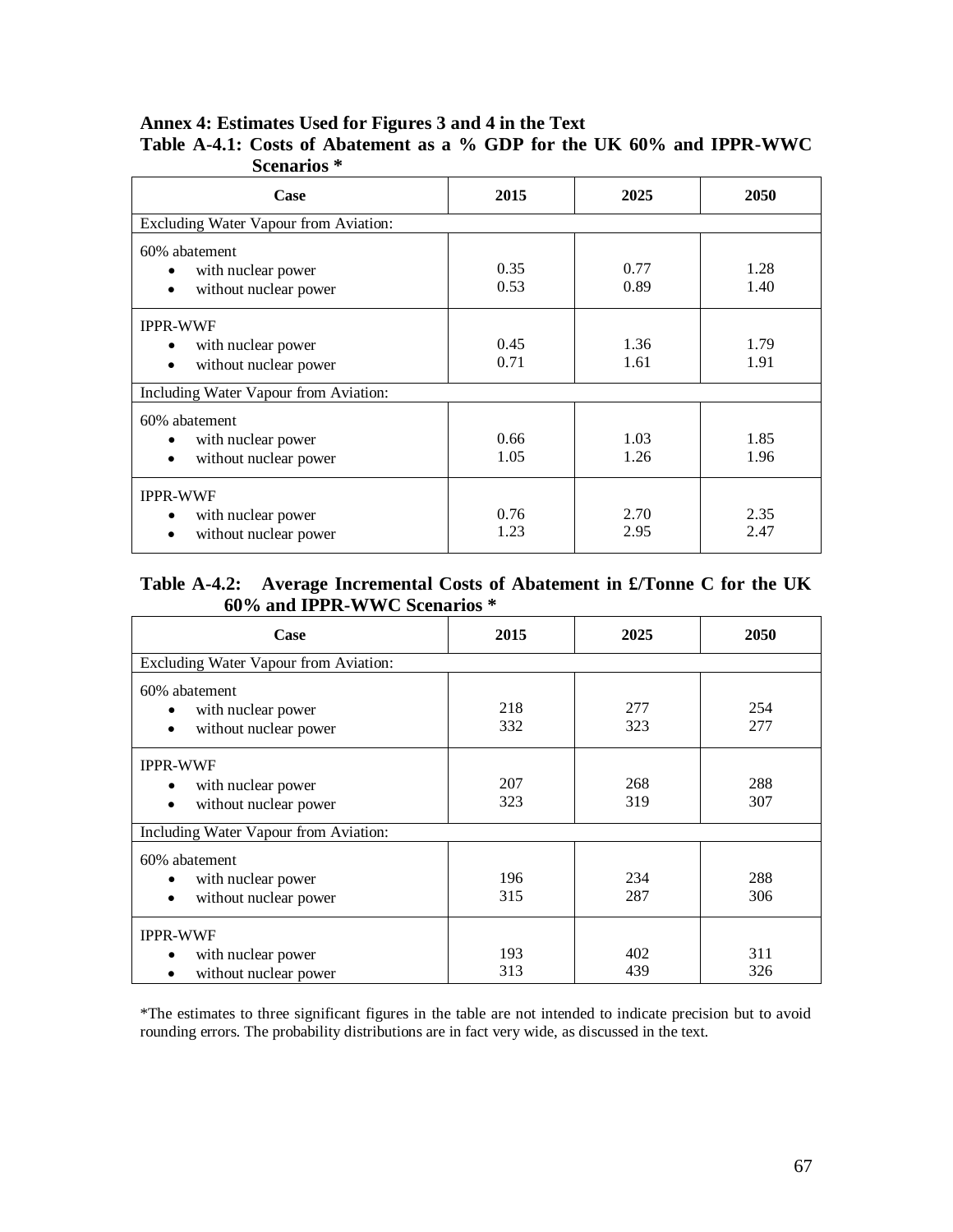## **Annex 5: Probability Distributions of Costs of Selected Low Carbon Technologies Relative to their Marker Technologies**

### **(a) Nuclear Power**



### **(b) Carbon Capture and Storage**





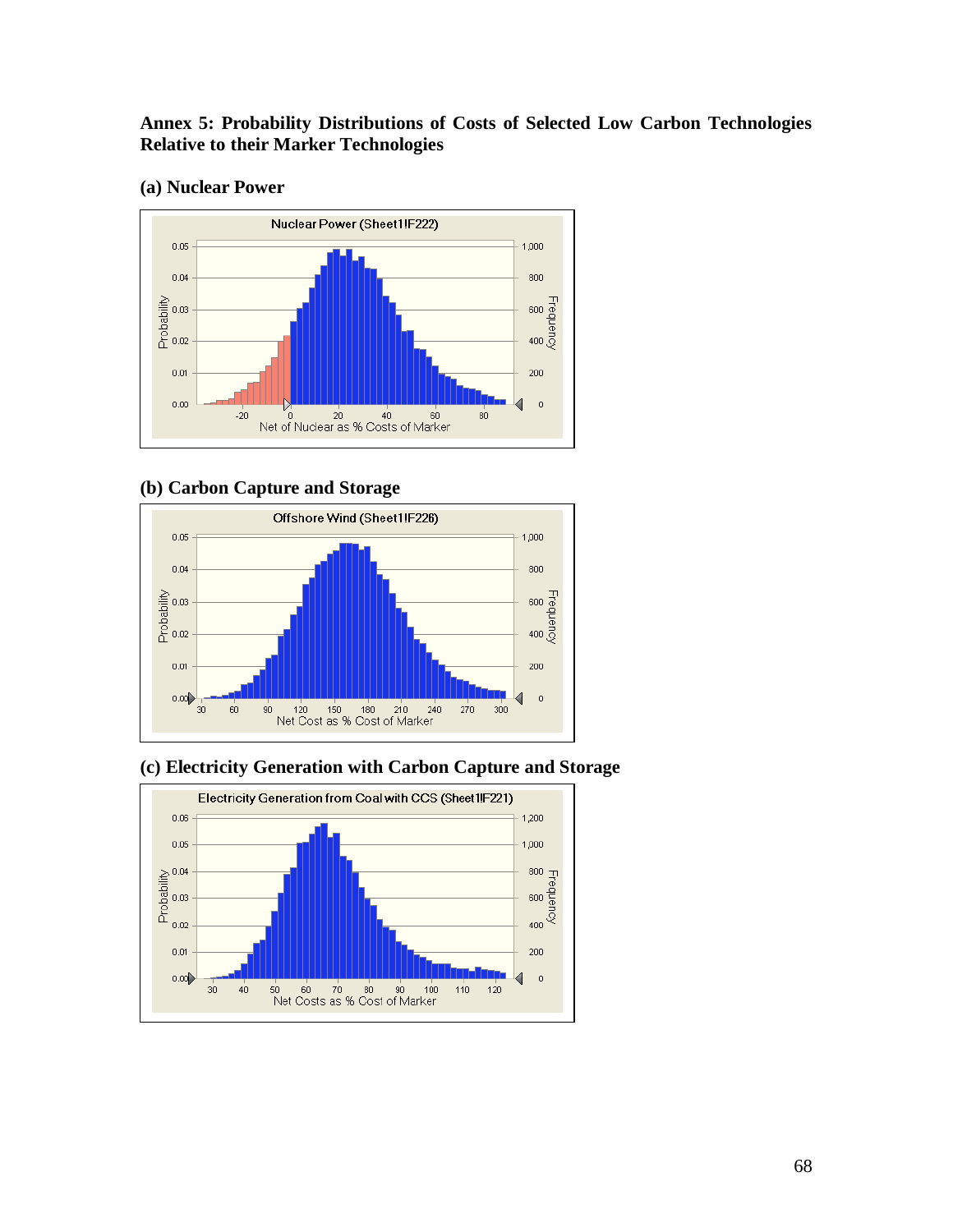#### **Annex 6: Costs of Hydrogen and Hydrogen Vehicles**

The estimates of the capital costs of the technologies for hydrogen production have drawn on the studies of the US National Academy of Sciences (…) and Ogden (…). These were combined with assumptions of fixed annual maintenance costs, plant lifetimes, coal and gas prices and operating efficiencies to arrive at an average cost of production. For distributed hydrogen, the costs of distribution were based on discussions with industry during the preparations of the background studies of the 2003 Energy White Paper, and assumed to be 50% greater than those for distributing natural gas. It is also assumed that, rather than building a hydrogen infrastructure from scratch, the optimum policy would be to gradually make the gas infrastructure suitable for hydrogen distribution as it is renewed over the next 50 years. Engineers estimate that the current infrastructure could accommodate a up to 20/80% hydrogen/methane mix without dangers of embrittlement. Capital costs were given an error margin of  $\pm 25\%$ . A 10% discount rate was used, and US data were converted to £ using a \$1.6/£ purchasing power parity exchange rate. A summary of the costs is given in Table A-6.1:

| $\overline{ }$                                            | Near-term | Long-term |
|-----------------------------------------------------------|-----------|-----------|
| Central Hydrogen:                                         |           |           |
| Based on Natural Gas with CCS<br>$\bullet$                | 9         | 8         |
| Based on Coal with CCS                                    | 8         | 6         |
| Electrolytic, based on nuclear power                      | 20        | 14        |
| Electrolytic, based on intermittent renewable energy<br>٠ | 26        | 20        |
| Distributed Hydrogen:                                     |           |           |
| Based on Natural Gas with CCS<br>٠                        | 16        | 14        |
| Based on Coal with CCS                                    | 15        | 13        |
| Electrolytic, based on nuclear power                      | 27        | 21        |
| Electrolytic, based on intermittent renewable energy      | 38        | 27        |

| Table A-6.1: Estimated costs of Hydrogen in £/GJ |  |  |
|--------------------------------------------------|--|--|
|                                                  |  |  |

The costs of hydrogen vehicles for the near term are taken from the report by COCAWE (…). For the long-term the estimates were supplied to the Stern Review, based on study by AEA Technologies. The estimates are shown in Table A-6.2:

#### **Table A-6.2: Incremental Costs of Hydrogen Vehicles**

| Source of hydrogen<br>(with CCS in case of coal or gas) | Incremental<br>Vehicle Cost. £ | Range      |
|---------------------------------------------------------|--------------------------------|------------|
| Coal or gas: ICE vehicle--2010                          | 3900                           | $\pm 20\%$ |
| Coal or gas: FC vehicle--2025                           | 5000                           | $\pm 20\%$ |
| Electrolytic Hydrogen FC vehicle--2050                  | 5000                           | $\pm 20\%$ |
| Coal or gas: vehicle--2025                              | 2250                           | $+20%$     |
| Electrolytic Hydrogen ICE vehicle--2050                 | 1400                           | $\pm 20\%$ |
| Coal or gas: FC vehicle--2050                           | 1700                           | $+20%$     |
| Coal or gas: ICE vehicle--2050                          | 1400                           | $+20%$     |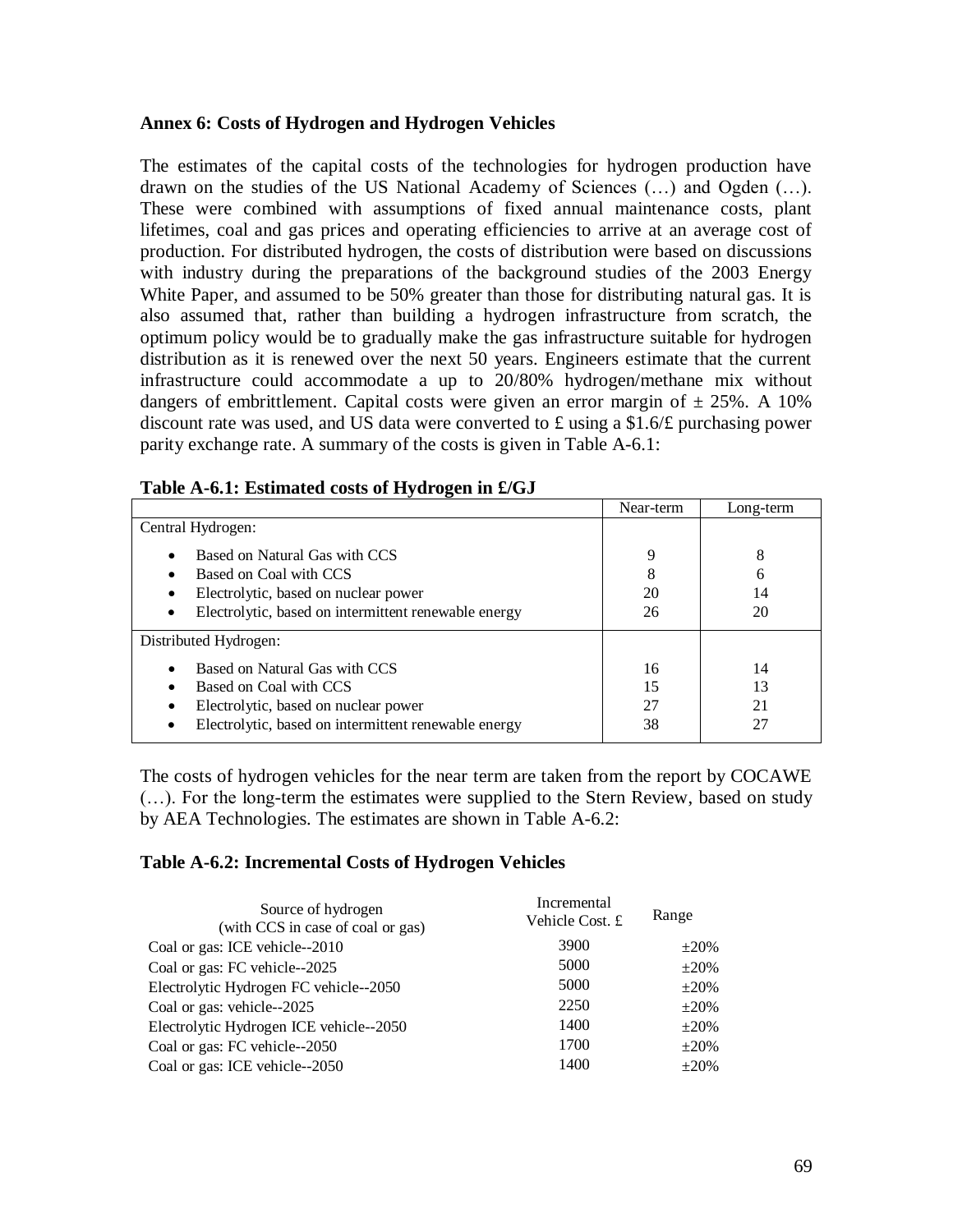To arrive at the total incremental costs, the extra capital costs of the vehicle are amortised over the lifetime of the vehicle and divided by 15,000 km/year, the assumed average distance travelled (Table A-7.3). For fuel-cell vehicles, the petrol equivalent cost includes an adjustment for their greater efficiency. For an ICE the assumed efficiency is 0.18 GJ per 100 Km; for a fuel-cell vehicle it is 0.07 GJ/100km (see CONCAWE report).

### **Table A-6.3 Costs of Hydrogen Vehicles Including Extra Capital Cost of Vehicle Relative to a Conventional Petroleum Fuelled Vehicle**

|                        |                      |              |              | Cost per km                   |                                            | Cost, p/ltre of oil fuel<br>displaced |                                 |                      |
|------------------------|----------------------|--------------|--------------|-------------------------------|--------------------------------------------|---------------------------------------|---------------------------------|----------------------|
| Source of<br>Hydrogen  | Vehicle<br>life, yrs | Fuel<br>f/GJ | Fuel<br>p/km | Inctl<br>cap.<br>cost<br>p/km | $Fuel +$<br>Inctl.<br>cap.<br>cost<br>p/km | Equiv.<br>petrol<br>cost<br>p/litre   | Δ<br>Capital<br>Cost<br>p/litre | Total,<br>$p/l$ itre |
| Coal or gas: ICE       |                      |              |              |                               |                                            |                                       |                                 |                      |
| vehicle--2010          | 10                   | 15.5         | 2.6          | 4.2                           | 6.9                                        | 54.2                                  | 86.7                            | 141.0                |
| Coal or gas: FC        |                      |              |              |                               |                                            |                                       |                                 |                      |
| vehicle--2025          | 10                   | 13.1         | 1.1          | 5.4                           | 6.5                                        | 21.6                                  | 111.2                           | 132.8                |
| Electrolytic           |                      |              |              |                               |                                            |                                       |                                 |                      |
| Hydrogen FC            |                      |              |              |                               |                                            |                                       |                                 |                      |
| vehicle--2050          | 10                   | 27.1         | 2.2          | 5.4                           | 7.6                                        | 44.6                                  | 111.2                           | 155.8                |
| Coal or gas: vehicle-- |                      |              |              |                               |                                            |                                       |                                 |                      |
| 2025                   | 10                   | 13.1         | 2.2          | 2.4                           | 4.7                                        | 45.9                                  | 50.0                            | 95.9                 |
| Electrolytic           |                      |              |              |                               |                                            |                                       |                                 |                      |
| Hydrogen ICE           |                      |              |              |                               |                                            |                                       |                                 |                      |
| vehicle--2050          | 10                   | 20.5         | 3.5          | 1.5                           | 5.0                                        | 71.7                                  | 31.1                            | 102.8                |
| Coal or gas: FC        |                      |              |              |                               |                                            |                                       |                                 |                      |
| vehicle--2050          | 10                   |              |              | 1.8                           |                                            | 21.6                                  | 37.8                            | 59.4                 |
| Coal or gas: ICE       |                      |              |              |                               |                                            |                                       |                                 |                      |
| vehicle--2050          | 10                   |              |              | 1.5                           |                                            | 45.9                                  | 31.1                            | 77.0                 |